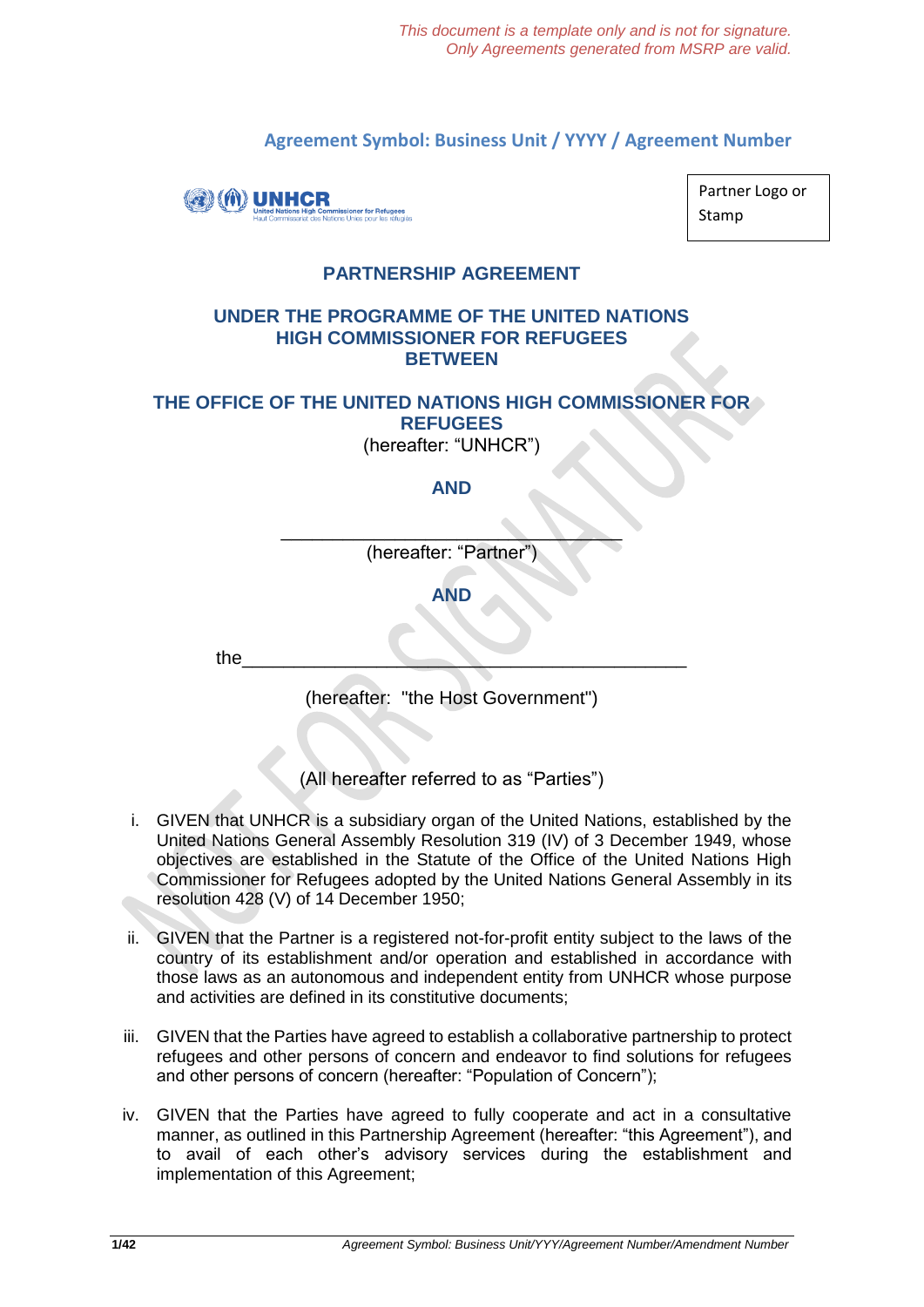- v. GIVEN that the Parties undertake to jointly develop and maintain a quality partnership based on a shared humanitarian commitment to:
	- a. The protection of the Population of Concern to UNHCR and enhancing the human dignity and well-being of the persons served; and
	- b. The Principles of Partnership ([\(http://www.unhcr.org/5735bd464\)](http://www.unhcr.org/5735bd464) endorsed by the Global Humanitarian Platform on 12 July 2007 to act in a spirit of equality, transparency, responsibility, result-oriented approach and complementarity.
- vi. GIVEN that the Host Government supports UNHCR and its Partner to undertake the Project for the provision of protection and assistance to the Population of Concern;
- vii. GIVEN that the participation of UNHCR in establishing and contributing to this Project is in accordance with the principles of the humanitarian and non-political mandate of UNHCR and the rules and regulations governing UNHCR;
- viii. GIVEN that the Partner is the sole implementing partner to which UNHCR engages to undertake the implementation of the Project along with the assumption of full responsibility and accountability for the effective use of resources and the delivery of the results and outputs as set forth in this Agreement;
- ix. GIVEN that funds have been made available by UNHCR in the amount stated as the First Instalment in Art. 6.5 for the purpose specified in this Agreement;
- x. GIVEN that the Parties shall make reasonable endeavors to raise resources, funds, and subject to their availability and to actual performance of the Project in accordance with this Agreement. UNHCR shall increase its participation up to the amount stated in Resource Requirements and Financial Arrangements (Art. 6.3).

# **THE PARTIES HAVE AGREED:**

# **Article 1 – Definitions; Interpretation**

1.1 Capitalized terms used in this Agreement shall have the meaning ascribed to them either in the body of this Agreement or in Appendix 1 (Definitions).

# **Article 2 – Nature and Extent of Co-operation**

2.1 This Agreement establishes a Project to which UNHCR contributes resources, and for which the Partner accepts the contribution to carry out the Project under its own responsibility with the support of the Host Government as set out hereunder.

2.2 This Agreement forms the basis of cooperation and defines the expected contributions, roles, responsibilities and obligations of the Parties in relation to implementing the activities and achieving the desired results of the Project.

2.3. The Parties recognize the unique nature of their partnership and commit to fulfill their respective obligations for undertaking the Project with competence to fully achieve the desired results in a timely, efficient, effective and transparent manner, and in accordance with the provisions and terms set out in this Agreement, with full regard for core values of the United Nations and the mandate of UNHCR.

2.4 This Agreement concludes previous discussions, negotiations and embodies agreement between the Parties for jointly developing the Project in line with UNHCR's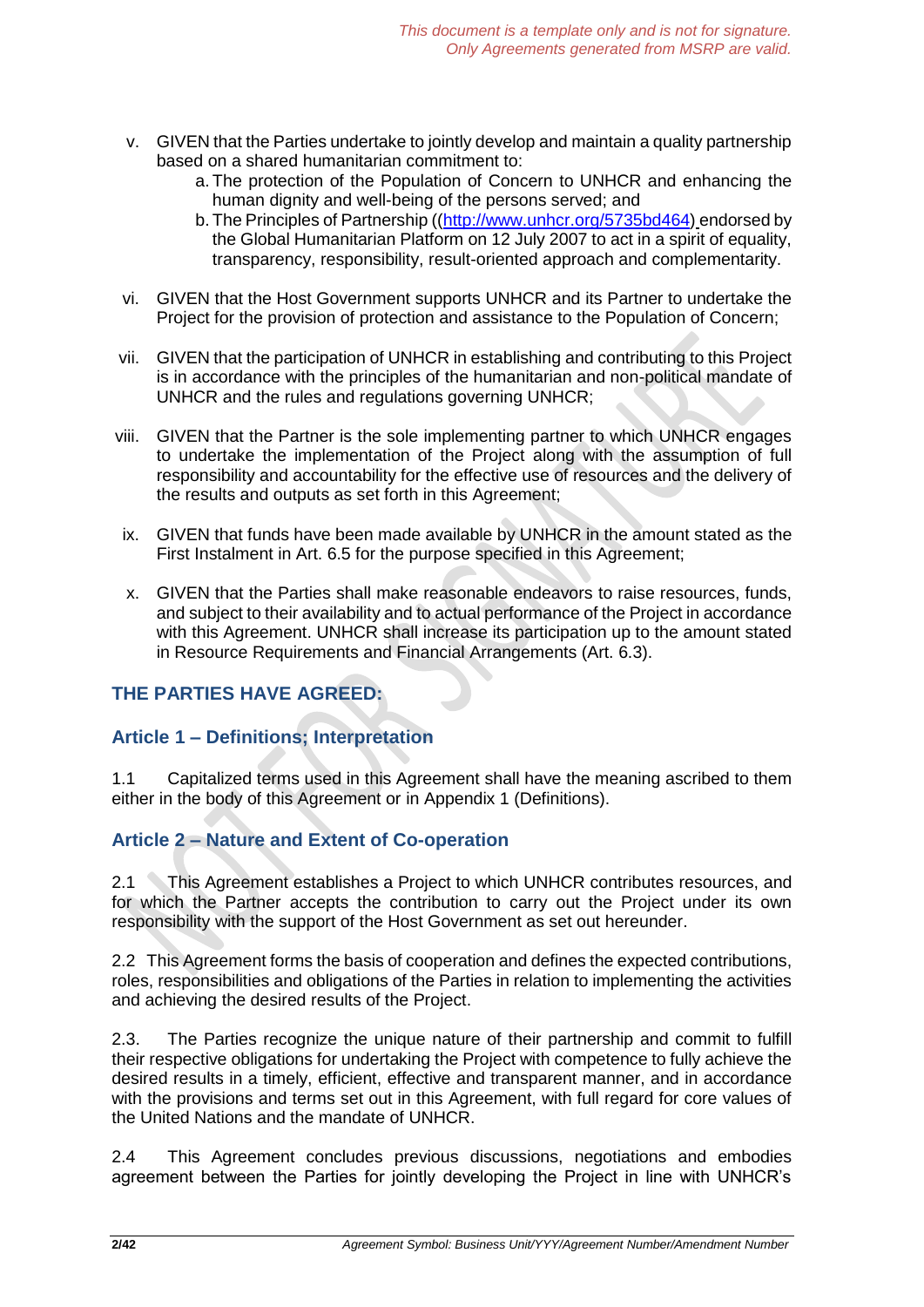Global Strategic Priorities, UNHCR's Operations Plan and their shared common humanitarian commitment.

2.5 This Agreement sets out the essential elements of the Project and relevant obligations of the Parties, such as expected deliverable results and performance, timeframe and resources in relation to achieving the desired results of the Agreement.

# **Article 3 – Duration of this Agreement**

3.1 This Agreement shall enter into force on the date when the last of the Parties signs, and shall govern the relationship of the Parties as of that date, except if exceptionally the implementation of the Project began at an earlier agreed date as indicated in Art. 3.2, in which case this Agreement shall govern the relationship of the Parties since such earlier date.

3.2 The activities of Project shall be undertaken in line with the Project Work Plan/Instalment Plan (Annex C) and shall be completed within the Project Implementation Period set out below:

| <b>Project Implementation Period</b>                                                        |                           |  |
|---------------------------------------------------------------------------------------------|---------------------------|--|
| Effective start date of implementation<br>(no earlier than 1 January of the Budget<br>Year) | $<$ DD-MM-YYYY>           |  |
| Completion date of implementation<br>(no later than 31 December of the Budget<br>Year)      | <dd-mm-yyyy></dd-mm-yyyy> |  |

3.3 Extension of the Project Implementation Period beyond 31 December of the year of this Agreement, with or without additional cost, is not permitted with the exception of circumstances as indicated in Art. 3.5.

3.4 The Project Liquidation Period as set out below shall be the period during which financial commitments entered into during the Project Implementation Period, may continue to be settled by the Partner pursuant to this Agreement in relation to the Project activities that have been completed. The Project Liquidation Period shall be completed no later than 31 January of the calendar year following the end of the Project Implementation Period. Implementation of activities, new expenses or financial commitments incurred after the Implementation Period and during the Project Liquidation Period shall not be accepted as falling within the scope of Eligible Costs as defined in Art. 4.6 of Appendix 2 (Standard General Provisions).

| <b>Project Liquidation Period</b>                                                          | T From <dd-mm-yyyy></dd-mm-yyyy> |
|--------------------------------------------------------------------------------------------|----------------------------------|
| (no later than 31 January of the year<br>following the Project Implementation Period)   To | $<$ DD-MM-YYYY>                  |

3.5 In exceptional circumstances, a no-cost extension of the Project Implementation Period and/or Project Liquidation Period beyond the dates specified in Art. 3.2 and 3.4 may be granted by UNHCR's Controller. Such extension shall be recorded in an Agreement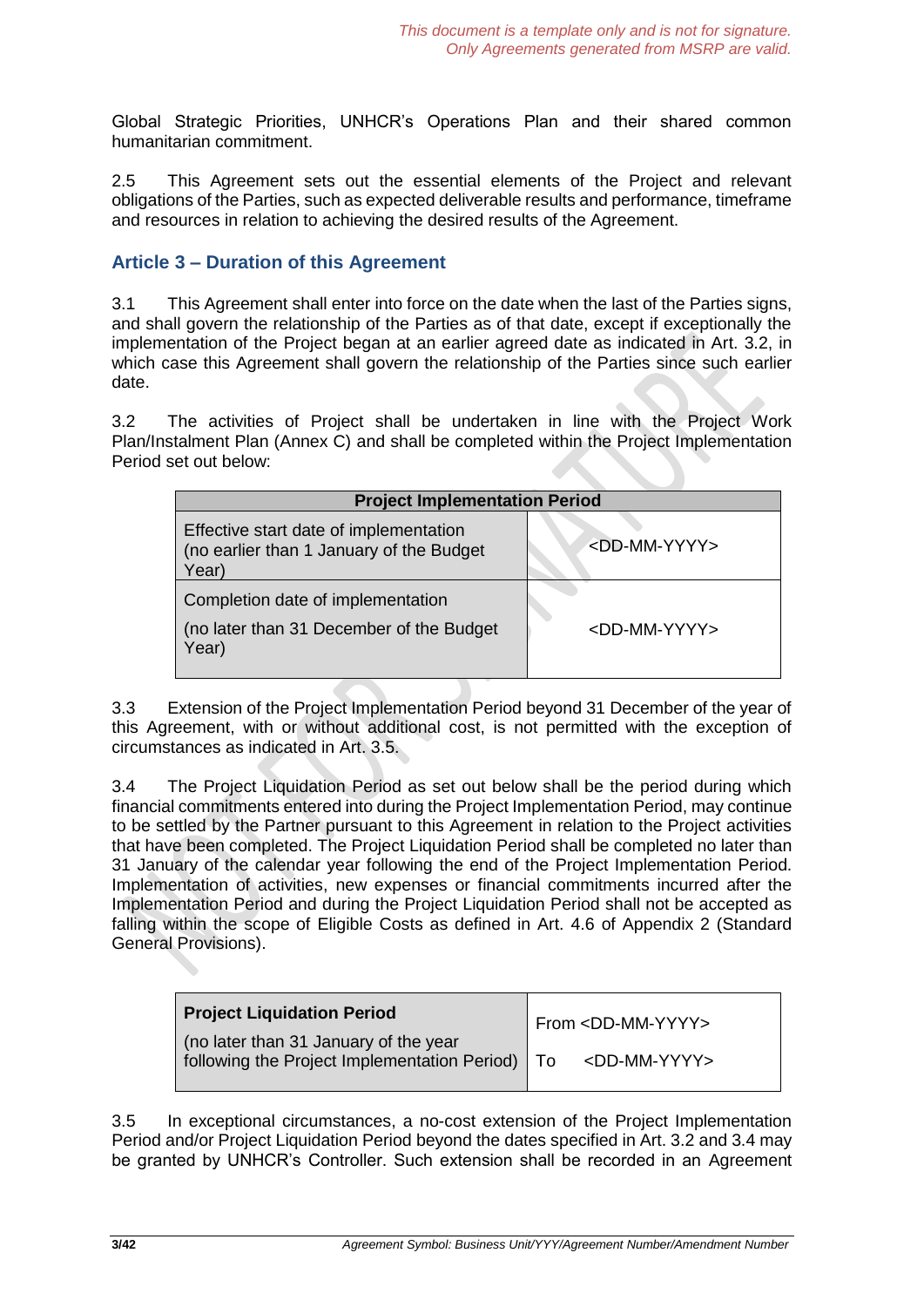Amendment which in order to be valid and binding must be finalized prior to the end of the then current Project Implementation Period.

# **Article 4 – Project Identification**

4.1 Project title: \_\_\_\_\_\_\_\_\_\_\_\_\_\_\_\_\_\_\_\_\_\_\_\_\_\_\_\_\_\_\_\_\_

4.2 The Agreement Symbol is: *< Business Unit / YYYY / Agreement Number / Amendment>*

4.3 All documents related to Project activities, including correspondence, reports and financial records relating to this Agreement and its implementation, shall bear this Agreement Symbol.

| 4.4 | <b>Basic Project Data</b>                  |  |
|-----|--------------------------------------------|--|
|     | <b>Budget Year:</b><br>$\bullet$           |  |
|     |                                            |  |
|     | Partner Code:<br>$\bullet$                 |  |
|     | Cost Centre(s):<br>$\bullet$               |  |
|     | $Pillar(s)$ :<br>$\bullet$                 |  |
|     | Situation (s):<br>$\bullet$                |  |
|     | Operation:<br>$\bullet$                    |  |
|     | Population Planning Group(s):<br>$\bullet$ |  |
|     | Goal(s):<br>$\bullet$                      |  |
|     |                                            |  |
|     | <b>Article 5 - Project Reporting</b>       |  |

5.1 The Partner shall submit timely, accurate and complete periodic reports, as specified below, in the standard format(s) provided in Project Report Formats (Annex D) to demonstrate performance progress and utilization of resources

| <b>Reporting Period Ending in</b><br>the Budget Year specified<br>in Art. 4.4 | Report Type** (select applicable<br>report for the reporting period)                                                                          | Due Date*                                |
|-------------------------------------------------------------------------------|-----------------------------------------------------------------------------------------------------------------------------------------------|------------------------------------------|
| 31 March                                                                      | <b>Project Performance Report</b><br><b>Project Financial Report</b><br>Goods and Property Report<br>Partner Personnel Report<br>Other        | By 10 April of the<br><b>Budget Year</b> |
| 30 June                                                                       | <b>Project Performance Report</b><br><b>Project Financial Report</b><br>Goods and Property Report<br><b>Partner Personnel Report</b><br>Other | By 15 July of the<br><b>Budget Year</b>  |
| 30 September                                                                  | <b>Project Performance Report</b><br><b>Project Financial Report</b><br>Goods and Property Report<br><b>Partner Personnel Report</b><br>Other | By 10 October of<br>the Budget Year      |
| <dd mm=""> (specify)</dd>                                                     | <b>Project Performance Report</b><br><b>Project Financial Report</b><br><b>Goods and Property Report</b>                                      |                                          |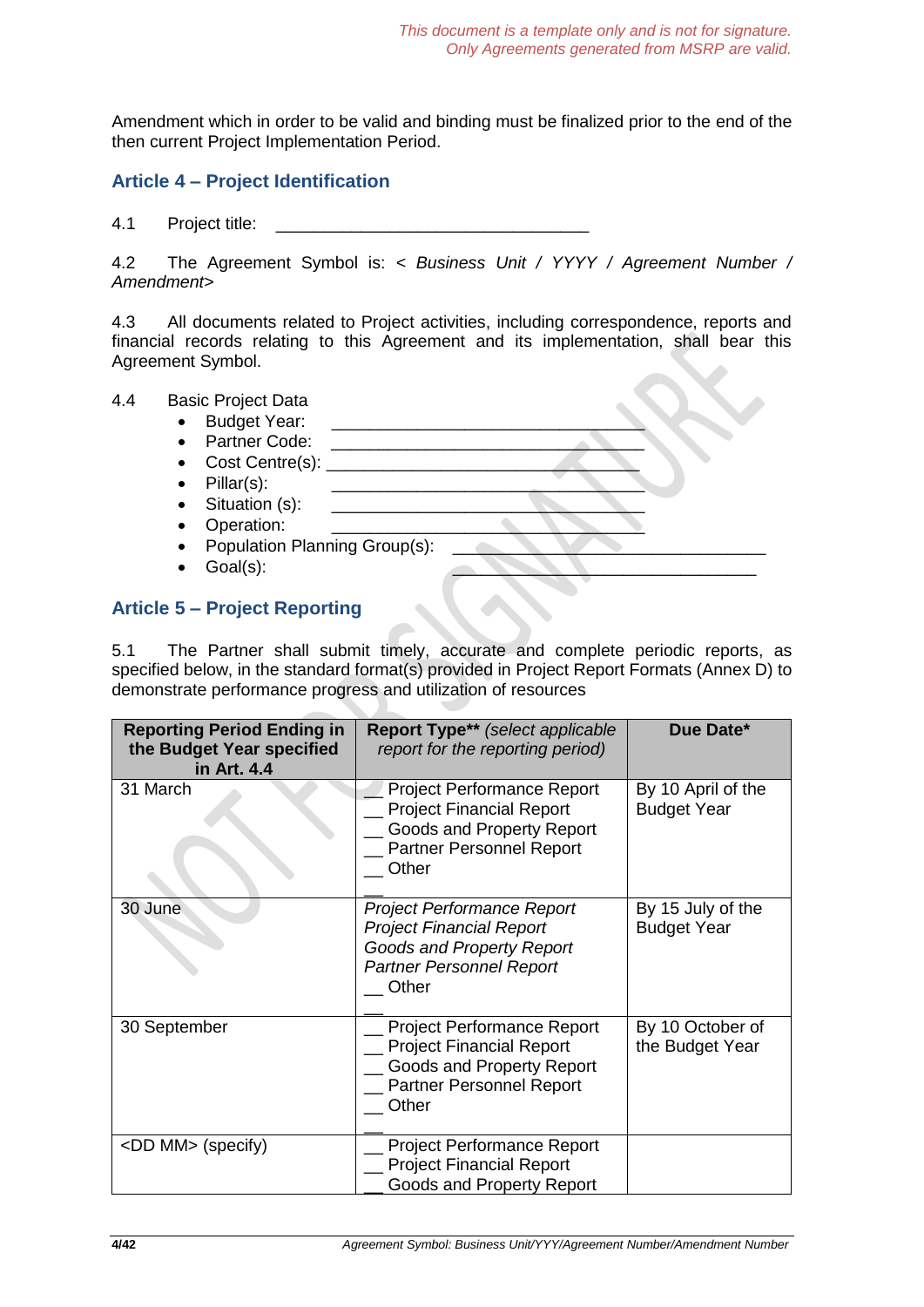| <b>Reporting Period Ending in</b><br>the Budget Year specified<br>in Art. 4.4 | <b>Report Type**</b> (select applicable<br>report for the reporting period)                                                                                                  | Due Date*                                                                 |
|-------------------------------------------------------------------------------|------------------------------------------------------------------------------------------------------------------------------------------------------------------------------|---------------------------------------------------------------------------|
|                                                                               | <b>Partner Personnel Report</b><br>Other                                                                                                                                     |                                                                           |
| 30 November                                                                   | <b>Project Financial Report</b>                                                                                                                                              | By 10 December of<br>the Budget Year                                      |
| 31 December (final)                                                           | <b>Final Project Performance Report</b><br><b>Final Project Financial Report</b><br><b>Final Goods and Property Report</b><br><b>Final Partner Personnel Report</b><br>Other | By 15 February of<br>calendar year<br>following the<br><b>Budget Year</b> |

\* International Partners would be allowed up to 10 more days for the consolidation and submission of the reports.

*\*\*The essential reporting requirements are Mid-year and Annual. Other reporting requirements and their frequency should be agreed with Partner.*

5.2 The Project Performance Report shall demonstrate the extent to which the expected results of the Project have been achieved.

5.3 The Project Financial Report shall demonstrate the utilization of UNHCR financial resources for authorized activities, including expenditure against the Project Budget (Annex B), Interest Revenue, Miscellaneous Revenue, outstanding receivables and unspent balances.

5.4 The Goods and Property Report shall demonstrate the utilization and status of all Goods and Property in the format provided in Annex D.

5.5 The Partner Personnel Report shall demonstrate the Partner Personnel funded using UNHCR resources for carrying out, or supporting, Project activities in the format provided in Annex E.

5.6 UNHCR shall make all efforts to minimize and standardize the reporting requirements and specify all necessary reports in this Agreement. UNHCR reserves the right to request other regular reports such as monthly health data and periodic food distribution reports. UNHCR may also request *ad hoc* reports on activities pertaining to this Agreement. The Partner shall be informed in writing if the need arises for these reports and provided with sufficient advance notice for the additional report preparation.

|   | Other reports (specify titles and due dates): |
|---|-----------------------------------------------|
| # | <b>Report Type</b>                            |

| <br>n | <b>Report Type</b> | <b>Due Date</b>             |
|-------|--------------------|-----------------------------|
|       |                    | ' <dd-mm-yyyy></dd-mm-yyyy> |
|       |                    |                             |

5.7 All submitted reports are subject to verification and acceptance by UNHCR. UNHCR shall communicate to the Partner whether it accepts the reports or requests additional information. The Partner shall provide such evidence and supporting documentation for clarification and assurance of information reported, when requested by UNHCR.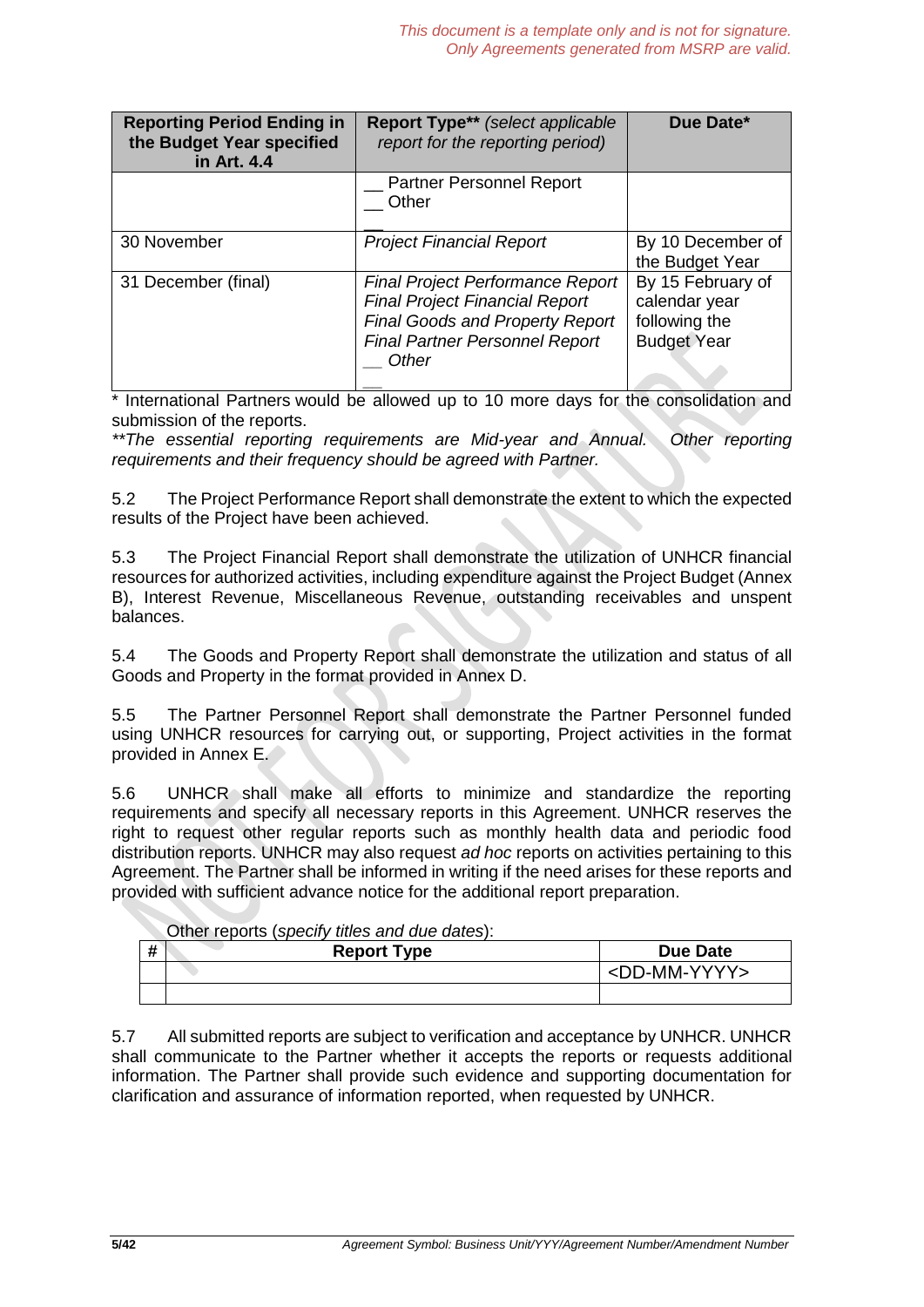# **Article 6 – Resource Requirements and Financial Arrangements**

6.1 The Parties shall endeavor to raise complementary funds and resources to support the Project.

6.2 In the case of co-financing of the Agreement by the Partner, contributions may be made in the form of cash or in-kind (in the form of materials, technical expertise, human resources and other inputs).

6.3 The contribution of Parties is set out in the table below. The Partner contribution shall be maintained and managed directly by the Partner and ensure complementarity with UNHCR provided resources towards the Project. The Partner shall inform UNHCR of any changes in receipt of complementary contribution in cash or in-kind received from sources other than UNHCR for joint planning and supporting the Project.

- ➢ 100% UNHCR financing
- $\triangleright$  Co-funding by the Partner with contribution: Financial
	- In-kind
- $\triangleright$  Other parties (please specify):

| <b>Contributing Party</b>                              | <b>Total Cash</b>          | In-Kind                   |                                           |
|--------------------------------------------------------|----------------------------|---------------------------|-------------------------------------------|
|                                                        | <b>Currency</b>            | Amount<br>(not exceeding) | (est. equivalent in<br><b>US Dollars)</b> |
| UNHCR contribution, as<br>stipulated in Project Budget | <currency 1=""></currency> |                           |                                           |
| (Annex B)                                              | <currency 2=""></currency> |                           |                                           |
| Partner contribution                                   | <currency 1=""></currency> |                           |                                           |
|                                                        | <currency 2=""></currency> |                           |                                           |
| Other parties' contribution                            |                            |                           |                                           |

Periodicity of UNHCR Instalment Transfer

6.4 UNHCR shall make its financial contribution not exceeding the amount stipulated in the Project Budget (Annex B) and in accordance with the terms of this Agreement. UNHCR shall transfer remittances in the budgeted currency of the Project Budget (Annex B).

6.5 To enhance predictability, ensure continuity of Project cash flow and reduce risk, UNHCR shall, subject to the availability of funds, make periodic transfers of funds based on the planned activities and related cash requirements as described in the Project Work Plan/Instalment Plan (Annex C). The First Instalment allows for the inclusion of the cash requirements of an additional month's planned activities as a lead-time to ensure Project cash flow. The indicative periodic transfers contemplated as at the date of signature hereof are set out in the table below:

| <b>Indicative Instalment Schedule</b> |                   |                 |         |            |
|---------------------------------------|-------------------|-----------------|---------|------------|
| <b>Start Period</b>                   | <b>End Period</b> | <b>Budgeted</b> | Amounts | Instalment |
|                                       |                   | Currency        |         |            |
| [MM to MM YY]                         | [MM to MM YY]     |                 |         | 1st        |
| [MM to MM YY]                         | [MM to MM YY]     |                 |         | $2n$ d     |
| [MM to MM YY]                         | [MM to MM YY]     |                 |         | <b>Qrd</b> |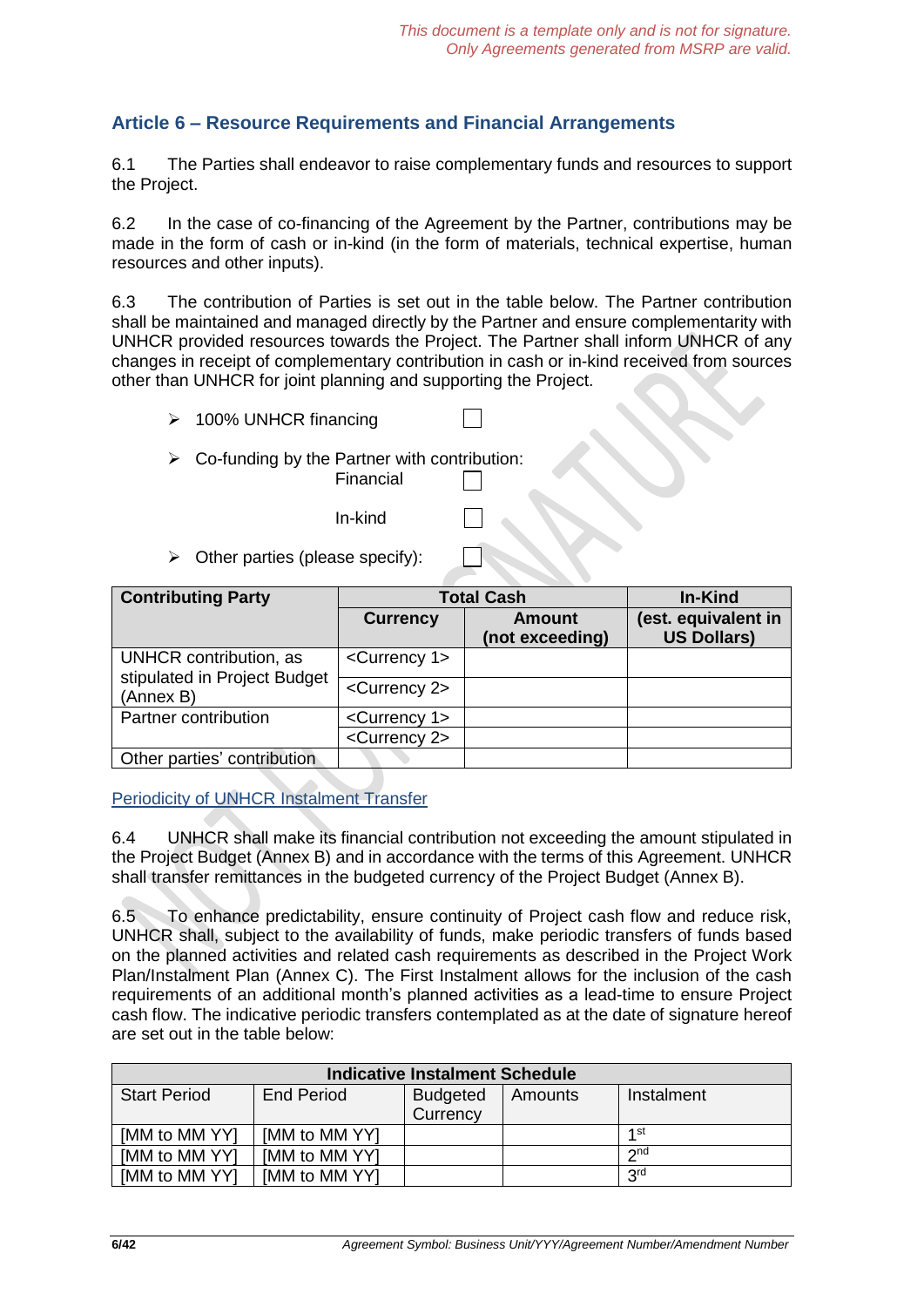| [MM to MM YY] | [MM to MM YY] |  | ⊿th          |
|---------------|---------------|--|--------------|
| [MM to MM YY] | [MM to MM YY] |  | $\vee$<br>∧∧ |
| [MM to MM YY] | [MM to MM YY] |  | vv<br>∧∧     |

6.6 UNHCR shall transfer the First Instalment into the bank account as specified by the Partner in Art. 6.9 - within ten working days following the date this Agreement enters into force.

6.7 Upon receipt of a duly justified request from the Partner for additional cash transfer, in form and substance satisfying UNHCR of the need for such funds in order to enable continued implementation of the Project in accordance herewith, UNHCR shall make subsequent Instalments. The disbursement by UNHCR of subsequent Instalments is subject to availability of funds to UNHCR and the amount of such subsequent Instalment shall be determined by UNHCR at its discretion so as to be commensurate with the actual performance of the Project and planned work for the next period in accordance with this Agreement. The amount of subsequent instalments will be adjusted to offset any unspent or unreported balance remaining with the Partner from any previous instalments, and due receivables as a result of verification, audits, investigations and other findings.

6.8 UNHCR shall not be liable for any pre-financed expenses or commitments made by the Partner in excess of remittances made, unless these have been expressly authorized by UNHCR in writing and included in the Project Budget (Annex B).

### Interest-Bearing Bank Account

6.9 UNHCR shall deposit Instalments solely into the bank account bearing the official name of the Partner. The account shall be preferably interest-bearing maintained by the Partner for purposes of this Agreement. Partner may use Separate or Pooled Account provided that the contribution accounting is transparent, traceable and auditable for each transaction and accessible to UNHCR and any other entity duly authorized by UNHCR. The Partner agrees that any interest earned shall be credited or apportioned (in accordance with size of UNHCR funds in relation to other funds in the Pooled Account) to UNHCR.

Partner's Bank Account held in country of operation, to which UNHCR shall deposit funds in <local currency>:

- a. Bank name, address and clearing number:
- b. Name of account holder:
- c. Account title and number and address:

*Select in case of two budgeted currencies as set out in Project Budget (Annex B):*

Bank Account to which UNHCR shall deposit funds in <currency 2>:

- a. Bank name, address and clearing number:
- b. Name of account holder:
- c. Account title and number and address:

Project Budget and Budgetary Transfers Level

6.10 The Project Budget (Annex B) is based on the cost of the expected output and deliverables as set out in the Project Description (Annex A). The Parties shall commit to minimize administration and overhead costs and maximize resources to serve the Population of Concern.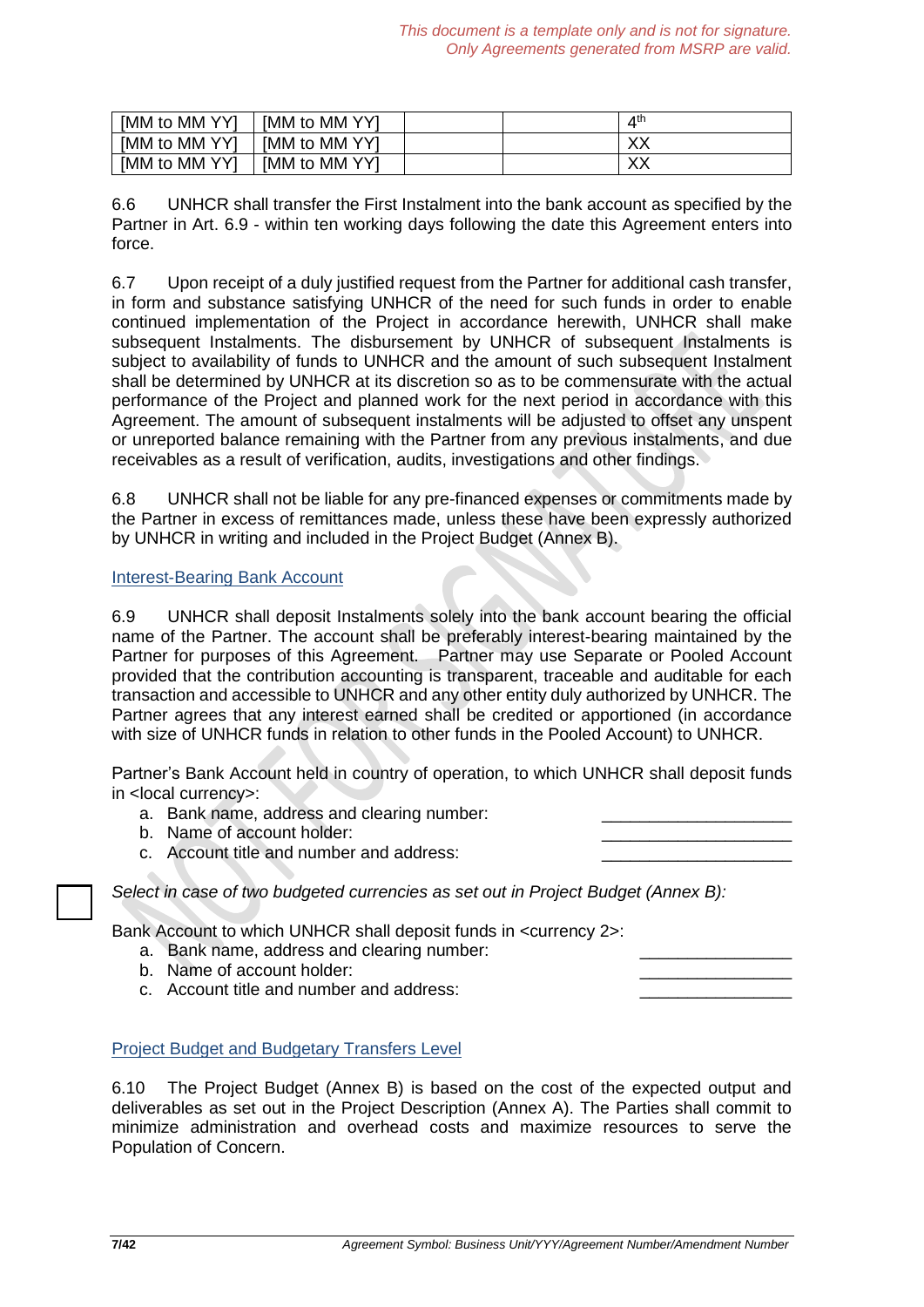6.11 In response to emerged unforeseen requisites, the Partner may make discretionary budget line transfers of reasonable amounts at the Account levels within an Output, provided that (i) the change at the Output level does not exceed twenty percent (20%), (ii) the delivery of the expected results at the Output level remains the same as earlier agreed, and (iii) the overall expenditure shall not exceed the Project Budget (Annex B). The right to make discretionary budget line transfers also applies to Partner Personnel costs. The justification for such transfers must be included in documentation maintained by the Partner and should be made available for UNHCR verification and audits. Discretionary budget line transfers shall not be made across different Pillars. Such changes and any other budget line transfer requires a prior written authorization by UNHCR (Agreement Amendment).

6.12 The UNHCR contribution towards Partner Integrity Capacity and Support Costs (PICSC), to International and National Partners, as applicable, is defined in Appendix 1 (Definitions).

6.13 The amount for the PICSC shall be proportionate to each Instalment transfer and in the same currency as specified in the Project Budget (Annex B). The Partner shall ensure that the total payment for the PICSC is adjusted based on the final and approved expenditure of the Project Budget (Annex B).

#### Application of Rate of Exchange

6.14 UNHCR shall transfer the funds in the currency set out in the Project Budget (Annex B). The Partner shall spend and report in the same currency as agreed in the Project Budget. The Partner Expatriate Personnel Costs as defined in the Project Budget shall be budgeted, transferred and reported only in USD. The PICSC may be budgeted in local currency or USD, as requested by Partner. Expenditure in a currency other than the currency of the Project Budget should only take place in limited amounts where necessary or otherwise be authorized by UNHCR. In such cases, the Partner shall apply the rate of exchange in effect at the time of the transaction. UNHCR shall not be responsible for any losses/gains which the Partner may incur as a result of changes in foreign exchange rates.

# **Article 7 –Procurement from Commercial Suppliers**

7.1 Where applicable, the Partner shall carry out all procurement for goods and services including construction services under this Agreement in accordance with UNHCR Policy "Procurement by Partners with UNHCR Funds".

*If the adjacent box is selected, the text below appears:*

The Partner is authorized to procure goods and services with value less than USD 100,000. The Partner, by signing this Agreement, commits to adhere to the UNHCR procurement principles as set out in "Procurement by Partners with UNHCR Funds" policy and confirms that it has the capacity to undertake procurement of this value.

*If the adjacent box is selected, the text below appears:*

The Partner is authorized to procure goods and services with value of USD 100,000 or more.

The Partner has been Pre-Qualified for Procurement (PQP) by UNHCR (through the process described in "Procurement by Partners with UNHCR Funds" policy). The Partner, by signing this Agreement, confirms that it has the capacity to undertake procurement of such high value and commits to adhere to the UNHCR procurement principles and operational requirements set out in "Procurement by Partners with UNHCR Funds" policy.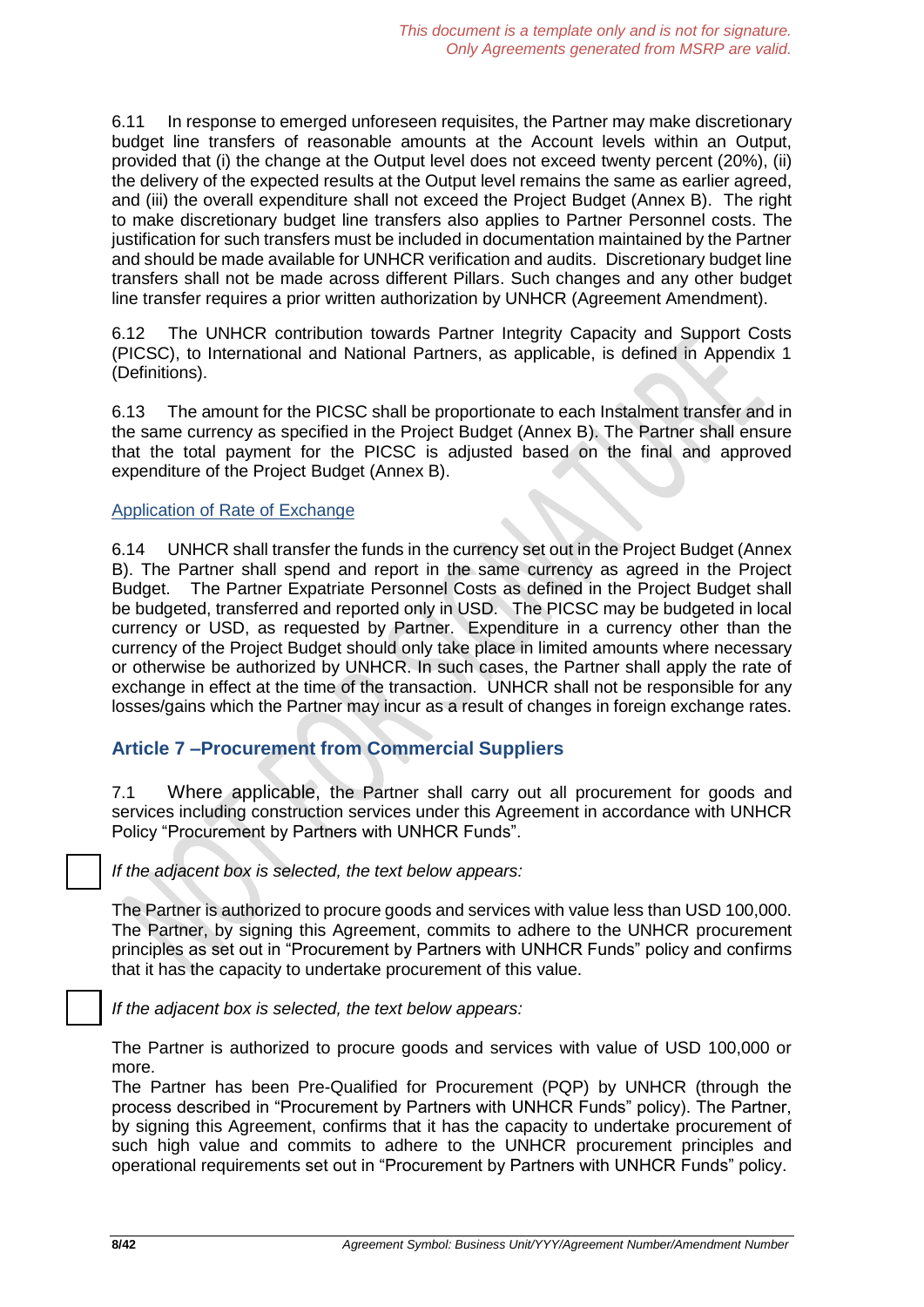The Partner maintains the PQP status and commits to inform UNHCR in the event that its procurement rules, policies and procedures change. In case the Partner is new and does not have PQP status, the Partner, by signing this Agreement, commits to submit a formal application for PQP status within six months of signing of this Agreement.

# **Article 8 – Articles relating to Specialized Project Activities (select only as applicable)**

*The Reserved Article 8 shall be used for inclusion of Articles relating to Specialized Project Activities. If the adjacent box is selected, the relevant text below shall appear in the Agreement.*

|  | No Specialized Project Activities are included under this Agreement. |
|--|----------------------------------------------------------------------|
|--|----------------------------------------------------------------------|

This Agreement includes the following Specialized Project Activities.

### **Cash and Voucher Assistance to the Population of Concern**

*Select if cash assistance to the Population of Concern is applicable to this Agreement.*

The Partner shall effect payment (cash, bank cards, electronic, voucher or any other form of transfer) to the Population of Concern only when the Project Description (Annex A) and the Project Budget (Annex B) provide for such payments to be made.

The Partner shall establish procedures, criteria and financial controls for cash assistance in accordance with UNHCR policy and in consultation with UNHCR, *inter alia*:

- a. A system for tracking, recording and reporting transactions, including order receipts and receipt and release of cash. If a preferential tracking system exists, the Partner shall comply with that system.
- b. The latest information on distribution statistics, including a summary statement with the periodic Project Performance Report.
- c. A monitoring system for the cash/voucher transfer to ensure compliance with the agreed procedures, principles and proper end-use of transfer, including participation in on-site distribution and post-distribution monitoring activities.

# **Livelihoods**

*Select if programming relating to livelihoods programmes is applicable to this Agreement.*

The Partner shall:

- a. Comply with the policies, principles and objectives set out in UNHCR's Global Strategy for Livelihoods, available at: <http://www.unhcr.org/530f107b6.html> and UNHCR country-specific livelihoods strategy where these exist.
- b. Ensure livelihoods programmes are market based, focusing on access to employment and/or self-employment and designed through analysis of quality data collected using baseline, market and value chain assessments.
- c. Be guided by the principles and standards defined in "Livelihood Programming in UNHCR: Operational Guidelines" (2012), available at: [http://www.unhcr.org/4fbdf17c9.html.](http://www.unhcr.org/4fbdf17c9.html)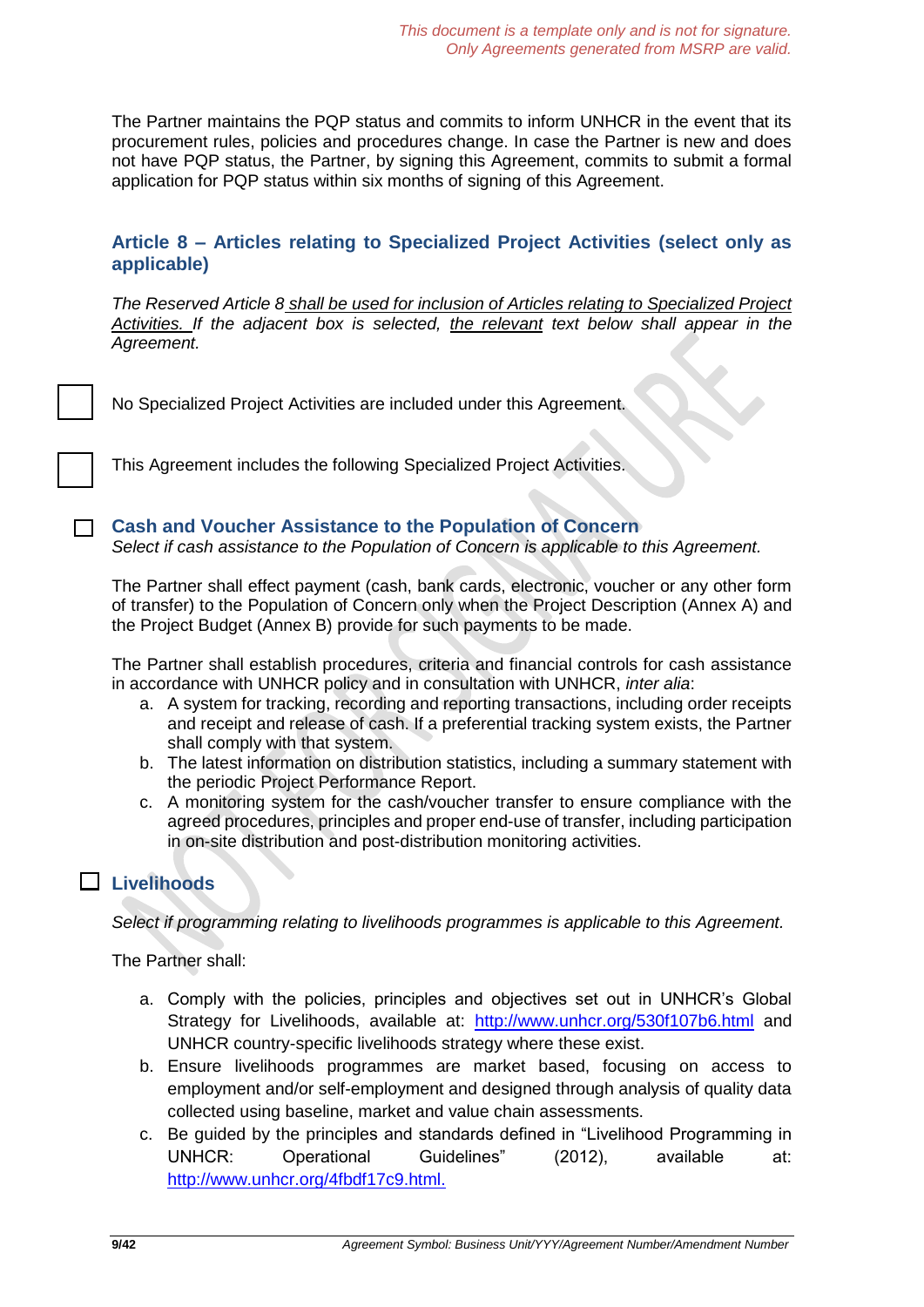- d. Ensure that all livelihoods interventions are targeted to provide the highest possible benefit to the selected group of persons of concern, based on their socio-economic status and potential.
- e. For urban situations, comply with the principles set out in "Promoting Livelihoods and Self-reliance: Operational Guidance on Refugee Protection and Solutions in Urban Areas" (2011), available at: [http://www.unhcr.org/4eeb19f49.h](http://www.unhcr.org/4eeb19f49.)tml.
- f. For financial services, be guided by the principles and standards described in "Investing in Solutions: A Practical Guide for the Use of Microfinance in UNHCR operations", (2011)

[https://intranet.unhcr.org/intranet/unhcr/en/home/protection\\_and\\_operational/liveli](https://intranet.unhcr.org/intranet/unhcr/en/home/protection_and_operational/livelihoods/livelihoods_programming/microfinance.html) [hoods/livelihoods\\_programming/microfinance.html](https://intranet.unhcr.org/intranet/unhcr/en/home/protection_and_operational/livelihoods/livelihoods_programming/microfinance.html)

- g. Provide UNHCR with quality monitoring plans, explaining how and when to measure impact of livelihoods programmes.
- h. Ensure livelihoods programmes are considered throughout all phases of displacement; during emergencies, following emergencies, and towards a transition to durable solutions. Self-reliance should be advocated for and supported whether persons of concern will return home, be resettled or locally integrated.

#### $\Box$ **Building, Shelter and Construction**

*Select if the construction of permanent or semi-permanent structures or infrastructure is applicable to this Agreement.*

The Partner shall:

- a. Deliver the agreed construction of structures/infrastructure in accordance with the standard and quality in terms of the design and the bill of quantities (BOQ), including items description, technical specifications and costs as stipulated in this Agreement (together with its annexes and appendices).
- b. Ensure the requirements of Art. 7.1, and 7.1, 7.2 (Appendix 2) if the Partner awards a contract to third parties for construction, that the contract is established in accordance with competitive bidding, professional and technical standards and practices, and includes conditions that, *inter alia*, provide that:
	- i. The contractor shall complete the work as per the date and of the quality standard specified in the Project Description (Annex A). Failure to meet this deadline shall normally incur a financial penalty payable by the contractor and calculated according to a daily or weekly rate for any delay.
	- ii. Except for any reasonable initial down payment that may be required according to the prevailing practice, payments to the contractor against the construction cost as shown in the tender document are made only based on work performed. Normally, aggregate amounts due on or by completion of the works shall not exceed 90 per cent of the total contract price; the balance of 10 per cent being withheld as a retention that shall not be paid until the satisfactory completion of all work has been verified at the end of the warranty period. Initial down payments shall be deducted from subsequent payments to be made against submitted invoices.
	- iii. In case guarantee money is withheld from a contractor for construction beyond the Liquidation Period, the Partner shall submit a written document to UNHCR listing all amounts retained as guarantee, warranty period, name of the contractor and payable person, along with the contract, and related documents. The payment of these retained amounts can be done in one of the following means: a) Partner refunds the retained amount and UNHCR and the Partner enter into a Partnership Agreement in the subsequent year, in which UNHCR allocates funds to cover the withheld guarantee amount after satisfactory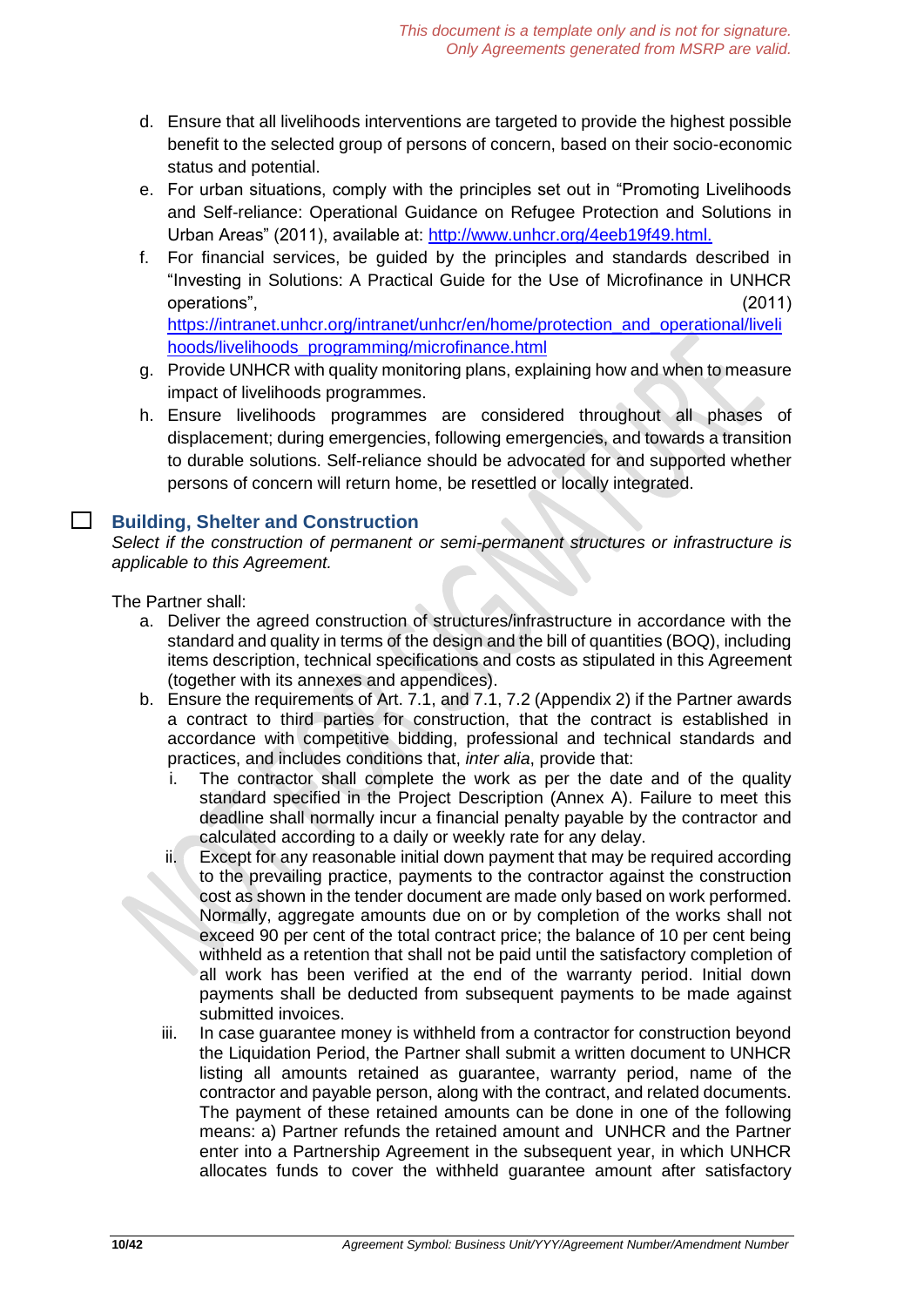verification of compliance by the contractor with the retention conditions; or b) Partner reports the retained amount in the current year and simultaneously establishes a bank bond that would only be released by the consent of UNHCR in writing to the issuing bank upon satisfactory verification of compliance by the contractor with the retention conditions.

- iv. If, during the course of construction, it becomes apparent that the contractor is for any reason unable to fulfill his/her obligations under the contract or if he/she delays or neglects to complete the building within the time prescribed and fails to proceed with such work, a second contractor may be employed to complete the building and be authorized to use any plant materials and property of the first contractor upon the ground.
- v. Any defects that appear within a specified warranty period after completion shall be rectified within a reasonable and agreed time by the contractor at his/her own cost. The duration of the warranty period shall be in accordance with the established terms under normal practices and agreed time, but not less than six months, and shall be included in the formal terms of the contract.
- vi. Following a final inspection of the building(s) by the supervising surveyor or engineer, a delivery document shall be signed by the Partner and its contractor indicating the date of the hand-over, stating that the building has been constructed in conformity with the provisions of the contract, the approved plans and the technical specifications and that it is in respect of the quality standard required. Normally the hand-over shall only take place once all work has been satisfactorily completed. If, however, in exceptional circumstances delivery takes place before that time, the delivery document shall refer in detail to all outstanding work to be performed and shall describe all apparent shortcomings and defects. The delivery document shall also provide the date from which the guarantee provisions come into effect. This date shall normally be the date of hand-over or the date of final completion of all work, whichever is later.
- c. Unless otherwise agreed on a case-by-case basis, and in accordance with local practice and the availability of appropriate insurance, ensure that all buildings for which the overall final construction cost shall exceed USD 20,000 (per building), or its equivalent in local currency at the applicable United Nations official rate of exchange, are at all times during the course of construction kept adequately insured with a company of good reputation in the full value thereof against loss or damage by fire, lightning, flood, storm or such other hazards as may be considered advisable, until all work has been completed, or in those cases where a contractor is employed, until such time as the building has been formally handed over by the contractor. Thereafter, and for as long as the building is being used for the purposes of the Project, similar insurance coverage shall be maintained in the full replacement value thereof at the user's own cost.
- d. Ensure that all structures constructed under this Agreement are used exclusively for the purpose of the Project as specified in the Project Description (Annex A) and any other agreements referenced in Art. 5.19 and 5.25 of Appendix 2.
- e. Discuss with UNHCR, at least 90 days prior to the end of the Project Implementation Period, the future use of all such buildings thereafter. Under no circumstances shall such buildings be disposed of or earmarked for disposition without prior consultation with UNHCR.
- f. Execute, if applicable and with advance written UNHCR consent, an agreement during the course of the Project governed by a Partnership Agreement, formally handing over the ownership or right of use of the buildings to a party designated by UNHCR. Templates for the "Transfer of Ownership Agreement of UNHCR Goods and Property" or the "Agreement on the Right of Use of Project Property" shall only be provided by UNHCR as appropriate.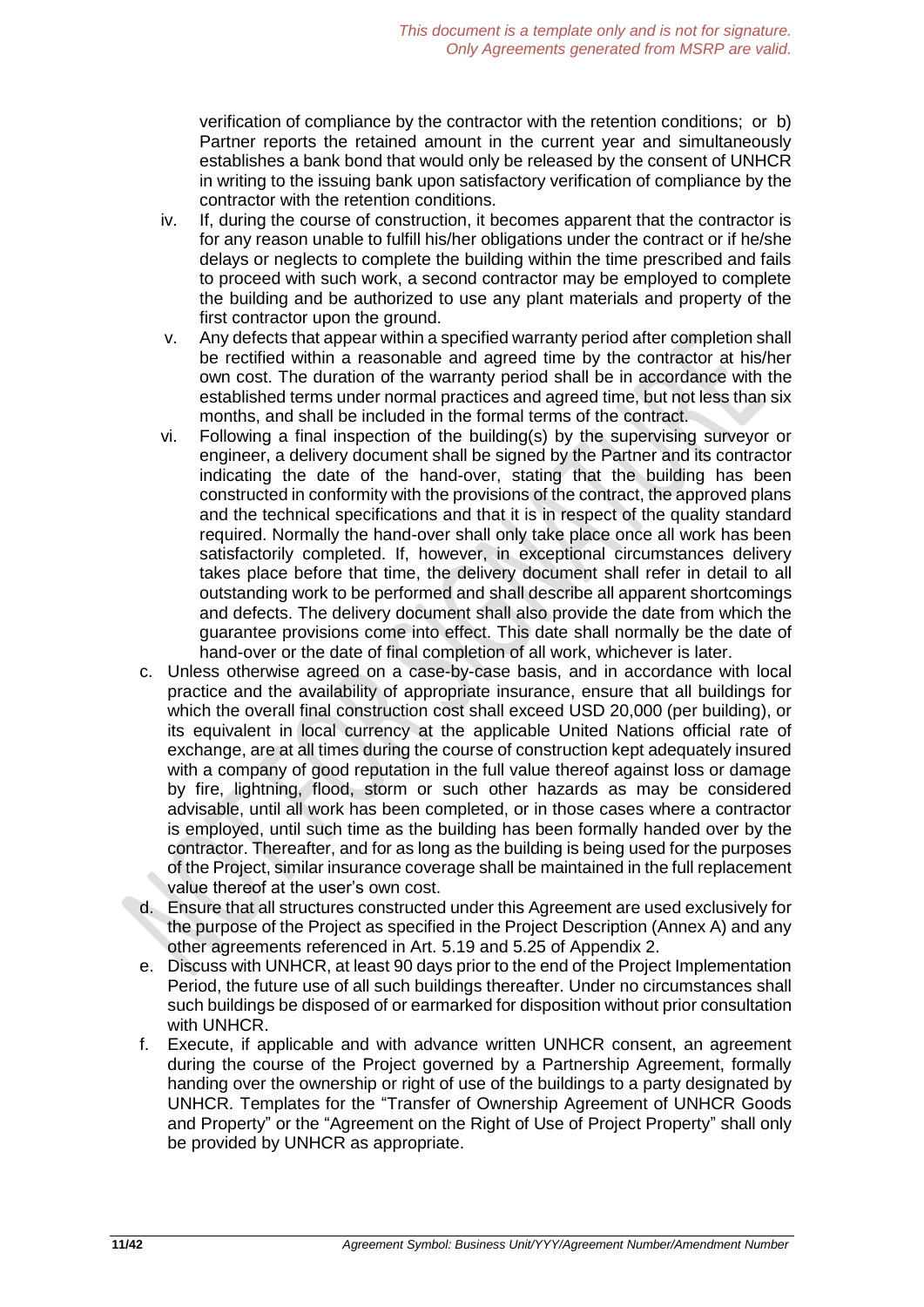#### П. **Food and Non-Food Item Distribution**

*Select if the distribution of food and non-food items are applicable to this Agreement.*

The Partner shall:

- a. Comply with the UNHCR principles for the distribution of agreed assistance packages of food and non-food items to the agreed Population of Concern, in particular those principles ensuring that distribution is equitable, effective, timely, involves refugee women at all levels and in all phases of the process, protects vulnerable groups from exploitation and abuse, and consult with UNHCR before distributing any other item not part of the agreed assistance package.
- b. Where WFP participates in the distribution of food assistance, comply with the terms stated in the signed "Tripartite Agreement between UNHCR, World Food Programme and the Partner on the Distribution of Food Assistance" and other relevant agreements including distribution modalities and responsibilities for reporting on the distribution and the use of food commodities, food and non-food distribution scales.
- c. Monitor the distribution of food and non-food items effectively in order to ensure compliance with the agreed procedures and principles, and actively participate in post-distribution monitoring activities aimed at assessing the end-use of relief items by the Population of Concern.

#### **Warehouse and Inventory Management**

*Select if warehouse and inventory management are applicable to this Agreement.*

The Partner shall carry out all warehouse and inventory management under this Agreement in accordance with the "Guidelines for Partners Managing UNHCR Warehouses and UNHCR Inventory."

The Partner by signing this Agreement, commits to adhere to the main obligations and best practices set out in the guidelines to ensure effective management

[\(http://data.unhcr.org/imtoolkit/documents/download/35f9c877da6240c406a9babdc77e18](http://data.unhcr.org/imtoolkit/documents/download/35f9c877da6240c406a9babdc77e1854/lang:eng) [54/lang:eng\)](http://data.unhcr.org/imtoolkit/documents/download/35f9c877da6240c406a9babdc77e1854/lang:eng), including:

- a. Information to be received by Partner warehouse to perform the required duties.
- b. Partner obligations at the warehouse:
	- i. Key roles and responsibilities to be assigned;
	- ii. Layout and storage plan to improve Inventory management and space utilization;
	- iii. Fire risk prevention and security to protect goods from the risks of fire, loss, breakage, damage and theft;
	- iv. Maintenance of basic equipment to function properly;
	- v. Maintenance of premises, including pest control, ventilation, water proofing, drainage systems, etc.;
	- vi. Appropriate, careful stacking, storage and Inventory management to ensure stability, facilitate stocktaking and prevent damage or loss of stored Inventory or other items (monitor expiry dates of food);
	- vii. Insurance: warehouses are not automatically insured by UNHCR. Therefore, when the Partner has the overall responsibility for the goods stored, the Partner must arrange insurance to ensure that the premises and the goods stored under its responsibility are appropriately insured.
	- viii. Compliance with UNHCR process for receiving consignments and returning goods to ensure that: Inventory received in a UNHCR warehouse have been procured and owned by UNHCR and meet specifications; Inventory is stored in the appropriate location according to UNHCR requirements; forms to confirm the reception (goods receiving note), to identify the item stack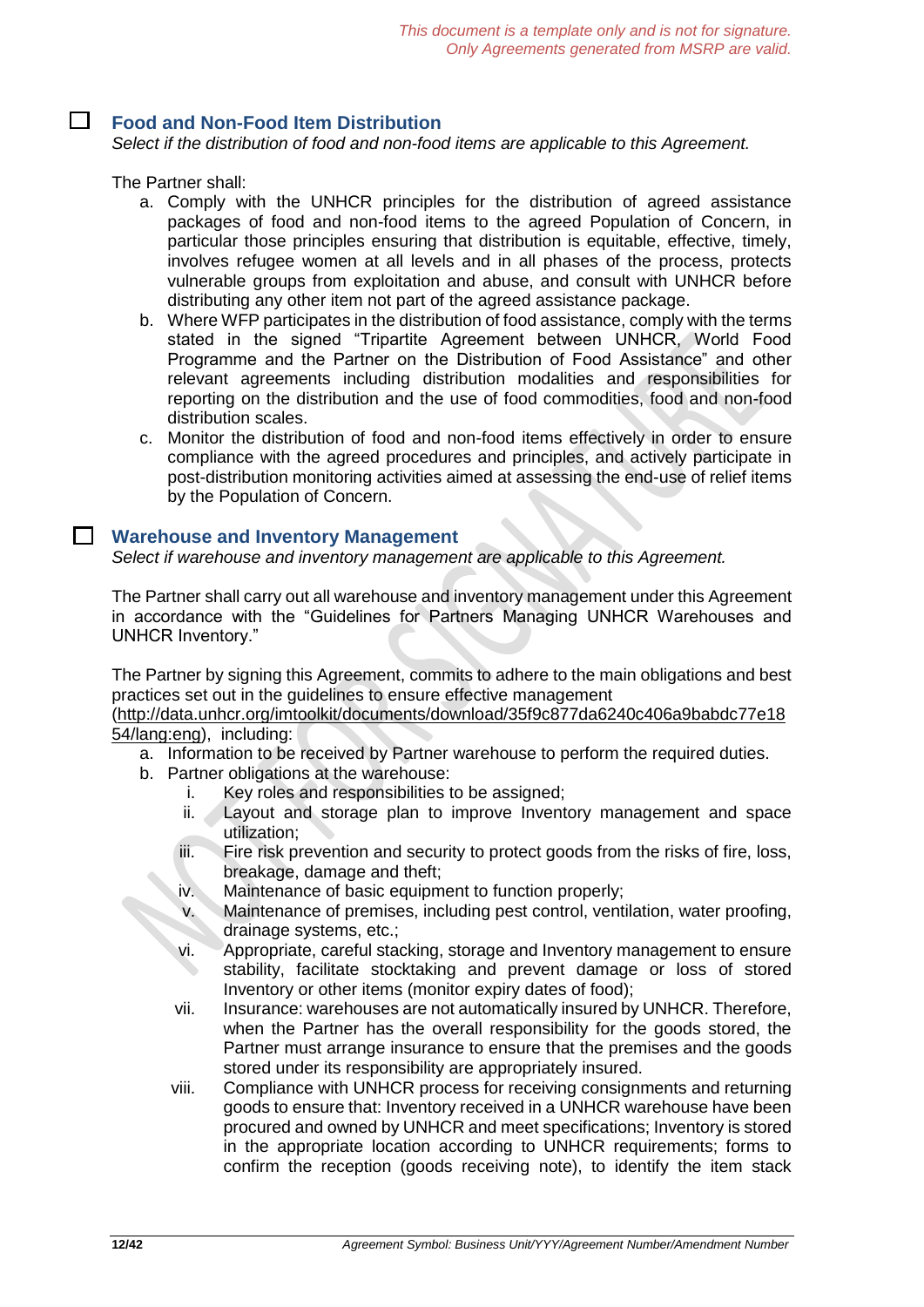(bin/stack card) and to track the stock balance (stock card) are properly updated;

- ix. Release of Inventory is executed only after receiving a duly approved material stock request from UNHCR. The UNHCR process to be followed includes reserving the Inventory, picking the items, moving them to the staging area, and completing the waybill and updating stock records;
- x. Proper document management and filling for providing proof of transactions;
- xi. Plan for maintaining the cleanness of the premises;
- xii. Information to be provided to UNHCR on a daily (incoming/outgoing shipment reports; copies of good received notes, waybills and quality inspection reports); weekly (stock reports, detailing in/out movements and balances); monthly basis (copies of stock cards, also those where the quantity has reached zero during the reporting period); and
- xiii. Daily warehouse manager obligations.
- c. Shared obligations of the Partner warehouse and UNHCR, such as monthly Inventory reconciliation and quarterly/yearly physical verification to identify and minimize Inventory issues.
- d. Forms to be maintained by the Partner, including an explanation on how to use them.

#### **Microfinance/ Microcredit/Revolving Loan Funds**

*Select if the establishment and/or management of a revolving loan fund is applicable to this Agreement.*

#### Management of Fund

The Partner shall:

- a. Manage the fund in compliance with the objectives of the Project and the UNHCR operation and in consultation with UNHCR.
- b. Not disburse any loans to the Population of Concern before a separate agreement based on a UNHCR template (Agreement on the Transfer of a Grant pertaining to UNHCR Revolving Loan Funds) has been concluded with UNHCR.
- c. Not use the loan repayments and related interest for any other purpose than that provided for in the initial Partnership Agreement establishing the loan fund, unless with the written approval of UNHCR.

#### Ownership and Handover

The Partner shall:

- a. Conclude a separate agreement based on a UNHCR template (Agreement on Transfer of a Grant Pertaining to UNHCR Revolving Loan Funds) in order to obtain ownership of the funds that are part of the Agreement. Until such date, the funds remain the property of UNHCR.
- b. Submit narrative and financial reports as specified in the Agreement on Transfer of a Grant pertaining to UNHCR Revolving Funds, during the entire period of the four years covered by the said transfer agreement.
- c. Not change the purpose of the fund unless justified by a careful assessment involving all co-funders.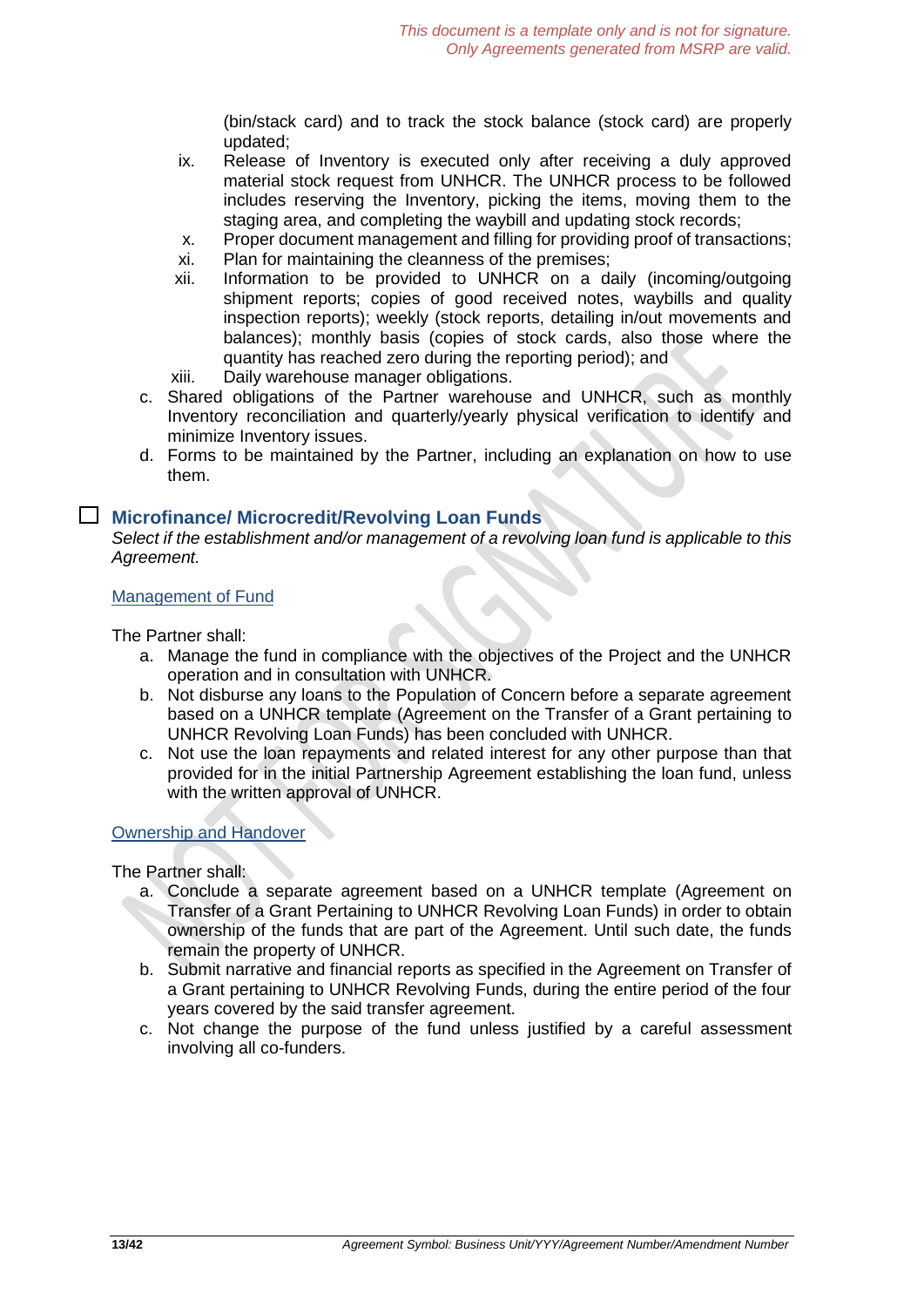# **Public Health and Nutrition**

*Select if the implementation of public health and or nutrition programmes is applicable to this Agreement.*

The Partner shall:

- a. Comply with primary health care principles with a focus on a combination of preventative and curative health care through a public health and community based approach and adhere to relevant UNHCR policies and guidance that have been established for the implementation of public health programmes, including:
	- i. Standards on adequate human resources for public health and nutrition programmes;
	- ii. Essential medicine and medical supplies policy and guidelines [\(http://www.unhcr.org/4f707faf9.html\)](http://www.unhcr.org/4f707faf9.html);
	- iii. The establishment of laboratories in UNHCR supported primary health care facilities [\(http://www.unhcr.org/4f707fd49.html\)](http://www.unhcr.org/4f707fd49.html);
	- iv. Epidemic preparedness and response in refugee camp settings [\(http://www.unhcr.org/4f707f509.html\)](http://www.unhcr.org/4f707f509.html);
	- v. UNHCR's principles and guidance for referral health care for refugees and other persons of concern [\(http://www.unhcr.org/4b4c4fca9.html\)](http://www.unhcr.org/4b4c4fca9.html) and its country specific standard operating procedures for referral care;
	- vi. UNHCR policies and guidance on the implementation of HIV programmes, Antiretroviral Medication Policy for Refugees [\(http://www.unhcr.org/45b479642.html\)](http://www.unhcr.org/45b479642.html);
	- vii. UNHCR Policy Statement on HIV Testing and Counseling in Health Facilities [\(http://www.unhcr.org/4b508b9c9.html\)](http://www.unhcr.org/4b508b9c9.html); and
	- viii. UNHCR operational guidance for Mental Health and Psychosocial Programming (MHPSS) [\(http://www.unhcr.org/525f94479.html\)](http://www.unhcr.org/525f94479.html).
- b. For urban and out-of-camp situations, comply with the principles for ensuring access to healthcare in urban areas - Operational Guidance for Refugee Protection and Solution in Urban Areas [\(http://www.unhcr.org/4e26c9c69.html\)](http://www.unhcr.org/4e26c9c69.html) and to UNHCR's principles and guidance for referral health care for refugees and other persons of concern [\(http://www.unhcr.org/4b4c4fca9.html\)](http://www.unhcr.org/4b4c4fca9.html) and its country specific standard operating procedures for referral care.
- c. Comply with the CMAM (Community Management of Acute Malnutrition) for the implementation of all nutrition programmes [\(http://info.refugee-nutrition.net/](http://info.refugee-nutrition.net/) and [http://www.unhcr.org/4b7421fd20.html\)](http://www.unhcr.org/4b7421fd20.html), the UNHCR milk and milk product policy [\(http://www.unhcr.org/4507f7842.html\)](http://www.unhcr.org/4507f7842.html), and the UNHCR Standardized Expanded Nutrition Survey (SENS) Guidelines, [\(http://info.refugee-nutrition.net/\)](http://info.refugee-nutrition.net/) for the implementation of nutritional surveys.
- d. Establish and maintain active assessment, monitoring and analysis of the health and nutrition situation by using the health information system and, where applicable in out-of-camp or urban situations, use the urban health information tools that have been developed [\(http://twine.unhcr.org/app/\).](http://twine.unhcr.org/app/).)

### **Water, Sanitation and Hygiene (WASH)**

*Select if the implementation of water, sanitation and hygiene is applicable to this Agreement.*

The Partner shall:

- a. Comply with the UNHCR water quantity, water quality and sanitation minimum standards for the implementation of all WASH programmes.
- b. Follow implementation protocols described in the UNHCR WASH manual for operational interventions in all WASH activities.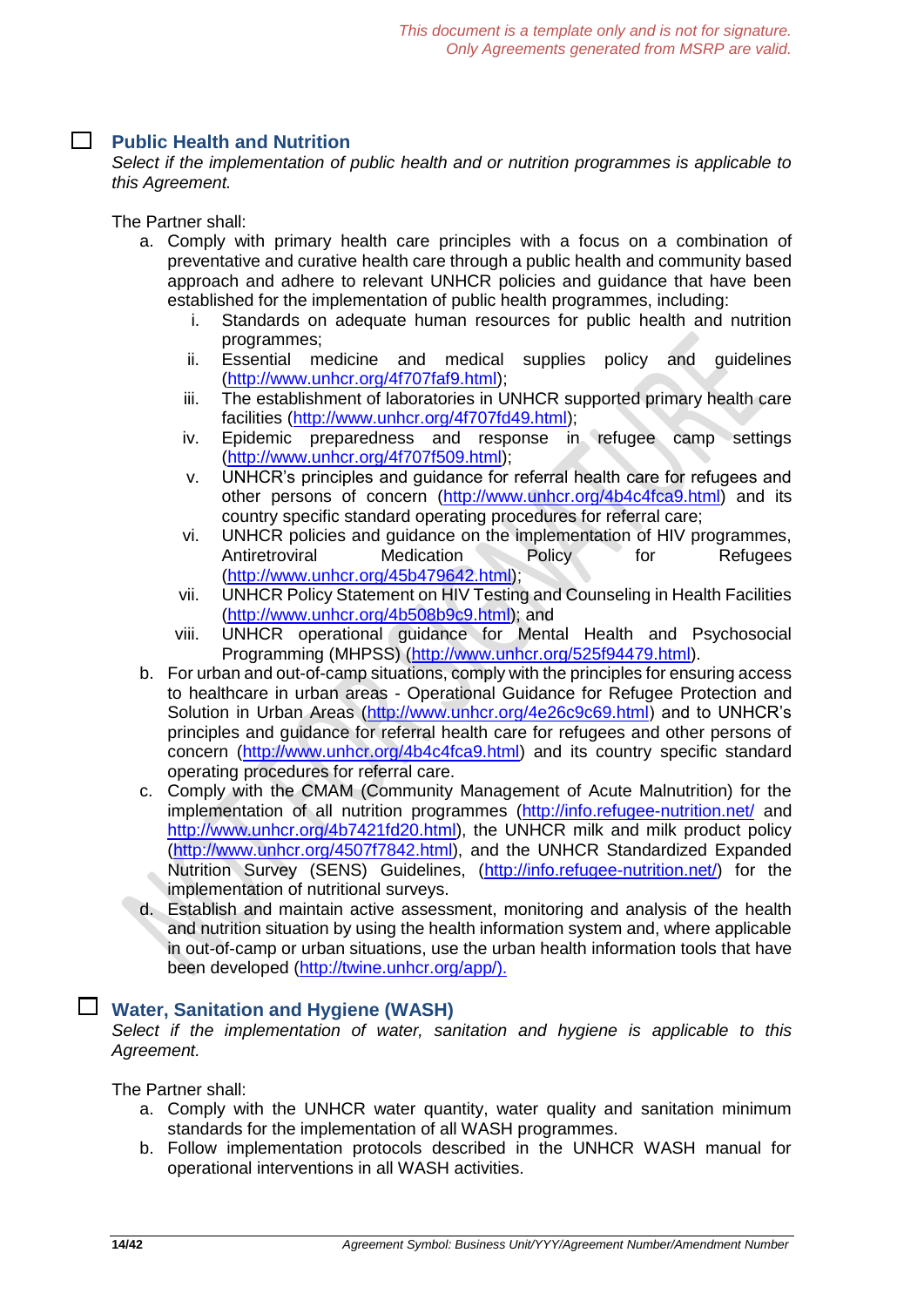c. Establish and maintain active assessment, monitoring and analysis of the WASH programmes by using the UNHCR WASH monitoring system [\(http://twine.unhcr.org/app/\)](http://twine.unhcr.org/app/) and comply with the UNHCR standardized KAP (Knowledge, Attitude and Practices) surveys protocol for the implementation of WASH programmes and as a reference to implement WASH strategies.

#### $\Box$ **Sexual and Gender-Based Violence (SGBV)**

*Select if the implementation of SGBV prevention and response programmes is applicable to this Agreement.*

The Partner shall:

- a. Comply with UNHCR's global SGBV strategy ("Action Against Sexual and Gender-Based Violence", [http://www.unhcr.org/4e1d5aba9.html\)](http://www.unhcr.org/4e1d5aba9.html) and focus on preventive and response programmes for women, girls, men and boys at risk of SGBV, giving specific consideration to the protection of children, persons with disabilities, older persons, LGBTI persons and persons engaged in survival sex.
- b. Apply the principles of confidentiality, informed consent, and respect for the wishes of survivors in all SGBV-related programmes as outlined in UNHCR's guidelines Sexual and Gender Based Violence against Refugees, Returnees and Internally Displaced Persons [\(http://www.unhcr.org/3f696bcc4.html\)](http://www.unhcr.org/3f696bcc4.html).
- c. Collect, store and analyze SGBV data and facilitate the safe and ethical sharing of these data according to a pre-defined protocol following the principles of the GBV Information Management System [\(http://www.gbvims.com\).](http://www.gbvims.com)./) Referral of information shall be done in a way that does not put the source of information or the person(s) referred to in danger.
- d. Comply with IASC guidelines for GBV interventions in humanitarian settings [\(http://www.unhcr.org/453492294.html\)](http://www.unhcr.org/453492294.html) to establish a set of minimum multi-sectoral interventions to prevent and respond to SGBV at the onset of an emergency.
- e. Establish and maintain a monitoring mechanism for SGBV prevention and response programmes.

### **Protection of Children**

*Select if programming relating to the protection of children is applicable to this Agreement.*

The Partner shall:

 $\mathsf{L}$ 

- a. Comply with the policies, principles and objectives set out in UNHCR's global Framework for the Protection of Children [\(http://www.unhcr.org/50f6cf0b9.html\)](http://www.unhcr.org/50f6cf0b9.html), and apply a child protection systems approach to programming for child protection.
- b. When undertaking individual casework with children of concern to UNHCR, apply the best interest procedure outlined in the UNHCR Guidelines on Determining the Best Interests of Child (2008) [\(http://www.unhcr.org/4566b16b2.html\)](http://www.unhcr.org/4566b16b2.html) and the UNHCR/IRC Field Handbook for the Implementation of the BID Guidelines [\(http://www.unhcr.org/50f6d27f9.html\)](http://www.unhcr.org/50f6d27f9.html).
- c. Be guided by the principles and standards set out in the inter-agency Minimum Standards for Child Protection in Humanitarian Action [\(http://cpwg.net/minimum](http://cpwg.net/minimum-standards/)[standards/\)](http://cpwg.net/minimum-standards/).
- d. Establish and maintain a monitoring mechanism for child protection activities, project performance and impact.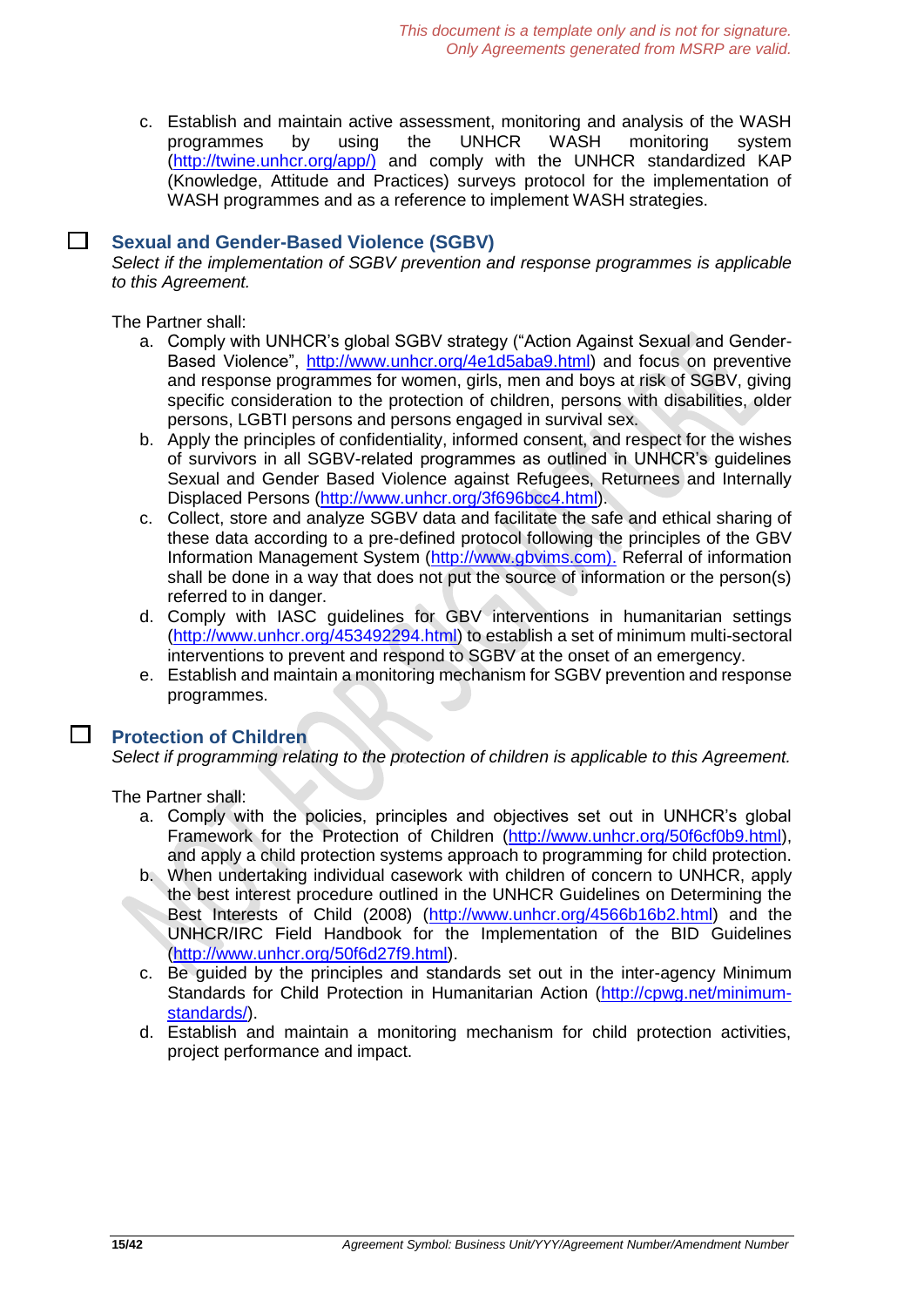### **Education**

*Select if programming relating to education programmes is applicable to this Agreement.*

The Partner shall:

- a. Comply with the policies, principles and objectives set out in UNHCR's global Education Strategy [\(http://www.unhcr.org/5149ba349.html\)](http://www.unhcr.org/5149ba349.html) and UNHCR countryspecific education strategy where this exists, especially when it comes to working in partnership with local education authorities and Ministries of Education.
- b. For urban and out-of-camp situations, comply with the principles for ensuring access to education in urban areas - Operational Guidance for Refugee Protection and Solution in Urban Areas [\(http://unhcr.org/4ea9552f9.html\)](http://unhcr.org/4ea9552f9.html).
- c. Be guided by the principles and standards set out in the INEE (Inter-agency Network for Education in Emergencies) Minimum Standards for Education in Emergencies: Preparedness, Response, Recovery [\(http://www.ineesite.org/en/minimum-standards\)](http://www.ineesite.org/en/minimum-standards).
- d. Bolster the protection of girls and boys and young people of concern to UNHCR, as well as teachers and education personnel by ensuring and promoting safe learning environments, free from violence and exploitation and by supporting conflictsensitive planning and programming

[\(http://www.ineesite.ore/en/education-fragility/conflict-sensitive-education\)](http://www.ineesite.ore/en/education-fragility/conflict-sensitive-education).

- e. Undertake joint planning with refugee and host communities, teachers, parents and education authorities.
- f. Establish and maintain a monitoring mechanism for education activities, project performance and impact. This includes data collection and management in order to identify and address gaps in access and quality education provision (tracking school attendance, learning achievement and implementing targeted strategies to respond to emerging issues). This should be done in collaboration with national authorities and in line with national Education Management Information Systems (EMIS) where applicable.

#### **Environment**

 $\Box$ 

*Select if environmental considerations are applicable to this Agreement.*

The Partner shall:

- a. Comply with the environmental policy, key principles, guidelines and FRAME Framework for Assessing, Monitoring and Evaluating the Environment in Refugeerelated operations [\(http://www.unhcr.org/environment](http://www.unhcr.org/environment) and [http://www.unhcr.org/3b03b2a04.html\)](http://www.unhcr.org/3b03b2a04.html).
- b. Undertake joint planning with refugee and local communities, government and other stakeholders, and mainstream environmental concerns and management issues in all operations - from emergency response to camp closure.
- c. Comply with the global energy strategy (forthcoming) to ensure that "refugees and other displaced people are able to safely and sustainably satisfy their energy needs, without fear or risk to their health, well-being and personal security".

#### **Fuel Supply/Storage Infrastructure**

*Select if fuel management is applicable to this Agreement*

The Partner shall comply with the requirements of the UNHCR Fuel Supply/Storage Infrastructure Checklist, including all activities related to the management of fuel such as storage, dispensing, record keeping of all transactions, consumption and the replenishment of stock.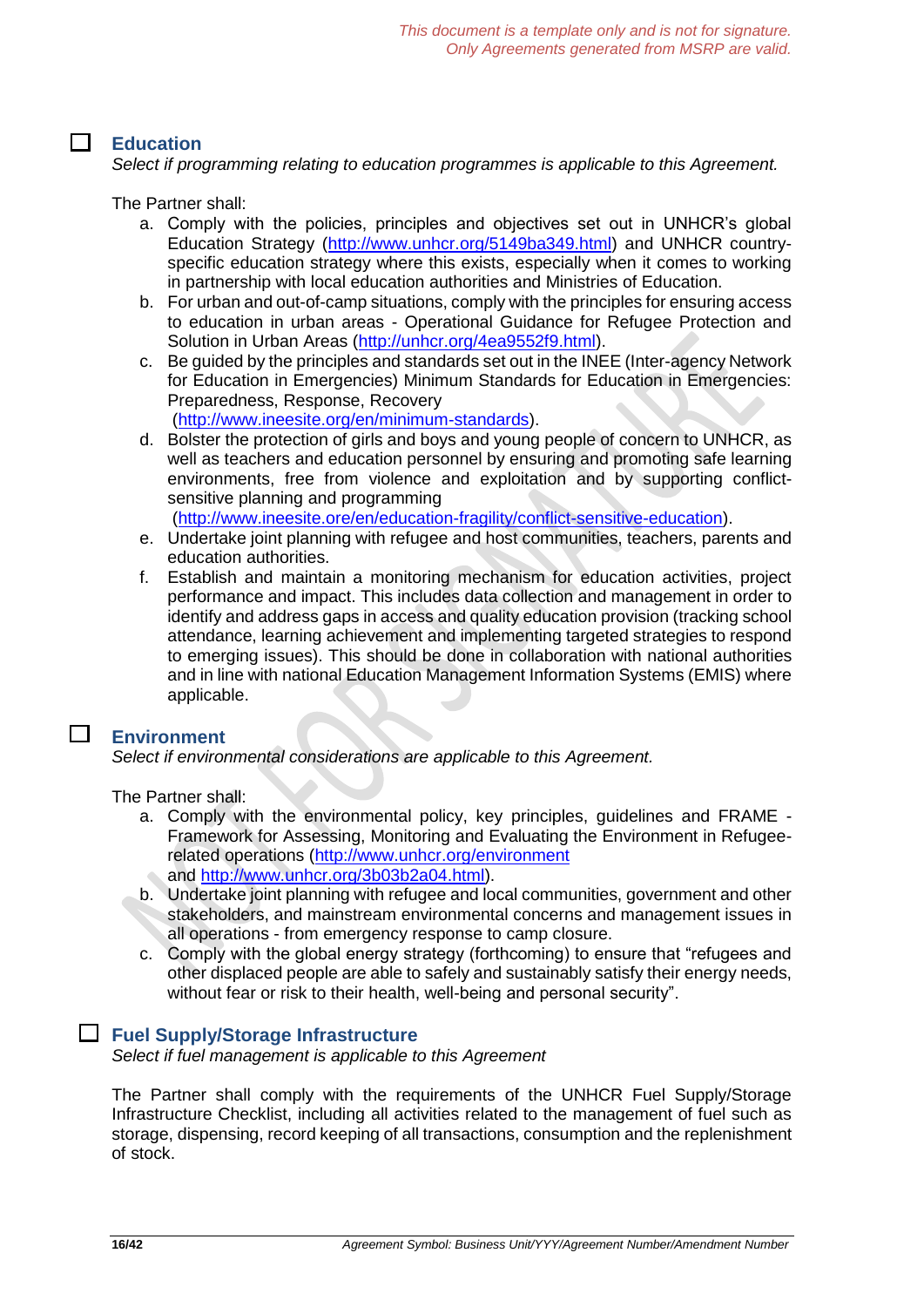# **Vehicle Workshop in the Field**

*Select if vehicle workshop management is applicable to this Agreement*

The Partner shall comply with the requirements of the UNHCR Vehicle Workshop in the Field Checklist, including all activities related to the management of the vehicle workshop (garage) to cover major and minor maintenance/repairs and manage all transactions related to the expenditure and the replenishment of spare parts (if any).

#### **Vehicles**

 $\Box$ 

*Select if vehicles are made available to, and transport services are provided by, the Partner under this Agreement*

The Partner shall comply with the requirements of the UNHCR Heavy Duty Vehicles Checklist, Safe Driving Standards, including all activities related to the management of fleet to support the operation in providing adequate transportation capacity.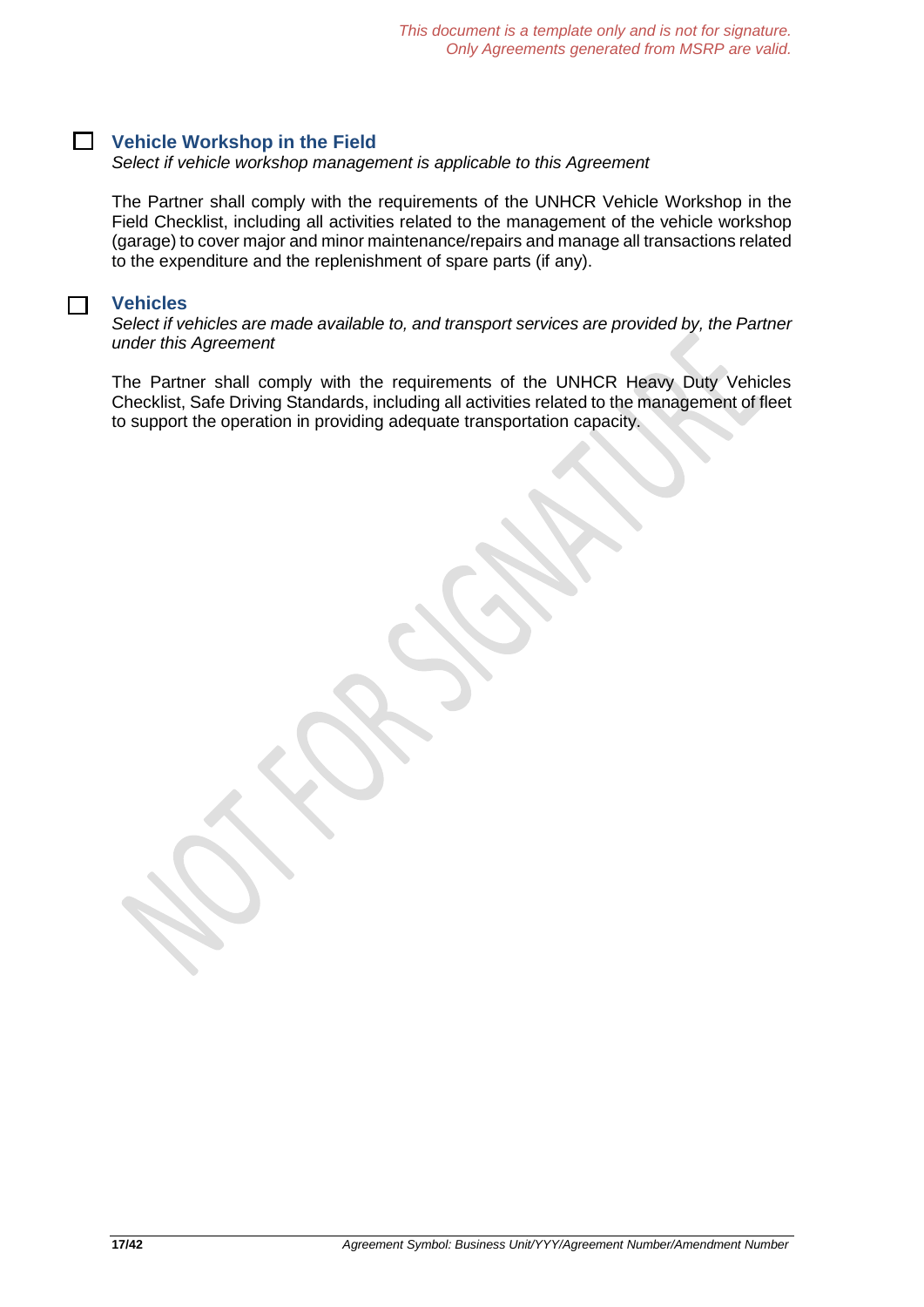# **Article 9 – Contact Data**

### 9.1 Partner

Full name and address of Partner:

Phone and Fax Number:

Registered Charity number, or entity establishment and Place of Registry (as applicable) \_\_\_\_\_\_\_\_\_\_\_\_\_\_\_\_\_\_\_\_\_\_\_\_\_\_\_\_\_\_\_

Full name, title and address of the authorized person designated by the Partner to sign this Agreement: E-mail:

Phone and Fax Number:

Full name, title and address of the authorized person designated by the Partner for the management of this Agreement at Field level (if different than above):  $\blacksquare$ Email: \_\_\_\_\_\_\_\_\_\_\_\_\_\_\_\_\_\_\_\_\_\_\_\_\_\_\_\_\_\_ Phone and Fax Number:

#### 9.2 UNHCR

Full name, title and address of the authorized person designated by UNHCR for the management of this Agreement: Email: \_\_\_\_\_\_\_\_\_\_\_\_\_\_\_\_\_\_\_\_\_\_\_\_\_\_\_\_\_\_ Phone and Fax Number:

#### 9.3 Host Government

 $\mathcal{L}$ 

| Full name, title and address of the  |  |
|--------------------------------------|--|
| authorized person designated by Host |  |
| Government for monitoring this       |  |
| Agreement:                           |  |
| Email:                               |  |
| Phone and Fax Number:                |  |

# **Article 10 – Appendices and Annexes**

10.1 Signature of this Agreement by the Parties constitutes formal approval and acceptance of the Annexes and Appendices listed below, as an integral part of this Agreement. The full text of Appendices is available in the UNHCR Intranet and in the UN Partner Portal [\(https://unpartnerportalcso.zendesk.com/hc/en-us/articles/360015671154-](https://unpartnerportalcso.zendesk.com/hc/en-us/articles/360015671154-Bipartite-Agreement-NGOs-Appendices) [Bipartite-Agreement-NGOs-Appendices\)](https://unpartnerportalcso.zendesk.com/hc/en-us/articles/360015671154-Bipartite-Agreement-NGOs-Appendices). It is also available for print when selected, as required.

\_\_\_\_\_\_\_\_\_\_\_\_\_\_\_\_\_\_\_\_\_\_\_\_\_\_\_\_\_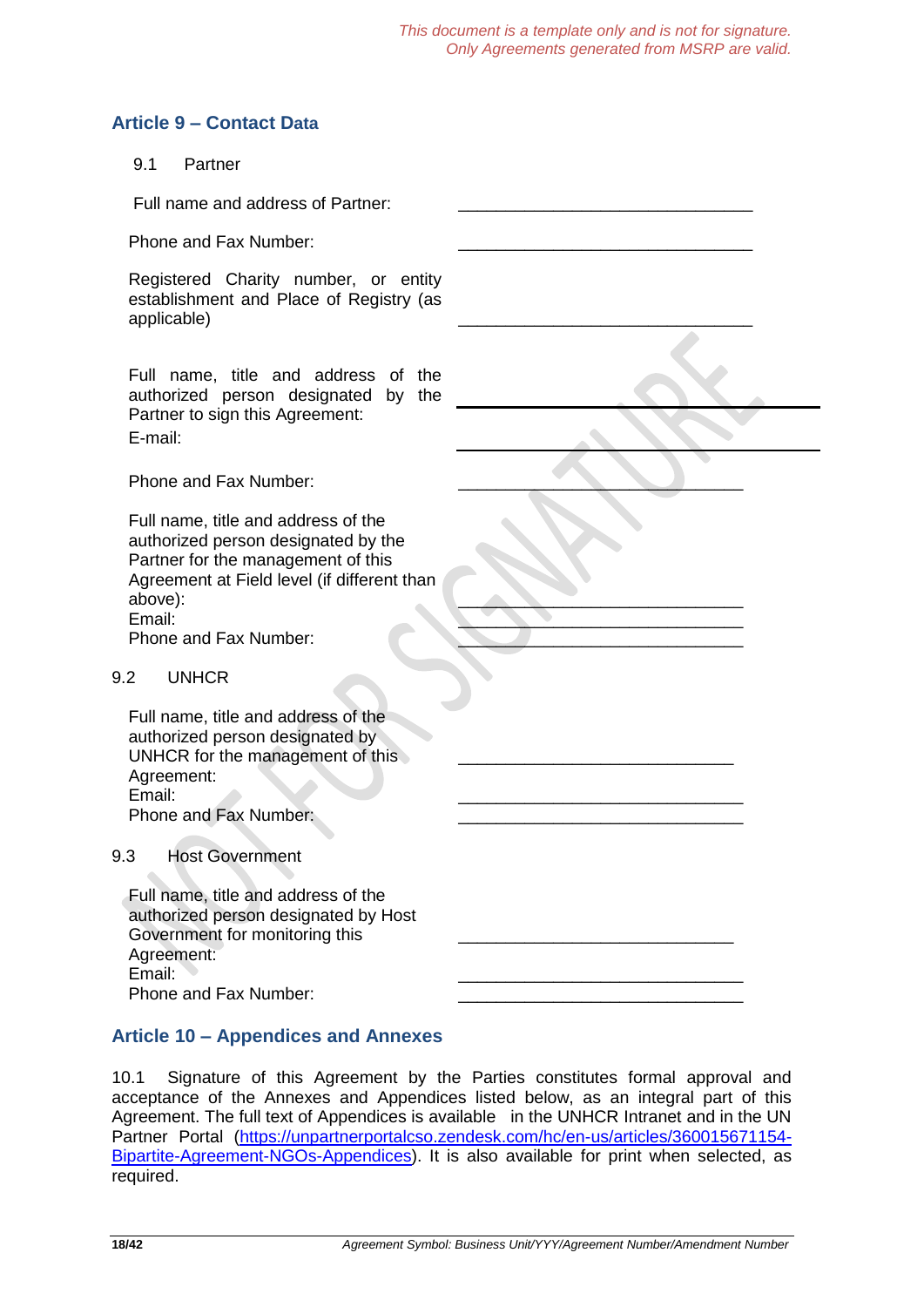# **Appendices Checkbox for printing** Appendix 1 - Definitions Appendix 2 - Standard General Provisions Appendix 3 - Standards for Managing Misconduct **Annexes for Project Documents:** Annex A - Project Description Annex B - Project Budget Annex C –Instalment Plan Annex D – Project Reporting Formats Annex E – Partner Personnel List Annex F – Processing and Protection of Personal Data of Persons of Concern

[List of additional Annexes if any]

In case of urgencies, Project Budget (Annex B) and Result Matrix (section 6.0 of Project Description) are essential at the time of Agreement signature.

Other Annexes, including the full Project Description (Annex A) and Annexes C, D, E and F should be signed within one month of Agreement signature.

# **Article 11 – Amendments**

11.1 This Agreement, its annexes and appendices may only be modified after mutual consultation between the Parties in the prescribed form for Agreement Amendment, as accepted and signed by the Parties.

# **Article 12 – Language**

*The Agreement may only be signed in one of the following three languages: English, French or Spanish. An Unofficial Translation in another language can be attached to the official language version only in exceptional situations. In such cases, the Agreement shall be signed in English and the Unofficial Translation will be attached to the English version.* 

*Please select the adjacent box if the Agreement is signed only in English.*

12.1 This Agreement is signed in the English language

*Please select the adjacent box if an Unofficial Translation is attached to the English Version.*

12.1 The Parties acknowledge and agree that this Agreement is signed in the English language and a translation into the language of the country where the Partner is established/operates is appended to this Agreement with the header "Unofficial Translation". In the event of any dispute or controversy in the interpretation of this Agreement, the English version shall prevail.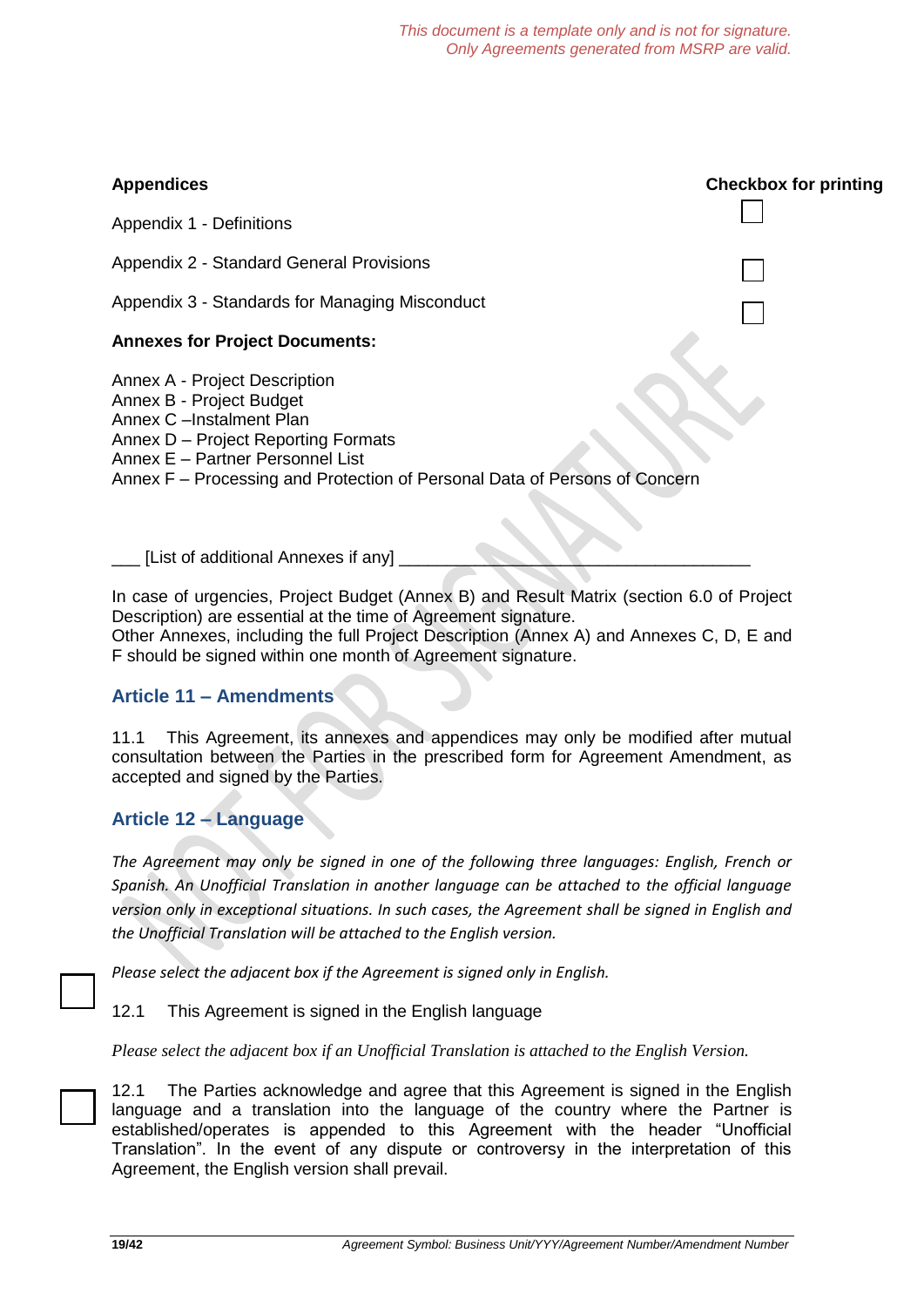SIGNED IN [enter number] ORIGINALS BY THE DULY AUTHORIZED SIGNATORIES ON BEHALF OF THE FOLLOWING PARTIES:

|            | <b>UNHCR</b>           | <b>PARTNER</b> |
|------------|------------------------|----------------|
| Signature: |                        |                |
| Name:      |                        |                |
| Title:     |                        |                |
| Date:      |                        |                |
| Place:     |                        |                |
|            |                        |                |
|            | <b>Host Government</b> |                |
| Signature: |                        |                |
| Name:      |                        |                |
| Title:     |                        |                |
| Date:      |                        |                |
| Place:     |                        |                |
|            |                        |                |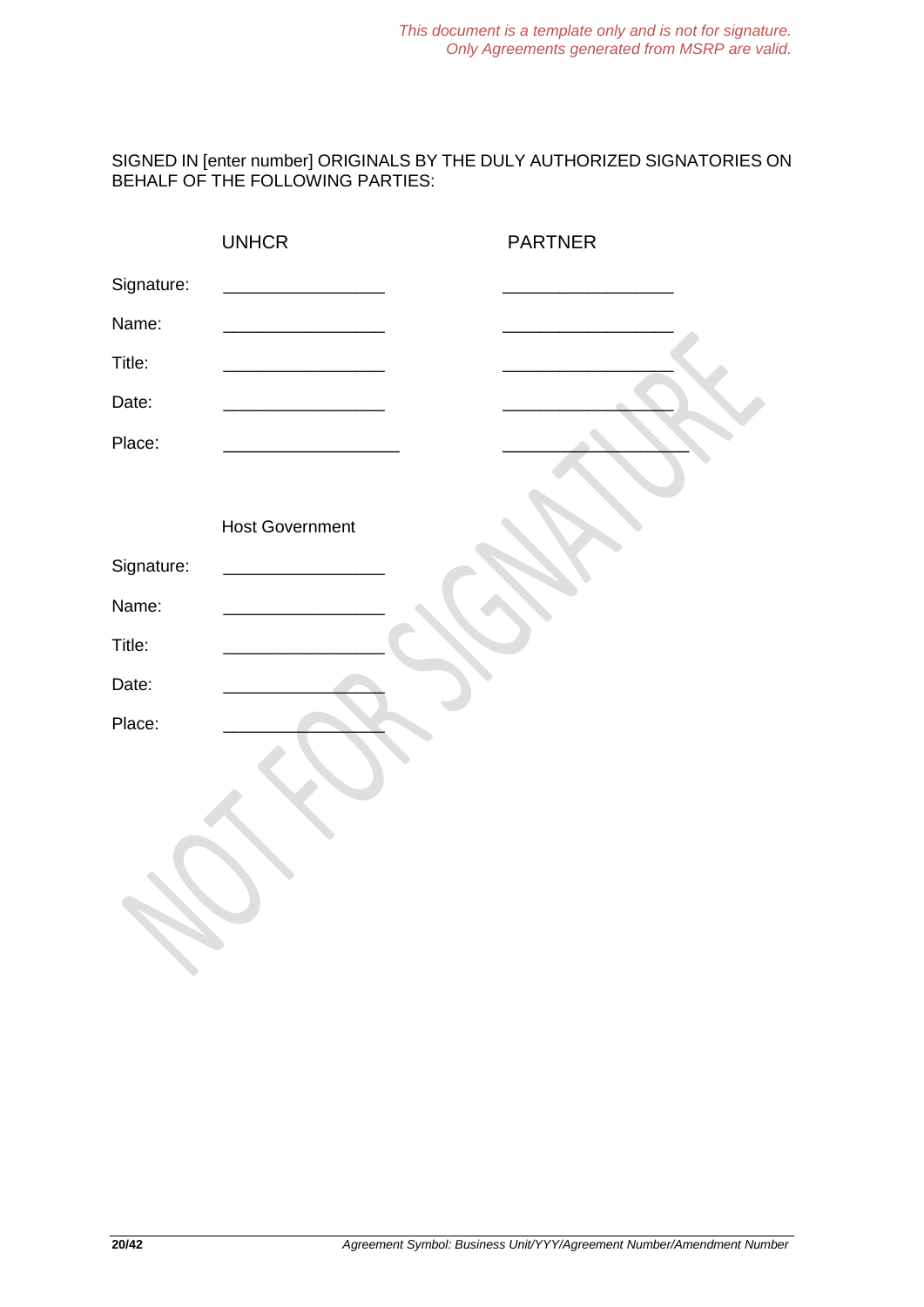# **APPENDIX 1: DEFINITIONS**

For the purpose of this Agreement, the following definitions, listed in alphabetical order, shall apply:

**Agreement** means the Partnership Agreement jointly agreed by the Parties together with its annexes and appendices.

**Agreement Amendment** means a documented change or revision to any part of this Agreement, including annexes, which have been jointly agreed by the Parties as demonstrated by their signatures.

**Agreement File** means a holder, be it paper-based or electronic, that partner maintains for the records of this Agreement (together with its annexes and appendices) and all other essential records and documentation related to this Agreement in an organized and accessible manner for seven years from the date of signature of the Agreement. The records on the Personal Data of Person of Concern is dealt separately under articles related to Personal Data Protection.

**Agreement Symbol** means the unique identifier of the Agreement specified by UNHCR in Art. 4.2.

**Eligible Costs** means expenditures for implementing activities as described in Project Description (Annex A) and in accordance with the Project Budget (Annex B) and within the Project Implementation Period. Eligible costs must be for actual costs incurred for authorized activities that are adequately evidenced with original documentation and can be confirmed through verification and audit.

**First Instalment** means the amount specified in Art. 6.5 that is based upon the cash requirement of the first period's planned activities plus an additional month's planned activities as a lead-time to ensure Project cash flow.

**Goods and Property** means any tangible or intangible item under the custody of the Partner in order to support the implementation of the Project and consists of:

1) UNHCR Goods and Property means items provided in-kind by UNHCR to the Partner; and

2) Project Goods and Property means items acquired by the Partner with UNHCR funds provided pursuant to this Agreement.

Such items may consist of any or all of the following:

- a. "Property, Plant and Equipment" which is defined as tangible items with an original purchase price of USD 10,000 (or equivalent in other currency) or more per unit and with a useful life of at least one year;
- b. "Serially-Tracked Items" which is defined as tangible items with an acquisition value less than USD 10,000 (or equivalent in other currency) that are used for day-to-day official business and which do not fall within the definition of either Property, Plant and Equipment or Inventories;
- c. "Inventories" which is defined as all items that are intended to be distributed to populations of concern, regardless of their value;
- d. "Intangible Asset" which is defined as identifiable non-monetary asset without physical substance.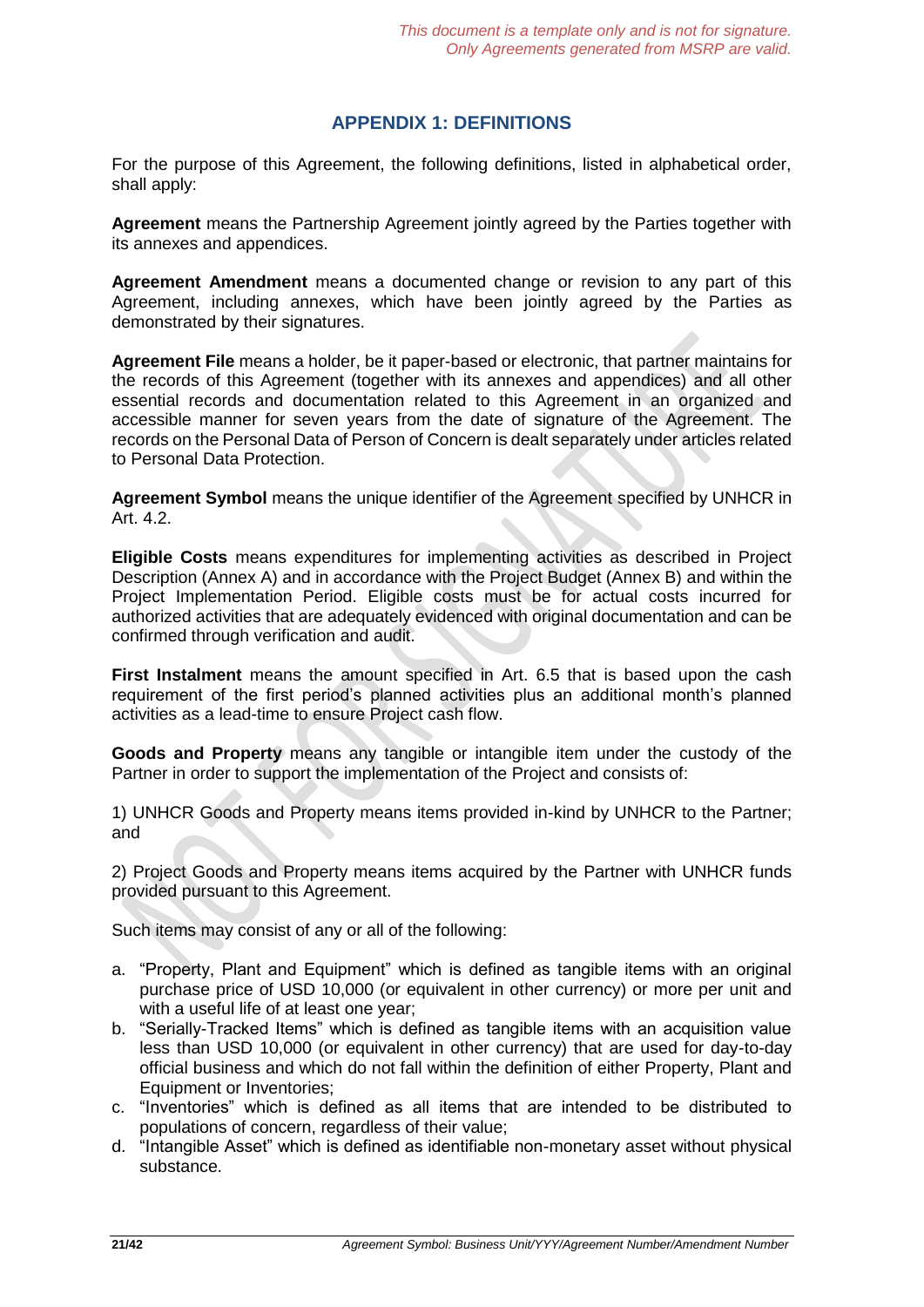**Information** means any and all information, whether in oral or written (including electronic) form, created by or in any way originating with UNHCR, and all information that is the output of the performance of activities pursuant to this Agreement.

**Instalment** means the cash requirement of the Project that has been transferred to the Partner in accordance with the Project Budget (Annex B), the Project Work Plan/Instalment Plan (Annex C) and the actual performance of activities under this Agreement.

**Interest Revenue** means revenue credited to the bank account to which Project funds are deposited as a result of the interest rate paid by the financial institution for the respective deposit account.

**International Partner** means a Partner implementing projects both within and outside of the country where it is incorporated and its headquarters is established. International Partners are International NGOs and other not-for-profit organizations, including those who undertake projects under the Global Programme from their headquarters location

**Miscellaneous Revenue** means any revenue (other than Interest Revenue) generated by Project funds or Goods and Property, including but not limited to, foreign exchange gain proceeds or receivables from the sale of, or insurance claims related to, any item provided by the Project, where the purchase of the item and/or insurance of the item have been provided by UNHCR.

**National Partner** means a Partner implementing projects solely in the country where it is incorporated and its headquarters is established and which is not affiliated to an International Partner. This includes government entities, NGOs and other not-for-profit organizations

**No-cost Extension** means extension of Project Implementation Period without change to the overall Project Budget (Annex B).

**Parties** mean the Partner, UNHCR and the Host Government whose authorized officials have signed this Partnership Agreement.

**Partner** means the not-for-profit entity named in this Agreement as the implementer of the Project in collaboration with UNHCR. Partners will identify themselves as National or International Partners via registration on the Partner Portal.

**Partner Integrity Capacity and Support Costs (PICSC)** means a financial contribution provided to an **International or National Partner**, in order to assist with covering costs related to enhancing integrity, accountability, and oversight, as well as administrative and other support costs (such as headquarters and shared costs) which cannot be definitively attributed to a specific activity implemented by the Partner in connection with the Project. The applicable PICSC rate is seven percent (7%) for International Partners or four percent (4%) for NGO National Partners, of the overall expenditure for direct costs under the Project Budget (Annex B) as described in Policy on PICSC.

**Partner Personnel** means human resources hired and/or engaged by the Partner to perform activities under this Agreement: permanent employees; fixed term hired; consultants; advisors; temporarily assigned staff; labor on wages; seconded personnel; volunteers; interns; and similar agents.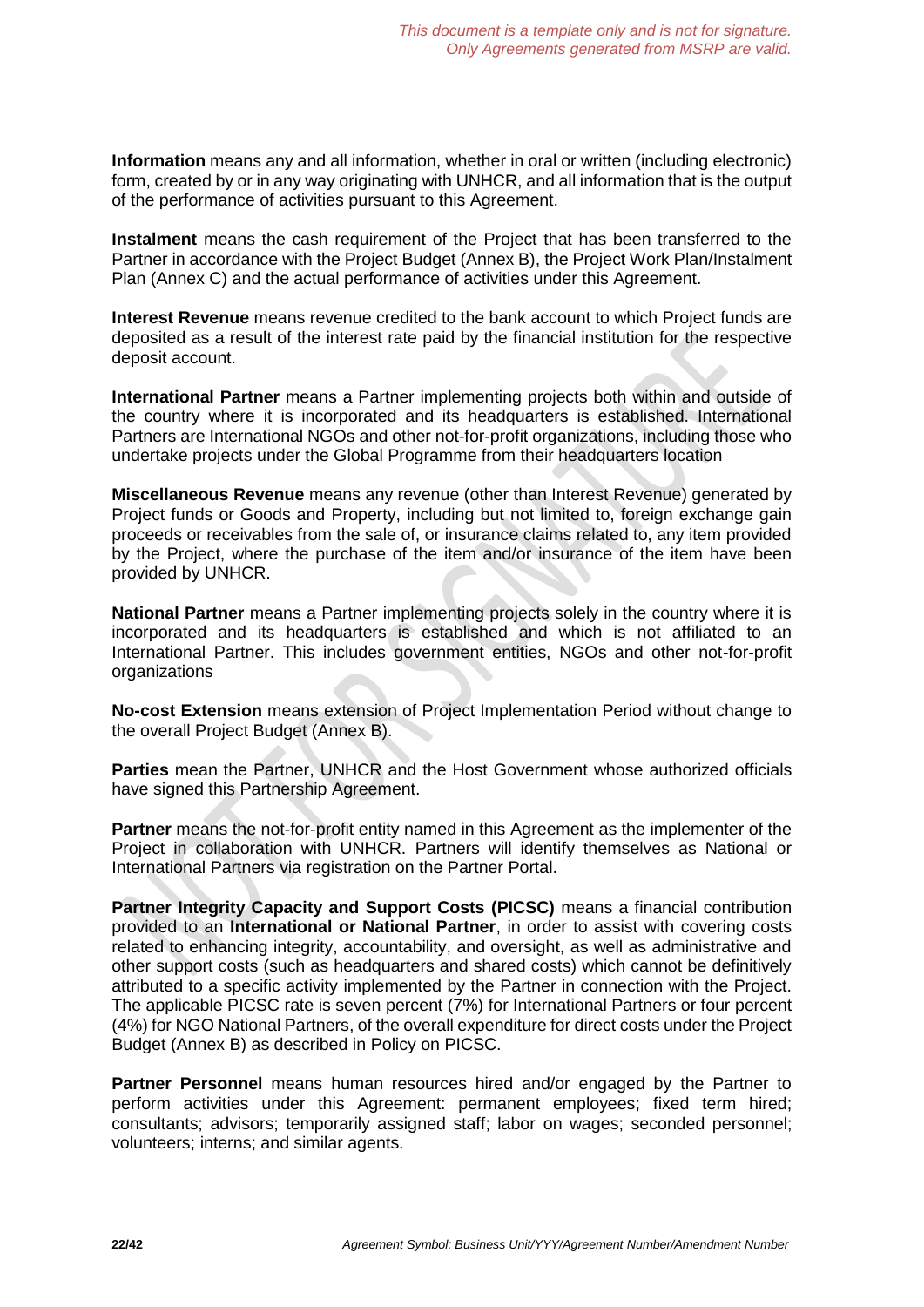**Personal Data** means any information relating to an identified or identifiable natural person ('data subject') information such as the name, identification or passport number, mobile telephone number, email address, cash transaction details, of whatever nature, format or media that by whatever means in the course of the performance of this Agreement.

**Pooled Bank Account** means the account used by the Partner to receive and transact funds from UNHCR where the UNHCR contribution is comingled with funds from other sources.

**Population of Concern** means the population(s) or sub-population(s) of refugees and other persons of concerns indicated in the Project Description (Annex A) whose needs the Project strives to address.

**Project** means the endeavor designed to provide service or achieve expected result(s) within a defined timeframe and the allocated resources undertaken to meet unique goals and objectives under this Agreement.

**Project Headquarters** mean anywhere Partner is located other than the Project's operational location.

**Project Implementation Period** means the period specified in Art. 3.2 during which Project activities, expenditure and financial commitment can be undertaken to achieve the expected results of the Project in accordance with Annex A and B, i.e. the period beginning with effective date of start and ending with the date of completion.

**Project Liquidation Period** means the period during which financial commitments entered into during the Project Implementation Period for which implementation of activities have been completed, may continue to be paid out by the Partner pursuant to this Agreement. No new expenditure, financial commitment or implementation of activities is undertaken during this period.

**Separate Bank Account** means the account used by the Partner to receive funds solely from UNHCR. The Partner may use the same account for multiple UNHCR agreements without comingling with funds from other sources.

**UNHCR's Global Strategic Priorities** means the areas of critical concern to UNHCR within its overall efforts to provide protection and assistance and to seek solutions for refugees and other persons of concern.

**UNHCR's Operations Plan** means the plan providing the full overview of a UNHCR operation, detailing the context and situation of persons of concern and specifying the comprehensive needs and strategies the office intends to implement, including steps to be taken to reduce the gaps and achieve desired results. The UNHCR's Operations Plan also integrates the prioritization of needs with results-based management, in line with available resources allocated by pillar.

**UNHCR Personnel** means UNHCR officials, experts on mission and persons performing services on behalf of UNHCR.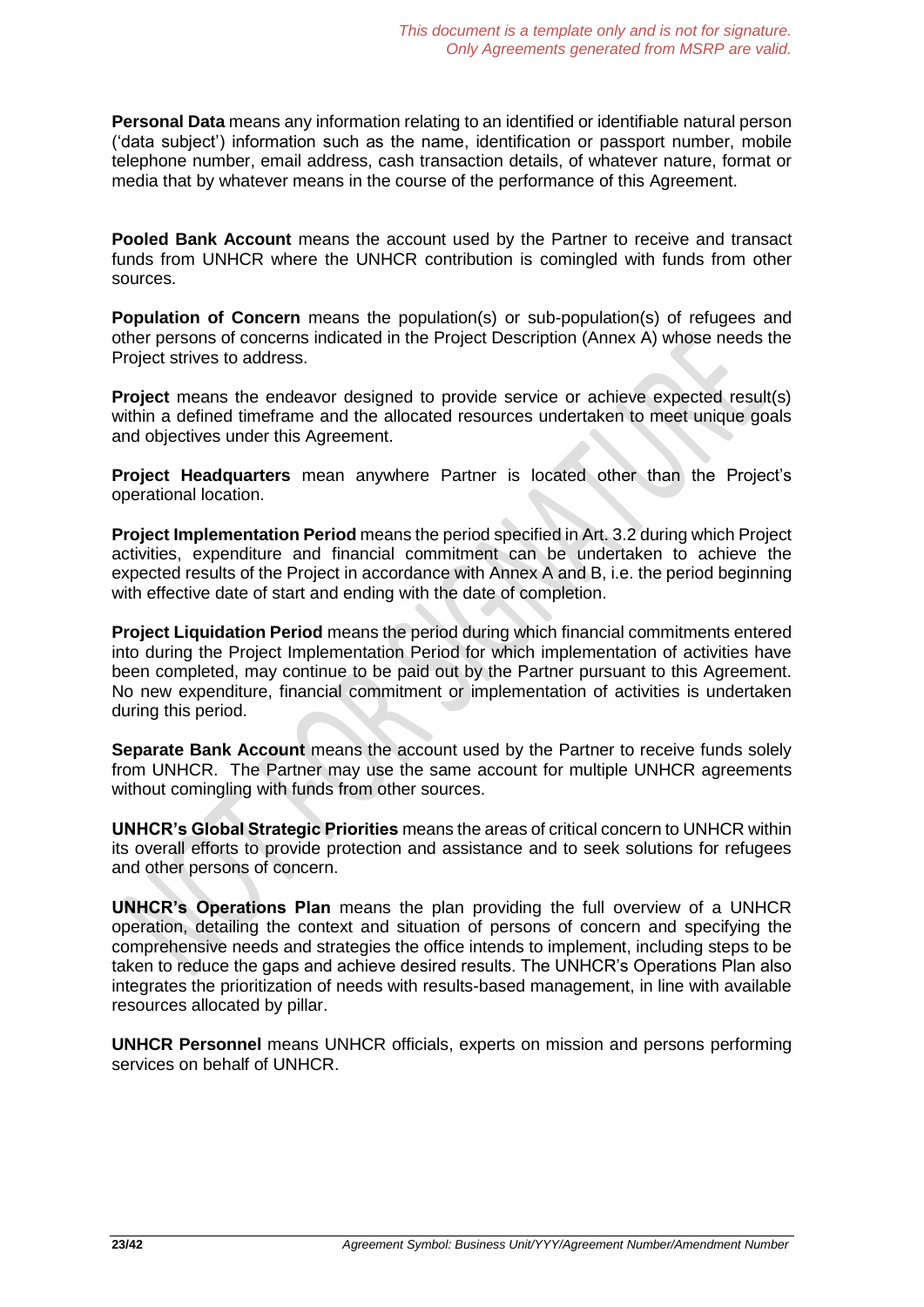# **APPENDIX 2- STANDARD GENERAL PROVISIONS**

# **Article 1 – General Responsibilities of the Parties**

### Consultation and Communications

1.1 The Parties shall hold regular consultation and coordination meetings. UNHCR shall initiate formal joint monitoring and review meetings that shall be held at least at mid-year and at the end of the Project in order to agree on the resolution of findings and to build on lessons learned to better serve the Population of Concern. These joint reviews shall be undertaken in good faith and take into account the: (a) progress of the Project; (b) working relationship of the Parties; (c) compliance of the Parties with this Agreement; and (d) success and challenges of the Partner in meeting the agreed objectives and desired results as reflected in this Agreement.

1.2 The Parties shall make clear in all their communications with the public, governments and other entities that the Partner is a legal entity separate from the United Nations, UNHCR and any other subsidiary body of the United Nations. In particular, whenever the Partner enters into a contract with a third party related to this Agreement, the contract shall state: (i) that the Partner is a legal entity separate from UNHCR; (ii) that the Partner is acting as an independent organization with its own governance structure; and (iii) that the Partner is not representing UNHCR when entering into the contract.

# **Article 2 – Participation of the Population of Concern**

2.1 The Parties shall engage and encourage the active participation of the Population of Concern in activities related to the planning, implementation, monitoring and evaluation of the Project, consistent with our commitment to accountability to affected populations, the community-based protection approach and in compliance with UNHCR's Age, Gender and Diversity Policy: working with people and communities for equality and protection (available at [http://www.unhcr.org/4e7757449.html\)](http://www.unhcr.org/4e7757449.html). The views, concerns and capacities of women, men, boys and girls of all ages and backgrounds affected by the Project activities shall be solicited and built upon through regular participatory assessments engagement, and appropriate feedback and complaints mechanisms. The intended impact on and the participation of specific sub-groups of the Population of Concern shall be specified in the Project Description (Annex A) and documented in subsequent performance monitoring and reporting. The Partner shall make its best efforts to avoid any inadvertent negative impact on the Population of Concern and the environment which may arise from the Project Implementation.

2.2 The Parties shall comply with (i) UNHCR's global SGBV strategy ("Action against Sexual and Gender-Based Violence"; (ii)the UN Protocol on Allegations of Sexual Exploitation and Abuse (SEA) [involving Implementing Partners \(No. 0742, dated 27](https://intranet.unhcr.org/content/dam/unhcr/intranet/staff%20support/implementing-partnerships/documents/sea/UN%20Protocol%20on%20SEA%20involving%20partners.pdf) April [2018\)](https://intranet.unhcr.org/content/dam/unhcr/intranet/staff%20support/implementing-partnerships/documents/sea/UN%20Protocol%20on%20SEA%20involving%20partners.pdf) available at:

https://interagencystandingcommittee.org/system/files/un\_protocol\_on\_sea\_allegations\_in volving implementing partners final.pdf, which is aligned with the Secretary General's Bulletin on "Special Measures for Protection from Sexual Exploitation and Sexual Abuse" (ST/SGB/2003/13), available at [http://undocs.org/ST/SGB/2003/13.](http://undocs.org/ST/SGB/2003/13) The Parties shall cooperate to ensure that the victims and survivors of all forms of abuses, sexual exploitation, and gender-based violence have access to response services that are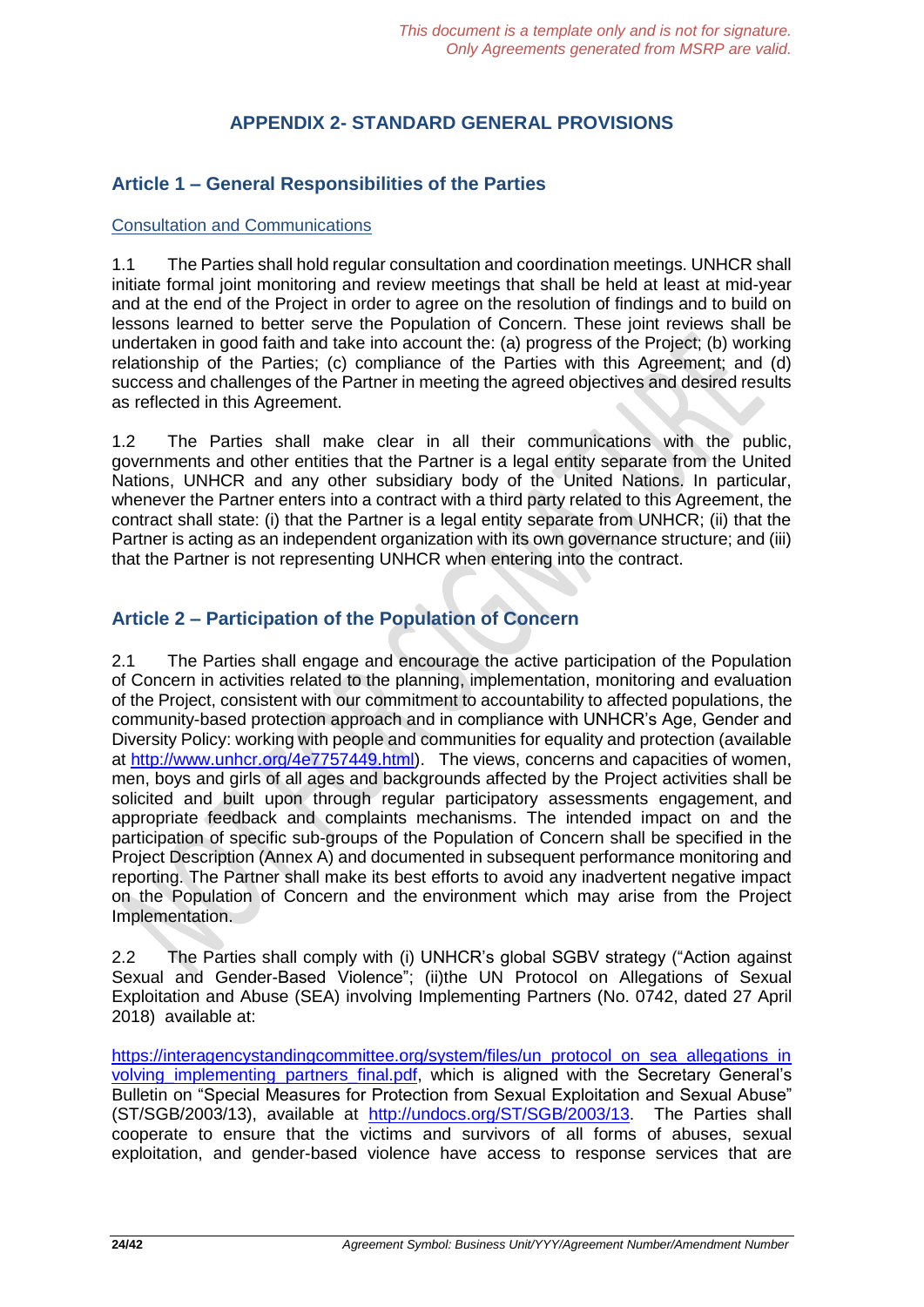established for supporting them such as medical care, psycho-social and material support, legal aid, physical safety, and access to safe shelters.

# **Article 3 – Participation, Responsibilities and Obligations of UNHCR**

3.1 In the spirit of partnership and to develop policies and implement strategies to best serve the Population of Concern, UNHCR shall make reasonable endeavors to raise the required financial resources, and shall avail itself to fully cooperate and engage in mutual consultations with the Partner and the Host Government in order to support the Partner in the implementation of the Project.

3.2 UNHCR shall assist the Partner in the implementation of the Project by: facilitating the coordination of the operation; striving to secure the collaboration of and complementarity with other humanitarian partners and stakeholders; and acting as a liaison with the host government.

3.3 UNHCR shall take any necessary measures pursuant to its arrangements with the Host Government, to ensure that UNHCR, the Partner and their respective personnel implementing the Project receive all support and facilities as may be necessary for the speedy and efficient execution of the Project.

# **Article 4 – Participation and Obligations of the Host Government**

4.1 The Host Government and UNHCR shall ensure that the Partner and Partner Personnel implementing the Project are treated in accordance with the applicable legal framework governing the treatment, privileges and immunities, exemptions and facilities of UNHCR and its Personnel in the country insofar as such privileges and immunities may be extended to UNHCR partners and their personnel under the relevant international and national legal instruments. The arrangements set forth in Article II, Section 8 of the Convention on the Privileges and Immunities of the United Nations of 13 February 1946 shall equally apply to the Partner where the Host Government is a party thereto.

4.2 The Host Government shall take any relevant measures to ensure that the Partner and their respective personnel implementing the Project are granted all support and facilities as may be necessary for the speedy and efficient execution of the Project.

# **Article 5 – Participation, Responsibilities, and Obligations of the Partner**

### Implementation of the Project

5.1 In the spirit of partnership and to develop policies and implement strategies to best serve the Population of Concern, the Partner shall avail itself to fully cooperate and engage in consultations with UNHCR and shall commit to carry out the Project with competence and utmost diligence to achieve the desired results for the Population of Concern in the manner described in this Agreement.

5.2 In the undertaking of this Agreement, the Partner shall respect UNHCR's mandate, UNHCR's Global Strategic Priorities and relevant UNHCR policies and guidelines related to the protection of refugees and other persons of concern including UNHCR's Age, Gender and Diversity Policy: "Working with people and communities for equality and protection".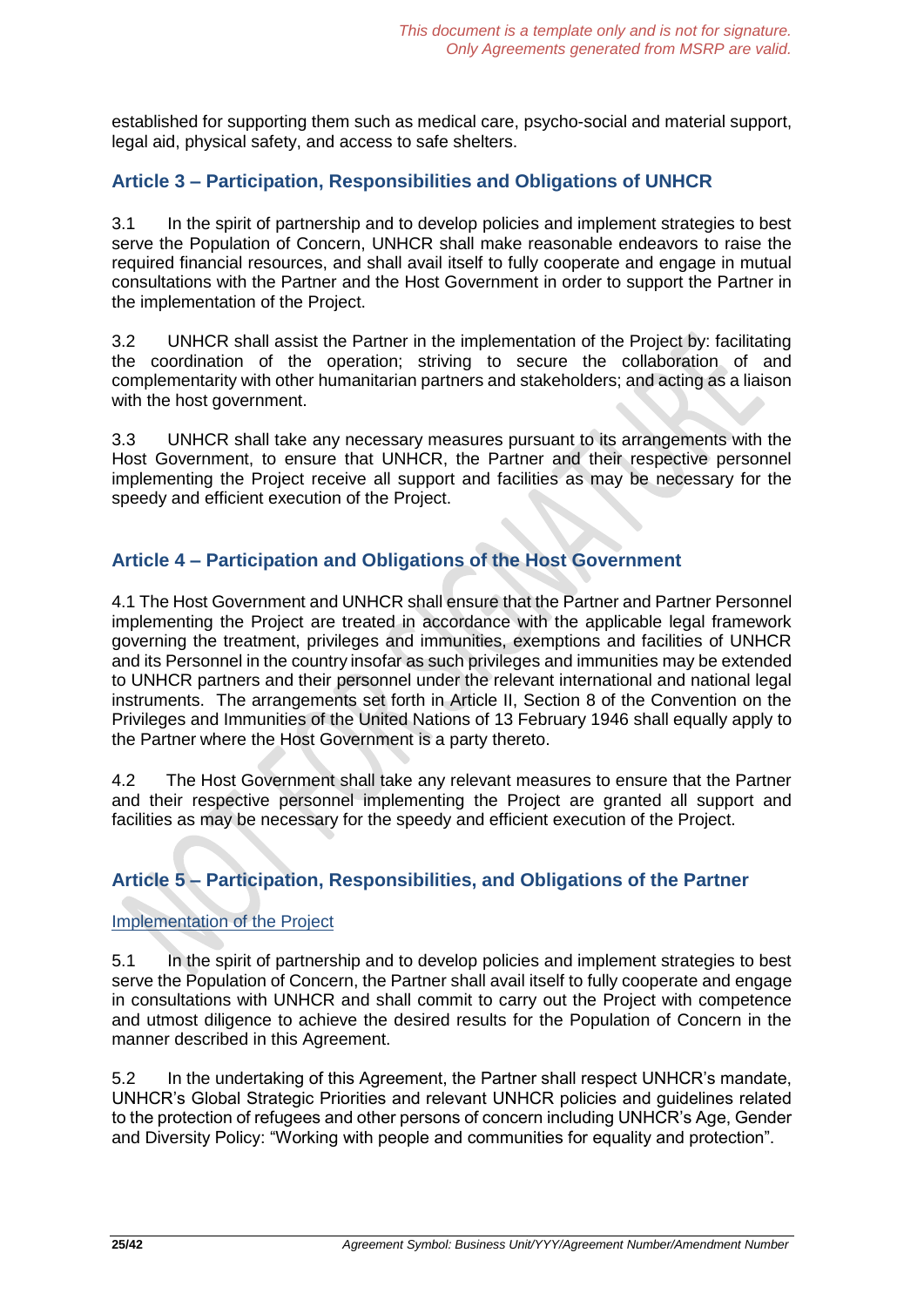5.3 The Partner shall take all reasonable precautions to avoid any conflict of interest. There is a conflict of interest when the impartial and objective implementation of this Agreement is compromised for reasons involving family, emotional life, political or national affinity, economic interest or any other shared interest with another person or party. Should a conflict of interest arise, the Partner shall bring this immediately to the attention of UNHCR.

### **Monitoring**

5.4 In order to support sound management of the Project and provide quality reporting, the Partner shall establish and maintain a system for monitoring progress of the implementation of the Project using pre-defined objectives, outputs, indicators and targets as set out in the Project Description (Annex A) and Project Work Plan/Instalment Plan (Annex C). This includes the collection, analysis and sharing of data relating to Project activities, performance and impact.

### Use of Resources

5.5 All expenses incurred by the Partner shall be consistent with its humanitarian and not-for-profit nature, in line with due diligence and care, applicable standards of conduct, principles of sound financial and risk management, and the provisions of this Agreement.

5.6 The Partner shall utilize resources made available by UNHCR solely towards the cost of implementing the Project in accordance with this Agreement. Eligible Costs shall constitute expenditures for implementing activities as described in the Project Description (Annex A), in accordance with the Project Budget (Annex B) and within the Project Implementation Period specified in Art. 3.2 of the Agreement. Expenditures charged against this Agreement must be for actual costs incurred for authorized activities that are adequately evidenced with original documentation and can be confirmed through verification and audit.

5.7 The Partner shall not charge the same expenditure of any activity to any other projects/funds provided by UNHCR and/or other donors.

5.8 Consistent with numerous United Nations Security Council resolutions relating to terrorism and in particular the financing of terrorism, the Parties shall seek to ensure that resources or any other support received under this Agreement, including but not limited to cash or in-kind contributions , are not used, directly or indirectly, to provide support to terrorism. In accordance with this policy, the Partner agrees to employ all reasonable efforts to ensure that such resources are neither (a) knowingly transferred directly or indirectly or otherwise used to provide support to any individual or entity appearing on the lists maintained by the United Nations Security Council Sanctions Committee established pursuant to Security Council Resolution 1267 (1999) and pursuant to other resolutions of the Security Council targeting terrorism (resolutions are available at [http://www.un.org/sc/committees/1267/aq\\_sanctions\\_list.shtml](http://www.un.org/sc/committees/1267/aq_sanctions_list.shtml) and links to lists maintained at [http://www.un.org/sc/committees/list\\_compend.shtml\)](http://www.un.org/sc/committees/list_compend.shtml); nor (b) used in any other manner that is prohibited by a resolution of the United Nations Security Council adopted under Chapter VII of the Charter of the United Nations.

5.9 If, during the course of this Agreement, the Partner discovers a link with any organization or individual associated with terrorism it must inform UNHCR immediately.

5.10 If it emerges, at any time, that a person or entity receiving funds from this Agreement either (a) appears on a list maintained by the Security Council Sanctions Committee or (b)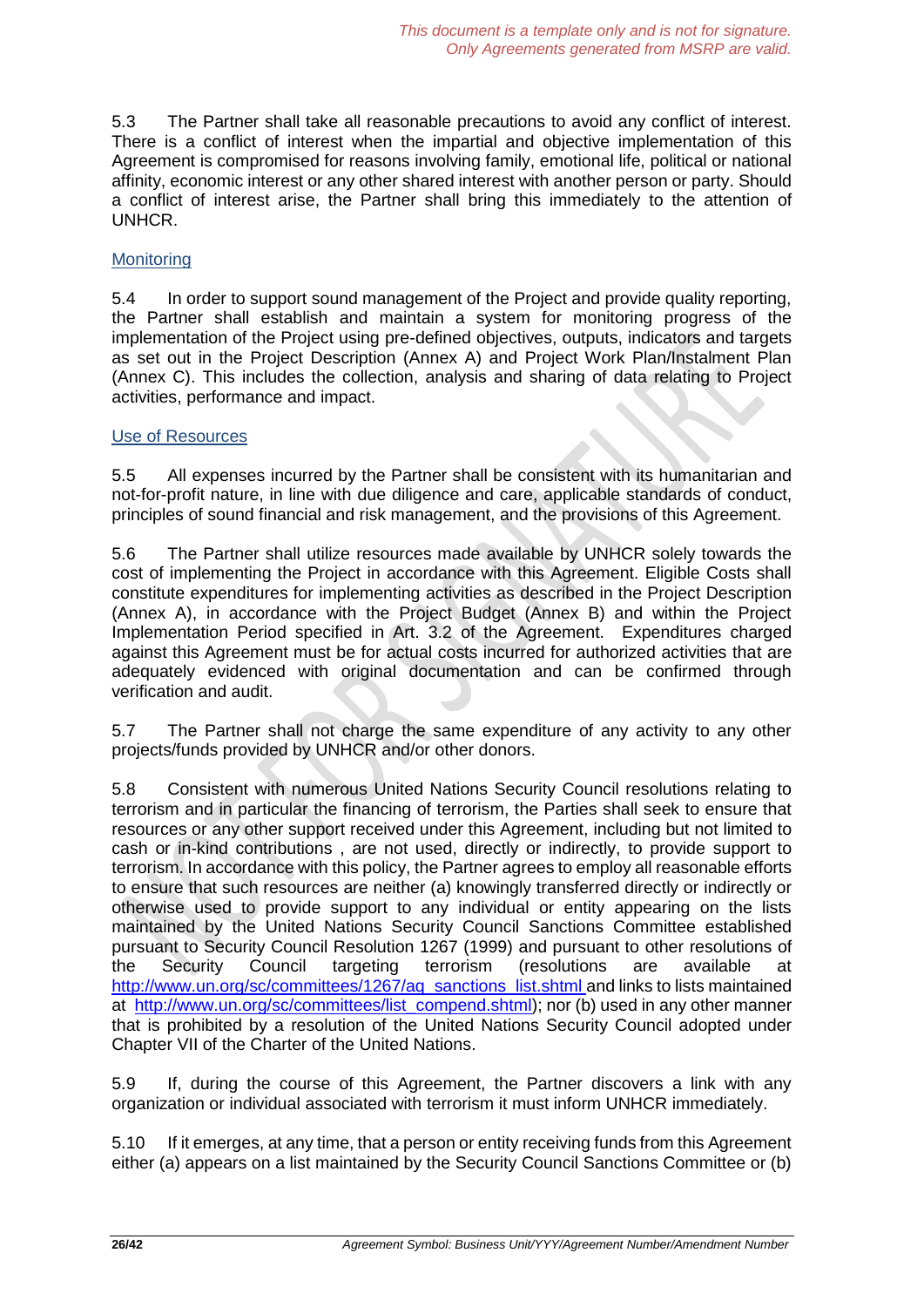is found to be using funds received from UNHCR to provide support to individuals or entities on such lists, then the Partner will immediately inform UNHCR.

### Transfer of Monies due to UNHCR from Partner

5.11 The Partner shall credit to UNHCR all Interest Revenue, earned or accrued, on UNHCR Project funds (Art. 6.9 of the Agreement) and any Miscellaneous Revenue. The Partner shall transfer Interest Revenue and Miscellaneous Revenue in the same currency as it is generated, unless otherwise authorized by UNHCR in writing.

5.12 Miscellaneous Revenue shall include, *inter alia*, foreign exchange gain, proceeds or receivables from the sale of, or insurance claims related to, any item provided pursuant to this Agreement, where the purchase of the item and/or insurance of the item have been procured with funds provided by UNHCR.

5.13 The use of Interest Revenue and Miscellaneous Revenue during the course of the Project, including for activities related to this Agreement, requires written authorization of UNHCR's Controller and an Agreement Amendment.

5.14 The Partner shall transfer to UNHCR all unspent balances and revenues at the same time that it submits the Final Project Financial Report or in any event no later than 30 days after UNHCR acceptance of the Final Project Financial Report.

5.15 Any direction given to the Partner by anyone to incur costs related to this Agreement/its Amendments shall be considered unauthorized and such costs shall be borne entirely by the Partner unless the cost is authorized in Project Budget (Annex B).

5.16 The Partner shall refund within 30 days of identification, any amount that has been overpaid, over budgeted, identified as non-Eligible Costs by UNHCR or its auditors, including whenever the Partner is found to have committed irregularities, fraud or misappropriation, or/and the Partner's reports do not, in the sole opinion of UNHCR, confirm that the expense reported by the Partner constitutes an Eligible Cost incurred in accordance with the terms of the Agreement to have been charged to the Project Budget (Annex B). UNHCR may take all reasonable measures which it considers necessary to recover the affected amount.

5.17 In the event that the Partner fails to make the repayment, UNHCR reserves the right to offset such amount against any other amount payable to the Partner.

### Maintenance of Records under this Agreement

5.18 The Partner shall maintain a separate Agreement File containing this Agreement (together with its annexes and appendices) and all other essential records and documentation related to this Agreement for at least seven years from the date of signature of the Agreement. The contents of the File shall be clearly marked with the Symbol of the Agreement. The Partner shall maintain the File with original documents that are accurate, complete and up-to-date and shall not dispose of the File within the aforesaid period without prior written authorisation from UNHCR.

The File shall include, but not be limited to, documentation relating to the following:

- financial accounts and bank statements;
- statements and evidence of payments and transactions;
- budget management;
- contractual arrangements;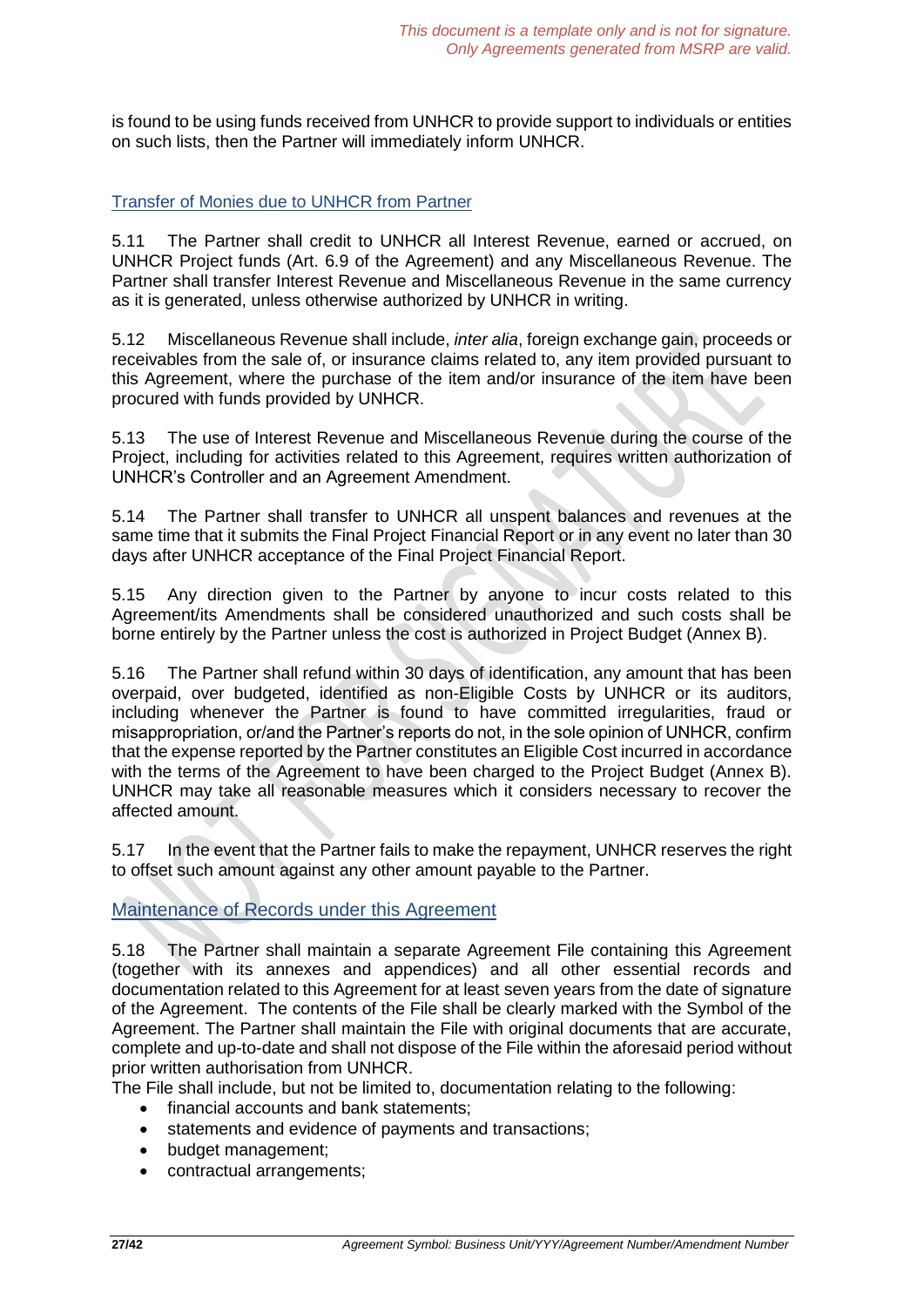- procurement (bidding process, competitive and fair selection, contracts, vendor management, suppliers, rental, lease documentations, etc.);
- Partner Personnel lists of names and functions, evidence of screening and other processes relating to recruitment;
- Goods and Property;
- audit reports;
- performance and monitoring reports;
- oversight and administrative management;
- relevant correspondence with UNHCR; and
- any other essential documentation.

### Goods and Property

5.19 The Goods and Property Report shall be updated whenever Goods and Property are acquired with funds or received in-kind from UNHCR for acknowledgment of receipt by the Partner. Where additional Goods and Property arrangements are required, UNHCR and the Partner shall sign a separate agreement based on a UNHCR template "Agreement for the Receipt and the Right of Use of Goods and Property".

5.20 The Partner shall be responsible for the proper custody, maintenance and for any damage, loss, theft, and third party liability in respect of Goods and Property. The Partner must notify UNHCR immediately of loss or damage to Goods and Property. The Partner may be liable for compensation to UNHCR. Any cost of repair or replacement using UNHCR funds beyond what is described in the Project Budget (Annex B), requires written authorization from UNHCR prior to incurring the expense.

5.21 Unless otherwise agreed in writing on a case-by-case basis, the Partner shall obtain appropriate insurance for the protection of Goods and Property against damage, loss, theft and third party liability. UNHCR is to be informed of the compensation received from any claims made against an insurance policy funded by UNHCR and provided with a copy of all related documentation on the insurance claim and settlement immediately upon receipt of such funds. Compensation in cash received shall be credited to UNHCR, as Miscellaneous Revenue, and compensation in-kind shall be Goods and Property.

5.22 In line with UNHCR procedures, the Partner shall establish and maintain records that allow for the tracking of all Goods and Property. The Partner shall not dispose of Goods and Property without prior approval by UNHCR.

5.23 The Partner shall provide a periodic Goods and Property Report, as specified in Art. 5.1 of the Agreement, conduct regular physical verification of property and facilitate periodic visits of UNHCR staff or persons duly authorized for the same purpose.

- 5.24 Goods and Property shall be transferred by the Partner to UNHCR:
	- a. upon completion of the Project; or
	- b. at the request of UNHCR; or
	- c. upon termination of this Agreement, unless otherwise agreed upon in writing by the Parties.

5.25 Where UNHCR transfers the ownership of Goods and Property to the Partner or a third party, the transfer shall be effected on the basis of a separate agreement based on a UNHCR template (Agreement on the Transfer of Ownership of Goods and Property).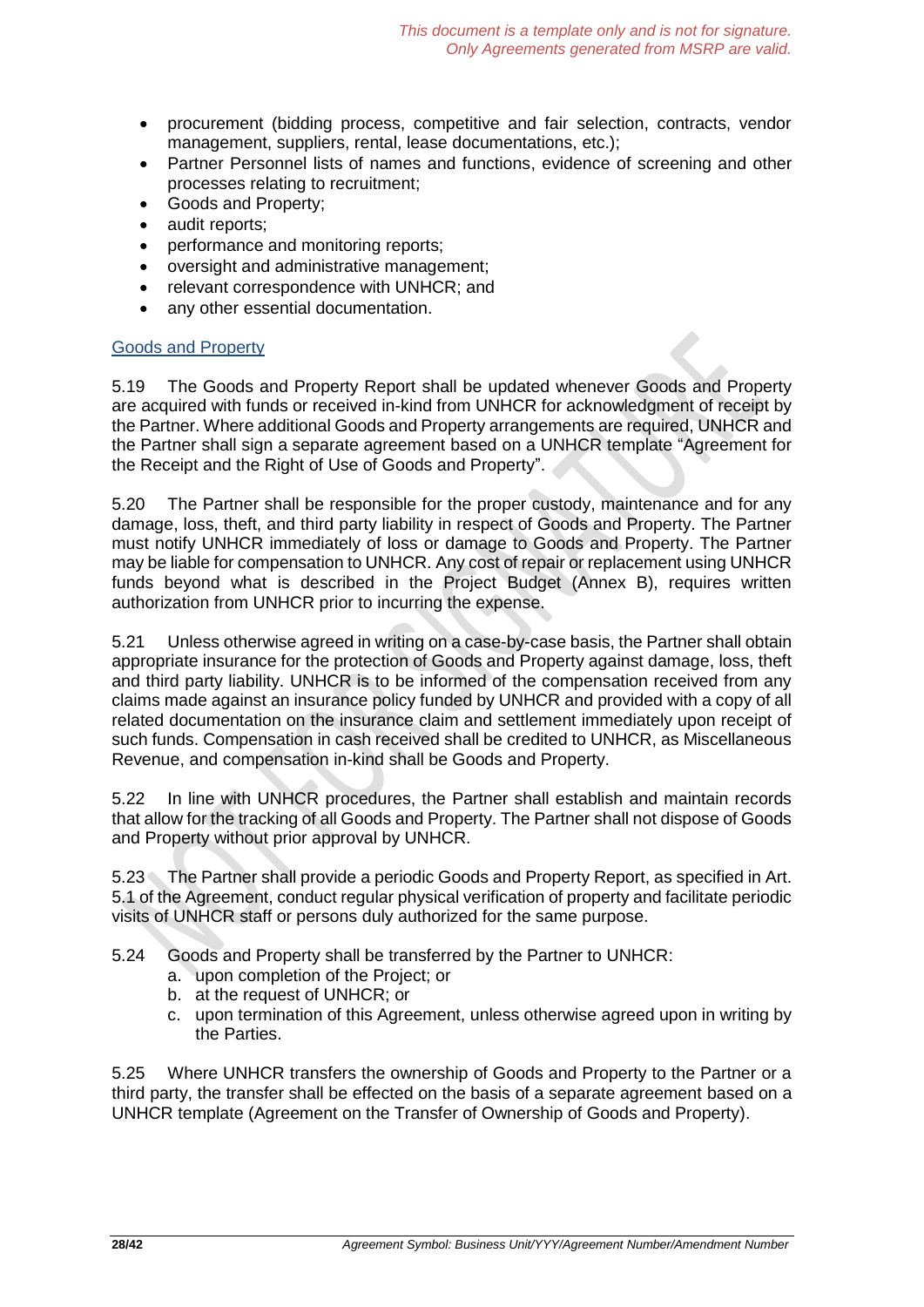### Partner Personnel

5.26 The Partner shall make available the necessary and qualified human resources to implement the Project in accordance with this Agreement. Human resources are considered any persons who are hired and/or engaged to perform activities related to the Project including: permanent employees; employees hired on fixed-term basis; consultants; advisors; those temporarily assigned; labor on wages; seconded personnel; volunteers; interns; refugees or other persons of concern on wages; and other similar agents; (hereafter: "Partner Personnel").

5.27 Nothing contained in, or relating to, this Agreement shall be construed as establishing or creating a contractual link or relationship between Partner Personnel and UNHCR, nor shall the Partner Personnel be considered in any respect as being UNHCR staff members.

5.28 The Partner shall establish written agreements with Partner Personnel, in accordance with the applicable regulations and relevant legislation. Terms of engagement related to the Project should be clearly stipulated, including *inter alia*: functional title; a description of duties; title; remuneration and other entitlements; duration of employment/engagement; expected conduct; and provisions for the termination of the contract on the grounds of misconduct, incompetence or breach of confidentiality.

5.29 The Partner is responsible for recruiting its personnel. Partner shall have internal recruitment procedures in place which allow screening job applicants in relation to involvement or alleged involvement in misconduct or any action contrary to the values of the United Nations. In cases where UNHCR requires prior consultation upon recruitment for specific positions as jointly identified with the Partner, the conditions for UNHCR's participation in the recruitment process shall be set forth in the Project Description (Annex A). The Partner shall disclose any past allegations of SEA and the outcomes thereof.

5.30 The Partner shall meet all the costs of engaging Partner Personnel including salaries, or wages and other emoluments and entitlements (such as social security, extratime, taxes, allowances, travel costs, daily subsistence allowance, termination costs, retrenchment costs, etc.) at levels commensurate with established scales and in accordance with applicable regulations and relevant legislation. UNHCR contribution towards Partner Personnel costs will be stipulated in the Project Budget (Annex B).

5.31 UNHCR is not liable for the payment of remuneration, employment/engagement, termination and any other benefits or compensation or benefits payable or accrued over years of engagement by Partner Personnel. The Project Budget (Annex B) stipulates UNHCR's contribution (if any) in the form of periodic flat rates per post towards Partner Personnel costs within the Project Implementation Period defined in Art. 3.2 of the Agreement.

5.32 The Partner shall accurately and transparently record the contribution of UNHCR and other donors towards Partner Personnel costs for review and audit purposes. The Partner shall submit the Partner Personnel Report in the format described in Annex E stipulating the list of names, functions, UNHCR's level of contribution, engagement duration, etc., along with the periodic Project Financial Reports, as specified in Art. 5.1 of the Agreement .

5.33 The Parties shall promote equal opportunity for all genders and shall oppose child labor and the exploitation of labor.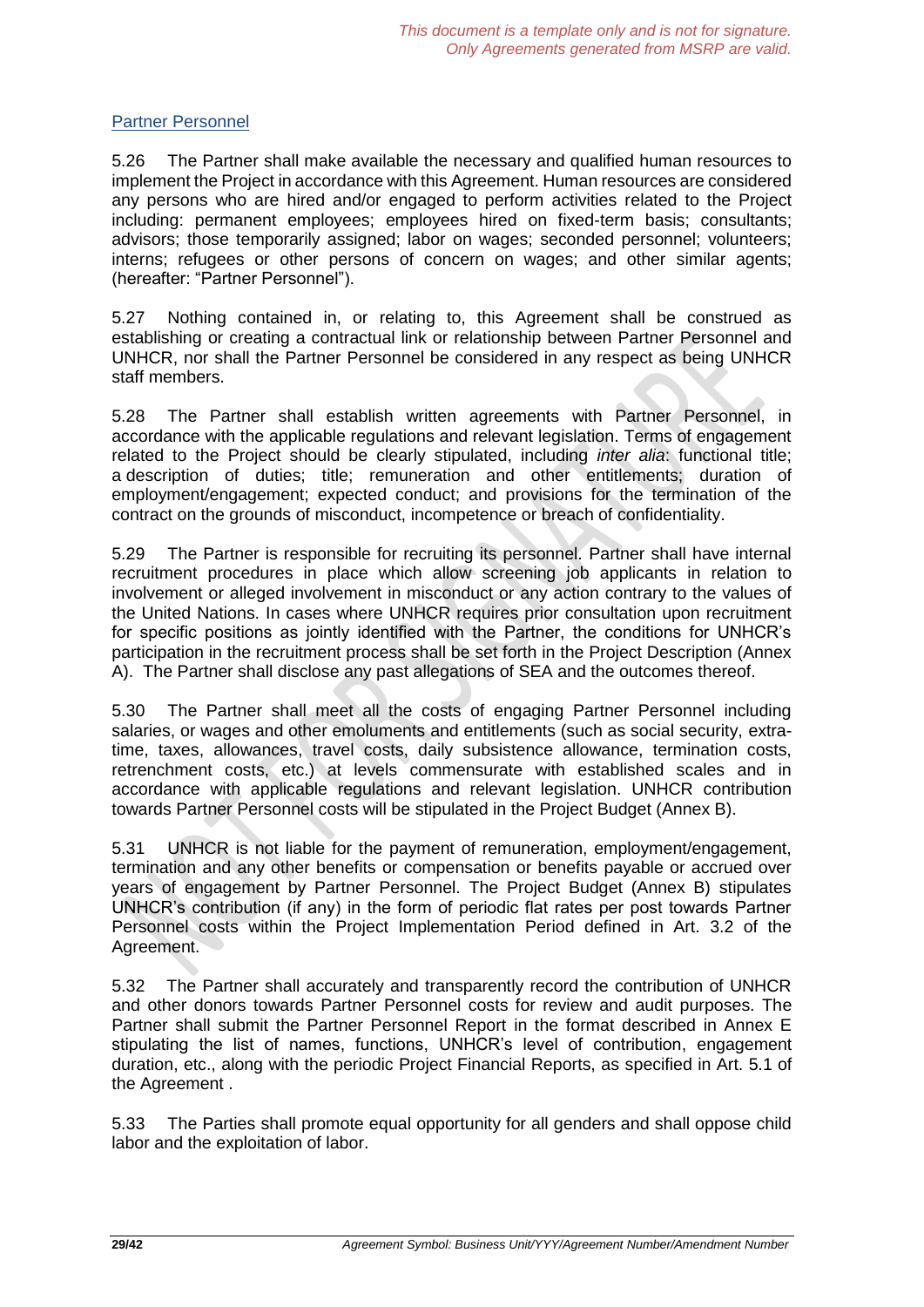5.34 The Partner shall ensure that Partner Personnel are fully insured against accidents at least at the same level accorded to nationals of the country of operation.

5.35 The Partner shall be fully responsible for all services performed by Partner Personnel and ensures that each member of Partner Personnel complies with this Agreement.

5.36 Partner Personnel shall respect the confidentiality of all Information pertaining to the Project, including information relating to any individual or group of the Population of Concern, as stipulated in Art. 12 below.

5.37 Partner Personnel shall not seek or accept instructions regarding the activities under this Agreement from any external authority, except as required by law in which case the Partner shall notify UNHCR.

5.38. To the extent possible taking into account the need for a victim-centered approach, Partner Personnel or sub-contractors shall promptly and confidentially record and report allegations of SEA, and any reasonable suspicion (or allegations) of violations of human rights, fraud, corruption and any other misconduct directly to the UNHCR Head of Office in the Country or the UNHCR Inspector General's Office (UNHCR IGO).

Inspection, Monitoring, Audit, and Investigation

5.39 With proper coordination by UNHCR, the Partner and the Host Government shall ensure full and timely cooperation in order to facilitate UNHCR's unhindered access for the purposes of inspection, monitoring, audit, evaluation investigation and other oversight exercise, in relation to the Project and any subjects related to the implementation of this Agreement. The Partner's obligation to cooperate shall include, but not be limited to, making available to UNHCR its personnel, affiliates and sub-contractors and allowing access to any relevant documentation and records, premises and Project sites at reasonable times and conditions.

5.40 Whenever UNHCR undertakes inspection, monitoring, verification, audit, evaluation, investigation and other oversight exercise, the Partner shall refrain from obstructive practices intended to materially undermine or impede UNHCR access to information, including destruction, falsification, alteration, or concealment of evidence and supporting documents.

5.41 For the conduct of the activities referred in Art. 5.39 above, UNHCR may assign staff of the UNHCR IGO, the UNHCR Internal Audit Division of the United Nations Office of Internal Oversight Services (OIOS), and the United Nations Board of Auditors, Field Staff or any other person duly authorized by UNHCR in coordination with the Partner. Such activities may take place within a period of seven years from the date of the signature of the Agreement. The Partner shall provide its full and timely cooperation with any such investigations.

5.42 All Projects funded by UNHCR are subject to audit and UNHCR reserves the right to undertake the audit of this Agreement. The cost of any audit commissioned by UNHCR shall be paid directly by UNHCR to the service provider unless otherwise expressly agreed to in advance by UNHCR and Partner in writing.

5.43 An audit may cover matters related to the use and management of funds, accounting and internal control systems, achievement of expected results pursuant to this Agreement, reports and other matters related to the Project implementation and compliance of the Partner with this Agreement.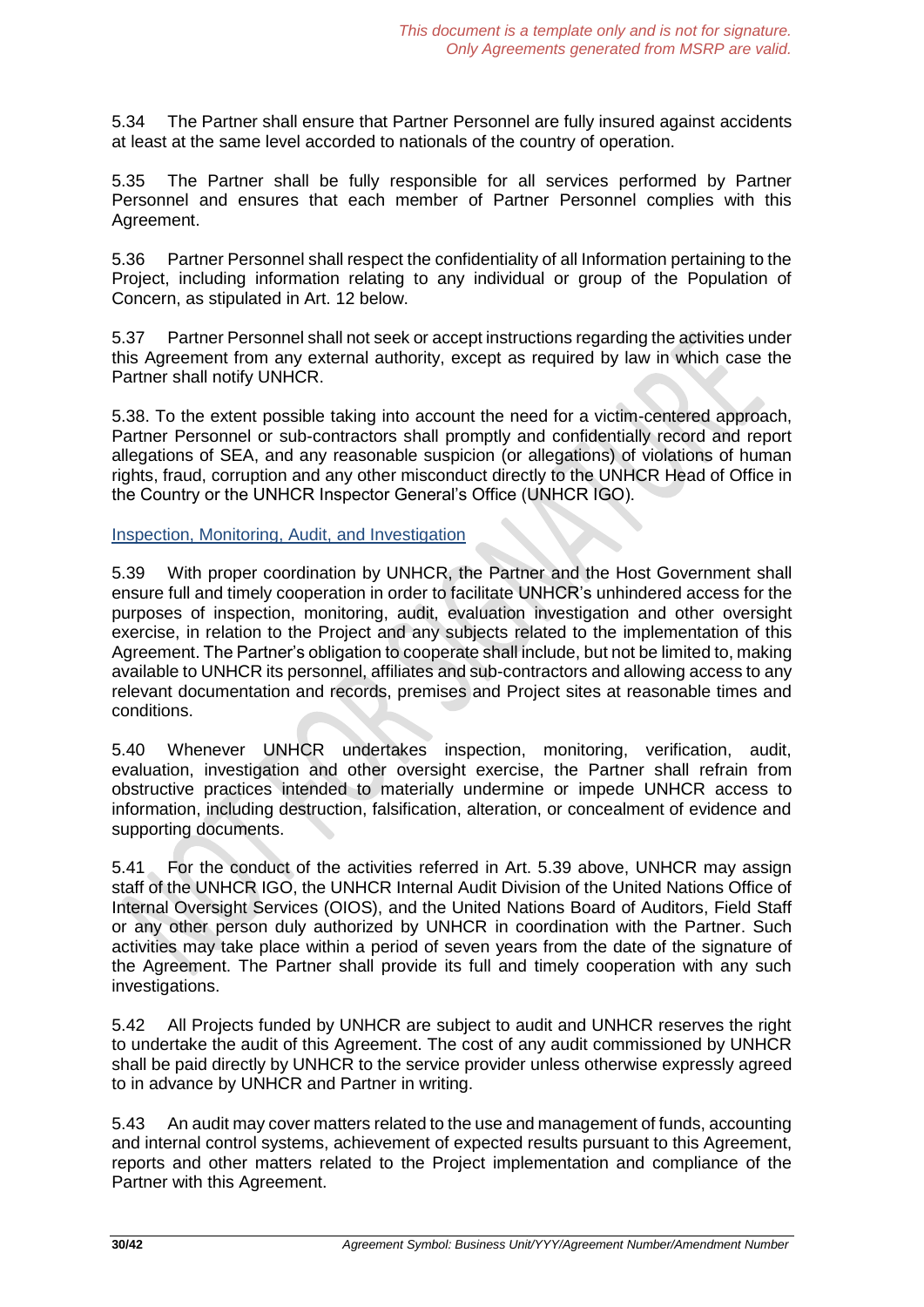5.44 The outcome of audit shall be shared with the Partner within 15 days of issuance of the audit report to UNHCR. The Partner shall be provided the opportunity to comment on the results. The Parties shall agree and take an appropriate course of action to address audit observations.

# **Article 6 - Integrity, Ethical and Professional Conduct**

6.1 The Parties commit to carry out all their activities in accordance with the highest ethical and professional standards, both within their respective organizations and externally (including partners to whom they may assign the execution of activities pursuant to this Agreement, commercial suppliers, and other affiliates), in conformity with their humanitarian nature, and standards of service and proper conduct for humanitarian actors. This includes sound stewardship, effective use of resources and management of the Project as well as personal and organizational conduct maintaining credibility, reputation, and integrity in order to protect, and attain the best results for the Population of Concern.

6.2 The Parties shall commit to put in place policies that outline expectation regarding the conduct of personnel and demonstrate evidence of implementation of these polices, including that their personnel do not derive personal benefit as a result of their involvement in activities and work for the Partner and/or for UNHCR.

6.3 The Parties shall undertake to inform their personnel to refrain from any conduct that could potentially be perceived as having an element of conflict of interest or adversely reflect on UNHCR and/or the United Nations, and from any activity that is incompatible with the aim and objectives of the United Nations or the mandate of UNHCR.

6.4 The Partner acknowledges and agrees that, in accordance with UNHCR's Strategic Framework for the Prevention of Fraud and Corruption (IOM-FOM 044/2013), the Parties shall have zero tolerance for corrupt and fraudulent practices, or any other form of misconduct including conflict of interest and shall establish measures for preventing, detecting, reporting and sanctioning corrupt and fraudulent acts.

6.5 The Partner acknowledges and agrees that neither UNHCR nor any personnel of the Parties shall tolerate sexual exploitation and abuse, and rights violations. For the purpose of the application of the provisions of this Agreement, the definitions set forth in the UN Protocol on Allegations of Sexual Exploitation and Abuse (SEA) involving Implementing Partners (No. 0742) shall apply accordingly.

6.6 It is the shared responsibility of UNHCR and the Partner to communicate the UN mandatory reporting of SEA allegations to all related personnel, affiliates and subcontractors and to ensure the establishment of reporting mechanisms at operational level. To the extent possible taking into account the need for a victim-centered approach in line with Art. 5.7 below, the Partner shall promptly and confidentially record and report to the UNHCR Head of Office in the Country of operation or to the UNHCR IGO any allegations of SEA, or any reasonable suspicion (or allegations) of violations of human rights of refugees and other persons of concern, of which Partner has been informed or has otherwise become aware.

6.7 The Parties shall undertake all reasonable and appropriate measures to prevent, and oblige their personnel to refrain from violating human rights, exploiting and abusing Persons of Concern, participating in fraud and corruption, and engaging in any other form of behavior that could amount to misconduct.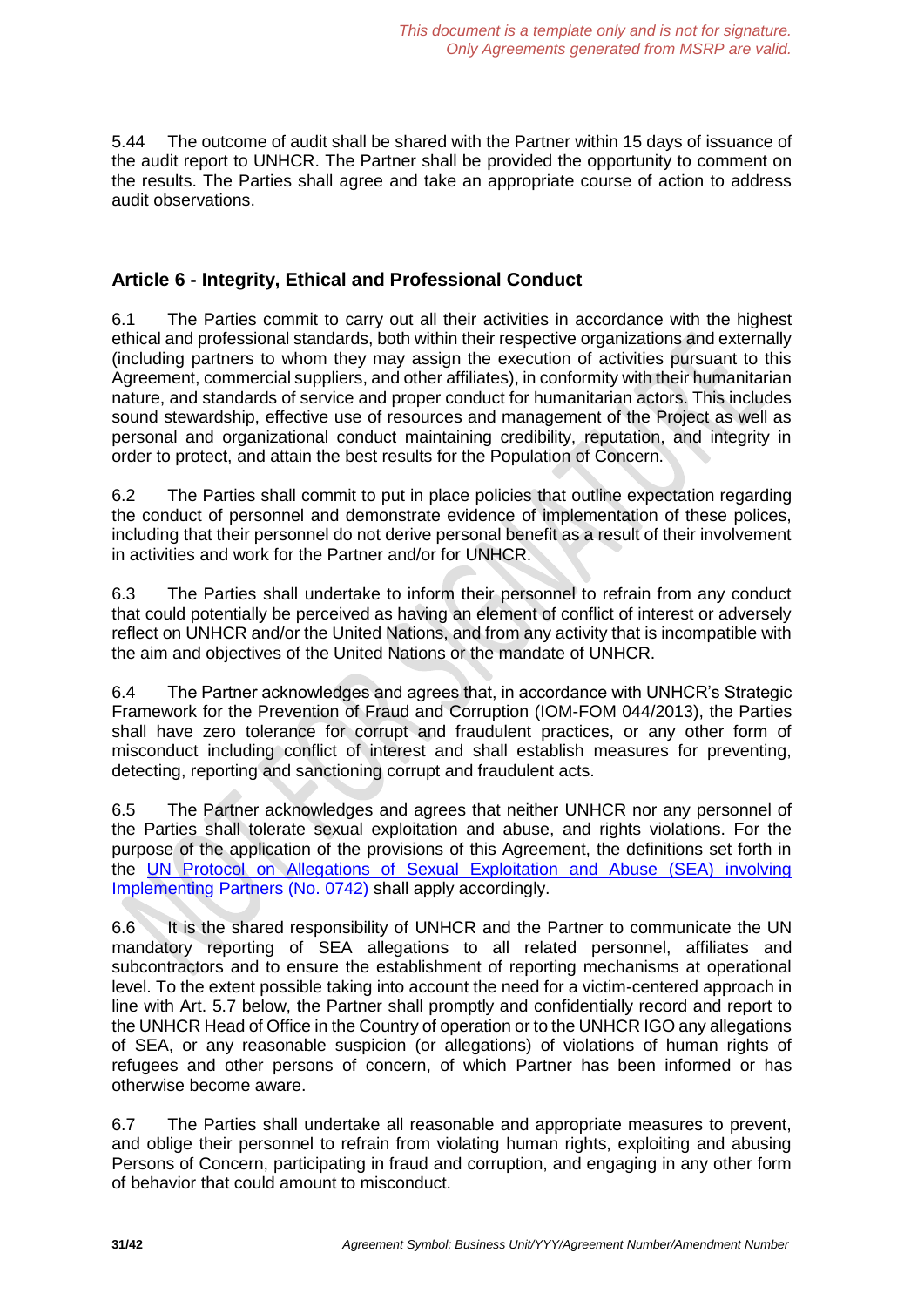6.8 The Parties shall, inter alia, ensure that their personnel have undertaken and successfully completed appropriate training with regard to the prevention of SEA as well as the protection of human rights of refugees and other persons of concern. Such training shall include but not be limited to: reference to the definitions and prohibition of SEA, and violations of human rights; a clear and unambiguous statement that any form of SEA, and any conduct that undermines the safeguarding of refugees and other persons of concern, is prohibited; the requirement that any allegations of SEA, or violations of human rights be promptly reported; and the requirement that alleged victims of SEA or violations of human rights, be referred for immediate, professional assistance. Where the Partner has not put in place its own training regarding the prevention of SEA, the Partner may use the training material available on the UN Partner Portal. The Partner shall provide to UNHCR supporting documentation in relation to regular training offered to its Partner Personnel on prevention and response to SEA within the expected timeframe of 90 days of signing the agreement.

6.9 UNHCR and the Partner shall design, establish and manage the application of standard operating procedures for protection from SEA, including joint community-based complaint mechanisms and support for victims and survivors. The Parties shall adhere to the principles of "do no harm", confidentiality, safety and non-discrimination when responding to allegations of SEA. A victim-centered approach shall guide SEA prevention and response whereby the victim is informed, participates in the decision-making process and provides consent on the possible use and disclosure of their information.

6.10 The Partner shall ensure close coordination with UNHCR regarding the planning and conduct of any investigation or administrative action in regard to allegations of any SEA, violations of human rights, fraudulent acts, corruption and any other form of misconduct, and shall share with UNHCR the full investigation report, or a redacted summary thereof to safeguard confidentiality, if advised by legal counsel that sharing the full report could jeopardize the Partner's attorney-client privilege in the context of any governmental or third party (i.e. not the United Nations or any of its subordinate or related offices or agencies) investigation or administrative action.

6.11 When deemed necessary and appropriate by the Parties concerned, UNHCR may conduct an investigation in coordination with the Partner and share the findings with the Partner. Alternatively, the Partner may request UNHCR support to conduct an investigation.

6.12 Appendix 3 (Standards for Management of Misconduct) of this Agreement lists minimum standards and procedures in relation to managing misconduct that the Partner is expected to have in place.

6.13 The Partner's failure to take effective measures to prevent SEA, fraudulent acts, corruption, or any other form of misconduct, or failure to investigate allegations or to request UNHCR investigative support in this regard, and to take disciplinary and corrective actions when misconduct is found to have occurred, shall constitute grounds for termination of this Agreement under Art.19 below.

# **Article 7 - Assignment to a Third Party – Non-Commercial Entities**

7.1 Unless agreed in advance by both Parties in writing, the Partner cannot delegate, in part, or in full, any aspect of implementation of this Agreement to a third party that is not a signatory to this Agreement. The Partner shall demonstrate that delegation to a third party would add value to the delivery of the Project and shall ensure that any sub-contractor or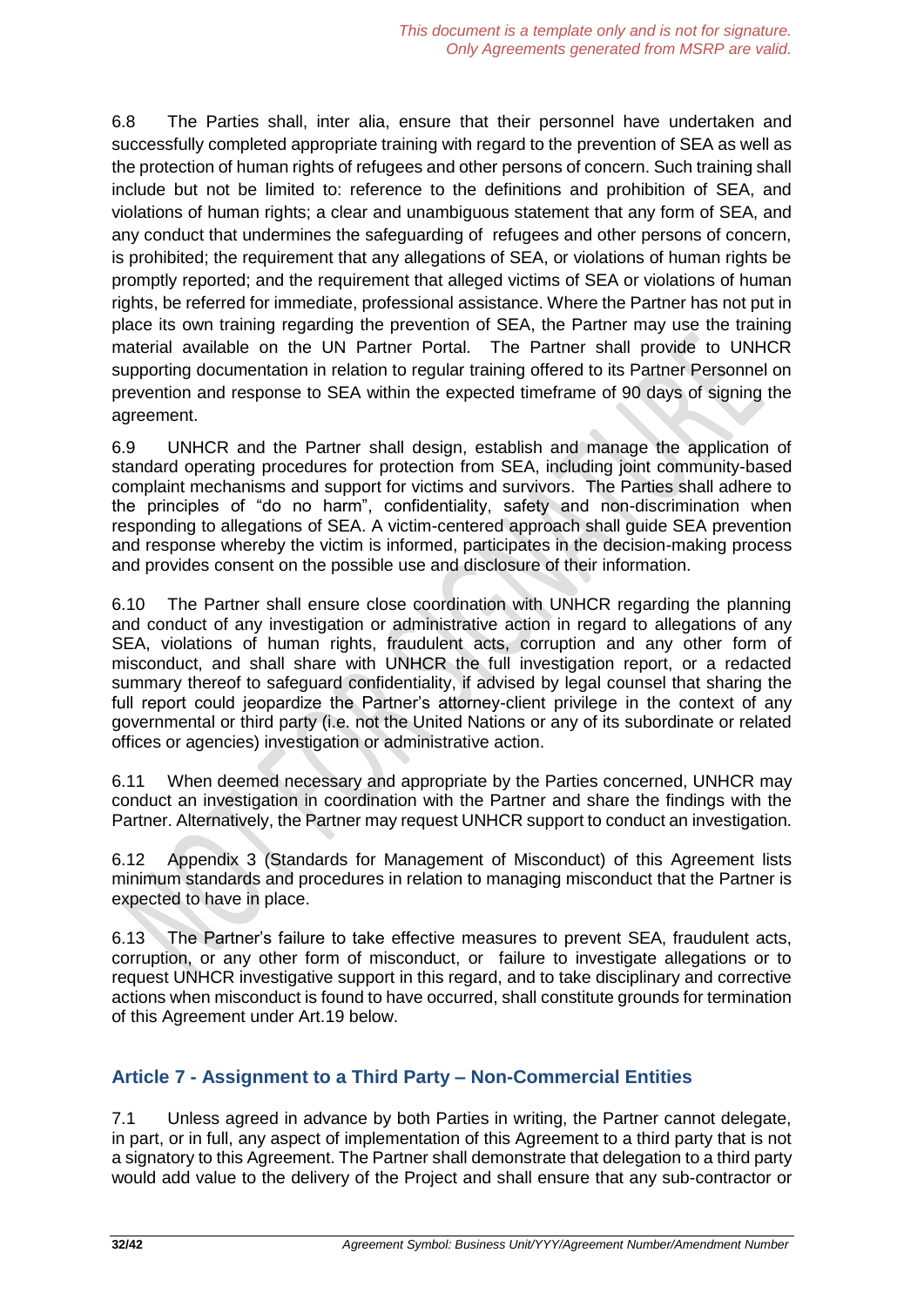third party assigned to implement activities pursuant to this Agreement does not further sub-contract to a third party the execution of Project activities. The agreed arrangements shall be reflected in the Project Description (Annex A). Under no circumstances shall such assignment release the Partner from its obligations towards UNHCR for implementing this Agreement.

7.2 The terms of any third party assignment or delegation, be it a commercial contract, a sub-agreement with another not-for-profit partner, or any other sub-contracting arrangement, shall be subject to, and shall be construed in a manner that is fully in accordance with this Agreement. The Partner shall include provisions similar to Art. 6 in all sub-contracts or sub-agreements entered into by the Partner with UNHCR's approval in accordance with this Art. 7.

# **Article 8 No Party to Benefit**

8.1 The Parties to this Agreement guarantee that no member of the respective personnel or of the United Nations has been or shall be offered any direct or indirect benefit arising from this Agreement or the award thereof.

# **Article 9 - Compliance with Legislation**

9.1 The Partner shall have an independent legal status vis-à-vis UNHCR. Partner's personnel, sub-contractors and other affiliates shall not be considered in any respect as being the employees or agents of UNHCR.

9.2 The Partner shall, at its own expense, comply with all applicable laws and regulations of its country of establishment and/or operation, and assume all liabilities and obligations imposed by any law or regulation with respect to its performance under this Agreement.

# **Article 10- Taxation and Customs**

10.1 The Partner shall maximize the use of any tax exemptions available under its charitable status. In situations, where goods and services bought by the Partner may be subject to customs duty or taxation, the Partner shall indicate to the competent authorities that the Project goods and services are bought with UNHCR funds. The Partner shall consult with UNHCR on whether and how these payments may be exempted under the applicable international and national legal instruments.

# **Article 11 - Copyright, Patents and Other Proprietary Rights**

11.1 Unless otherwise agreed on a case-by-case basis where the partner provides a meaningful financial contribution to the Project, UNHCR shall be entitled to all intellectual property and other proprietary rights. This includes, but is not limited to, patents, copyrights, trademarks and databases, with regard to products or documents and other materials which bear a direct relation to or are produced, prepared or collected as a result of or in the course of the execution of this Agreement.

11.2 To the extent that any such intellectual property or other proprietary rights consist of any intellectual property or other proprietary rights of the Partner that pre-existed the performance by the Partner of its obligation under this Agreement, or that the Partner may develop or acquire, or may have developed or acquired, independently of the performance of its obligations under this Agreement, UNHCR does not and shall not claim any ownership interest thereto.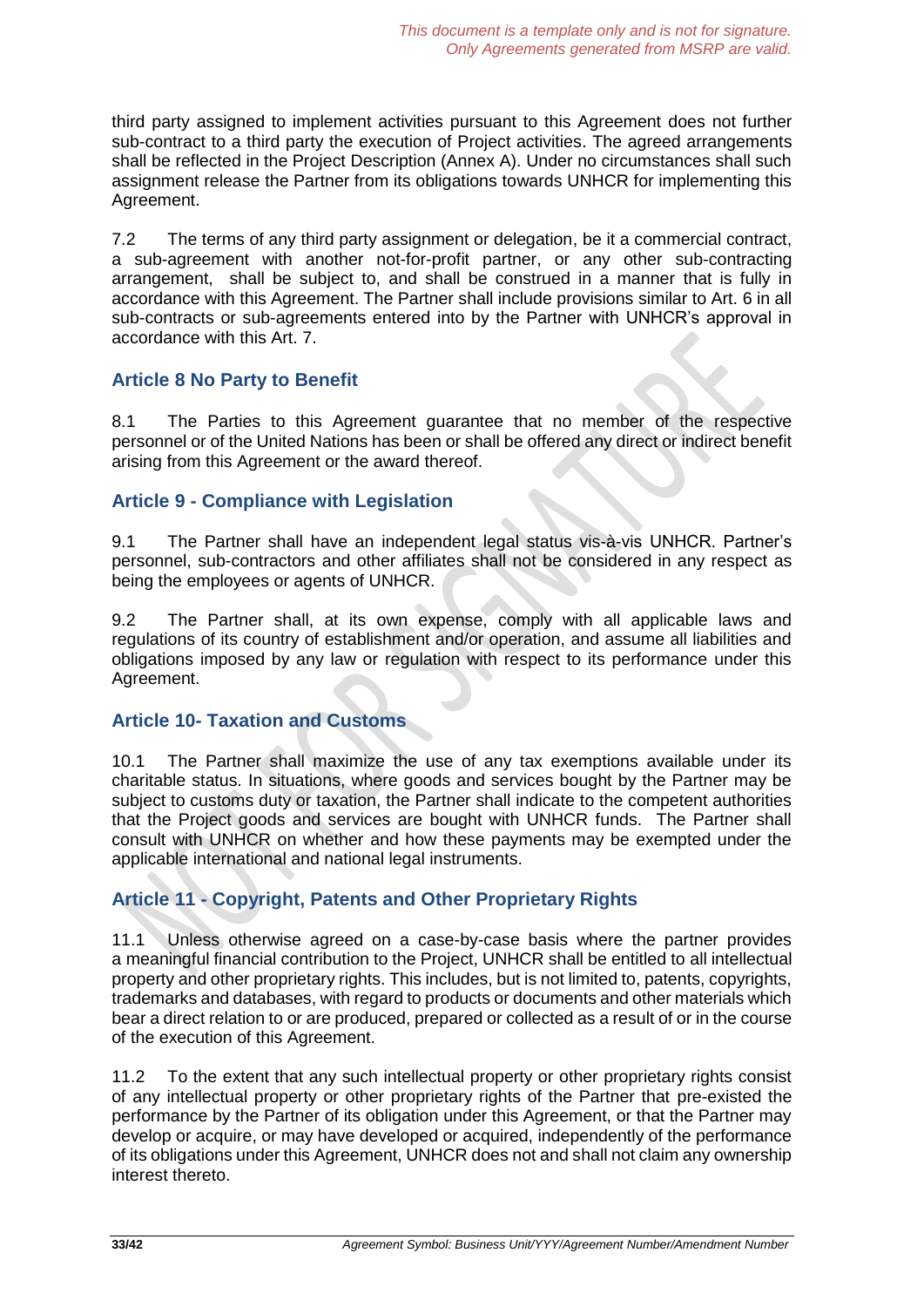11.3 At UNHCR's request, the Partner shall take all necessary steps, execute all pertinent documents and generally assist in securing such proprietary rights and transferring them to UNHCR in compliance with the requirements of the applicable law and of this Agreement. The Host Government undertakes to assist where necessary in order to facilitate this process.

11.4 Subject to the preceding paragraphs, all data compiled by or received by the Partner under this Agreement, including maps, drawings, plans, reports, estimates, recommendations and other documents, shall be the property of UNHCR, shall be made available for use or inspection by UNHCR at reasonable times and in reasonable places, shall be treated as confidential, and shall be delivered only to UNHCR authorized officials upon completion of the activities under this Agreement, unless agreed otherwise by UNHCR on case by case basis.

11.5 At the request of the Partner, UNHCR may grant a license, for a specific purpose, to use the product produced, prepared or the data collected as a result of or in the course of the execution of this Agreement.

# **Article 12 - Confidentiality**

12.1 The Parties shall respect the confidentiality of all Information pertaining to the Project.

12.2 Should the Partner wish to disclose Information produced in the exercise of this Agreement to a third party, it must seek UNHCR's prior consent to such disclosure.

12.3 Information that was in any Party's possession prior to the performance of this Agreement or which came in that Party's possession independently from the performance of this Agreement and which is delivered or disclosed by one Party ("Discloser") to the other Party or Parties ("Recipient") during the course of performance of this Agreement shall be held in confidence by the Recipient and shall be disclosed only upon the consent of the Discloser in writing. Furthermore, the Recipient shall use the same care and discretion to avoid disclosure, publication or dissemination of the Discloser's Information as it uses with its own similar Information that it does not wish to disclose, publish or disseminate, and use the Discloser's Information solely for the purpose for which it was disclosed.

12.4 The Partner acknowledges that UNHCR's Information, including Personal Data, is subject to privileges and immunities accorded to UNHCR and that as a result any such Information is inviolable and cannot be disclosed, provided or otherwise made available to, or searched, confiscated or otherwise be interfered with by any person, unless such immunity is expressly waived in writing by UNHCR. To ensure compliance with the privileges and immunities of UNHCR, the Partner shall segregate Information provided by UNHCR or generated by the Partner under this Agreement to the fullest extent possible.

12.5 UNHCR may disclose Information to the extent as required pursuant to the Charter of the United Nations, or pursuant to resolutions or regulations of the General Assembly or rules promulgated thereunder.

12.6 The Recipient shall not be precluded from disclosing Information that is (i) obtained by the Recipient without restriction from a third party who is not in breach of any obligation as to confidentiality to the owner of such Information or any other person, or (ii) disclosed by the Discloser to a third party without any obligation of confidentiality, or (iii) previously known by the Recipient, or (iv) at any time is developed by the Recipient completely independently of any disclosures hereunder, or (v) information that the Partner may be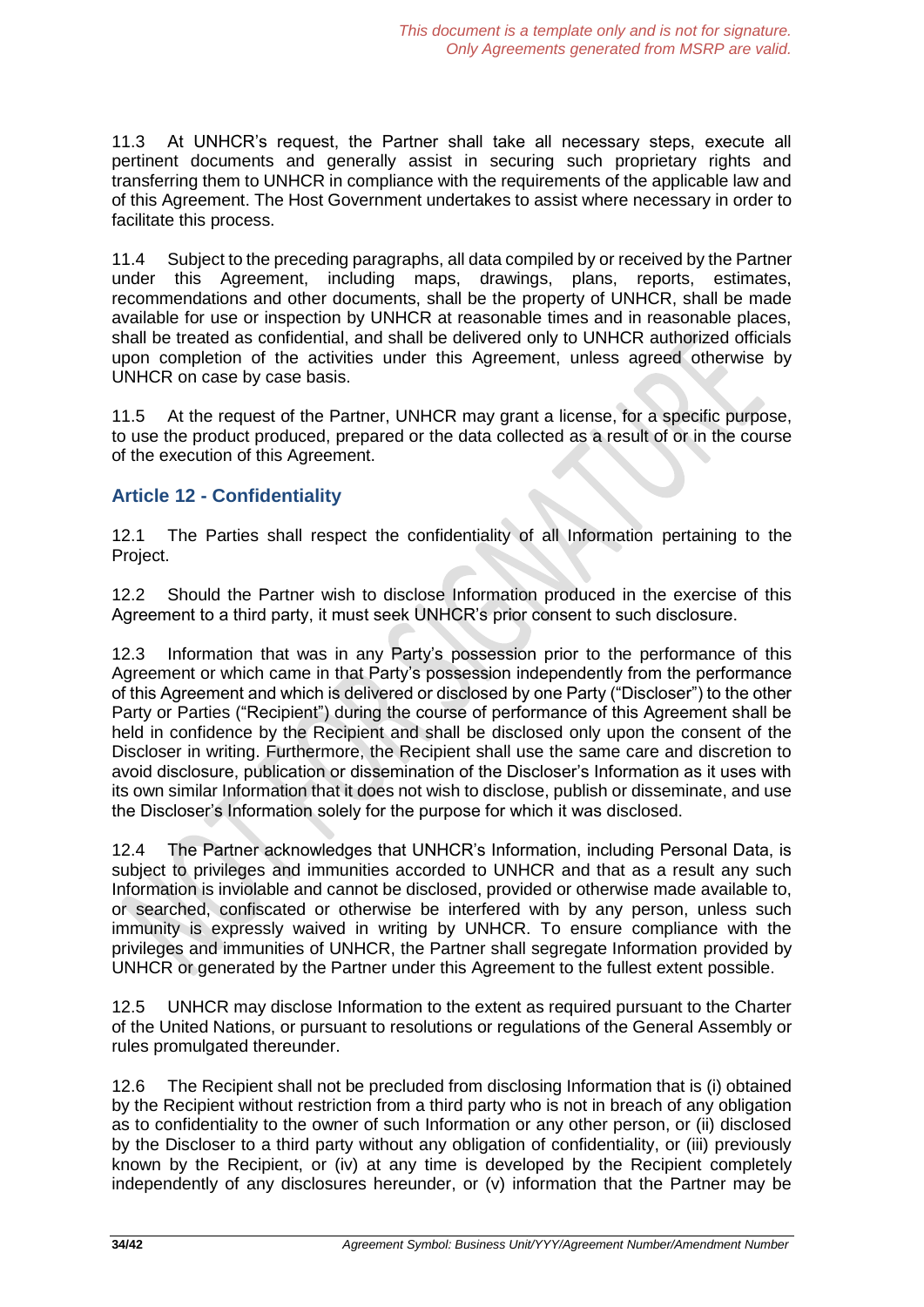required by law to disclose, to the extent required by law and provided that, subject to and without any waiver of the privileges and immunities of UNHCR, the Partner shall give UNHCR sufficient prior notice of a request for the disclosure of Information in order to allow UNHCR to have reasonable opportunity to take protective measures or such other actions as may be appropriate before any such disclosure is made.

# **Article 13 - Personal Data Protection**

13.1 Where the collection and processing of Personal Data of persons of concern to UNHCR is part of the responsibilities of the Partner under this Agreement, the Partner warrants and undertakes to respect and implement (i) the same or comparable standards and basic principles of personal data protection as contained in UNHCR's Policy on the<br>Protection of personal Data of Persons of Concern Protection of personal Data of Persons of Concern [\(https://www.refworld.org/docid/55643c1d4.html\)](https://www.refworld.org/docid/55643c1d4.html) and (ii) data privacy laws applicable to the processing of data by the Partner.

13.2 The processing of Personal Data of persons of concern shall be the object of Annex F to this Agreement. The Annex shall set out the Personal Data elements or categories of Personal Data to be processed, the specific and legitimate purposes, conditions for recording prior consent of persons of concern where appropriate, and the extent and modalities of the Partner fulfilling UNHCR's obligations to respond to requests from persons of concern for exercising their rights under UNHCR Data Protection Policy.

13.3 The Partner warrants and represents that it shall only process Personal Data of persons of concern in order to implement the Project for the purposes specified in the Annex on Personal Data Processing and not in any other way incompatible with such purposes. Further, the Partner shall not authorize a third party (another organization, subcontractor or agent) to process the Personal Data without UNHCR's prior written authorization.

13.4 Access to Personal Data should be restricted to Partner Personnel duly authorized by the Partner in agreement with UNHCR, and only to the extent that such Partner Personnel needs to know or require access in order to perform their duties in relation to the Project. The Partner warrants and undertakes that all Partner Personnel who are authorized to access Personal Data have committed themselves to comply with the Partner's obligations in relation to Personal Data, in particular confidentiality, or are under an appropriate statutory obligation in that respect.

13.5 The Partner warrants and represents that it shall establish and maintain appropriate technical and organizational measures, in compliance with best industry standards and where necessary with UNHCR's assistance, against accidental or unlawful destruction, loss, alteration, unauthorized disclosure of, or access to, Personal Data stored or otherwise processed (Personal Data Breach).

13.6 The Partner shall promptly notify UNHCR of any actual or threatened Personal Data Breach or any breach of the obligations under Art. 13.1 to 13.5 above. UNHCR and the Partner shall consult with a view to addressing, reacting to, and resolving the situation.

13.7 The obligations and restrictions set out in in Art. 12 and this Art. 13 shall be effective during the term of this Agreement, including any extension thereof, and shall remain in effect following any termination of this Agreement, unless otherwise agreed between the Parties in writing. The Partner shall make available to UNHCR all information necessary to demonstrate compliance with the terms of this Agreement with regard to the processing of Personal Data.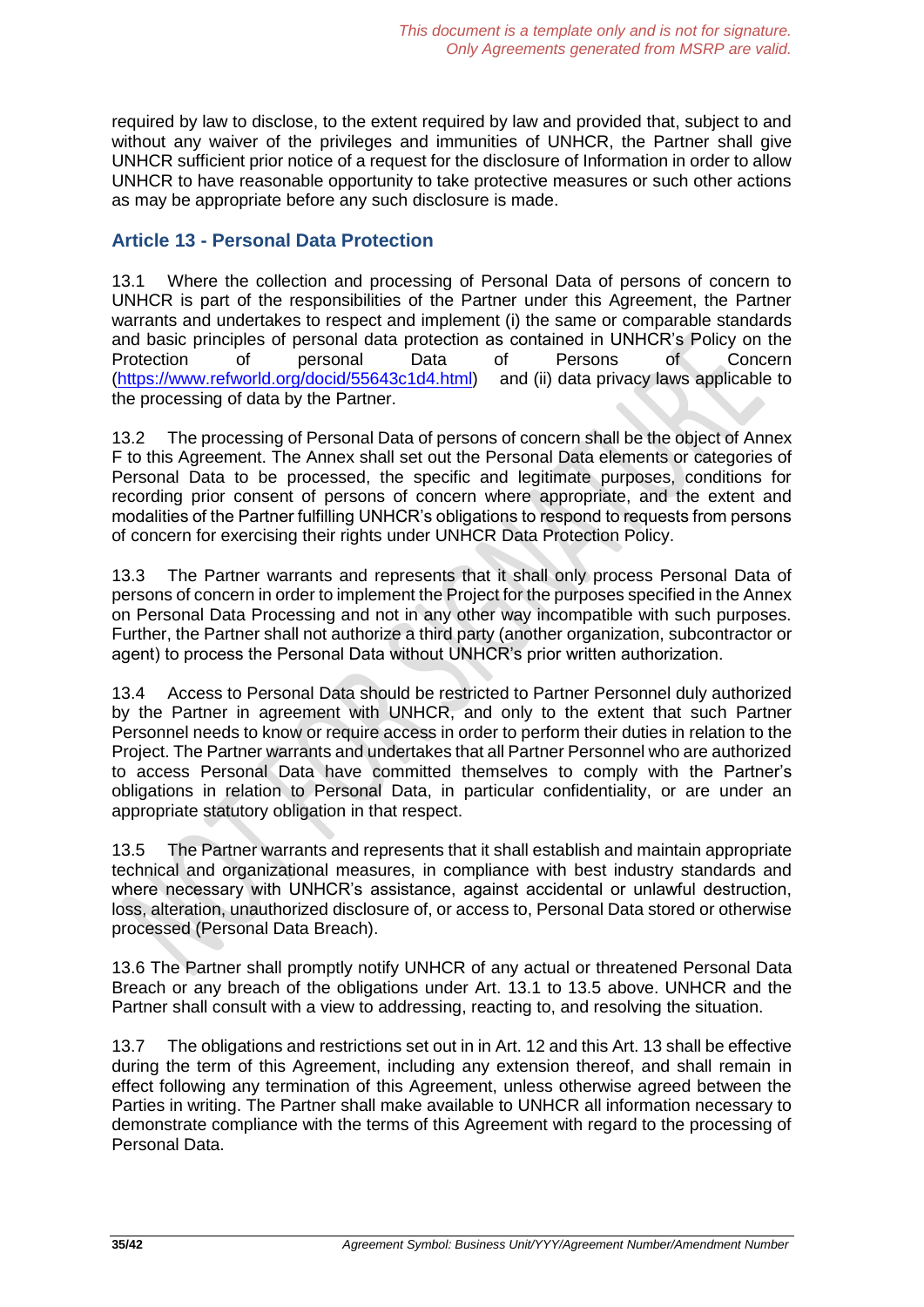13.8 After termination of this Agreement, the Partner shall return all Personal Data collected for the performance of this Agreement to UNHCR and delete existing copies, unless (i) the Partner has explicit consent from the individual concerned and continues to act for the specific and legitimate purpose for which the Personal Data was originally collected or (ii) retention is required under applicable national law.

13.9 In case the Partner is processing the Personal Data on behalf of the Host Government, the provisions of this Art. 13 may be amended based on specific arrangements between the Parties which will be reflected in Annex F (Processing and Protection of Personal Data of Persons of Concerns).

# **Article 14 - Visibility**

14.1 Where security permits, and appropriate the Parties agree to provide visibility and fully identify and acknowledge the funding and contribution towards the Project by each Party in reports, statements, advertisements and other materials relating to this Agreement.

14.2 Any Party shall not be responsible for the contents of communication material prepared by the other Parties. In addition, the Partner must include the following disclaimer in its publications pertaining to the Project:

"This publication has been produced with the assistance of the Office of the United Nations High Commissioner for Refugees (UNHCR). The contents of this publication are the sole responsibility of [the Partner] and can in no way be taken to reflect the views of UNHCR."

14.3 The Partner is permitted to use UNHCR's name, acronym and visibility logo only for the purpose of giving effect to Art. 14.1. The UNHCR visibility logo will be provided to the Partner upon request. The UNHCR visibility logo must be used in its integrality and may not be altered. The UNHCR visibility logo must be displayed in pantone blue 300 color or in black/white and negative, and must appear prominently and be presented separately from the Partner's logo.

14.4 UNHCR is permitted to use the Partner's name, acronym and visibility logo only for the purpose of giving effect to Art. 14.1. UNHCR is responsible for using the Partner's logo only to the extent to which the Partner provides permission to UNHCR and in accordance with clear, reasonable and practical instructions to be provided by the Partner, similar to those provided in Art. 14.3.

14.5 At UNHCR's request, the Partner shall provide visibility, as specified by UNHCR, to UNHCR's donors that are contributing funds for the Project.

# **Article 15 - Responsibility for Claims**

15.1 UNHCR shall not accept any liability for claims arising out of the activities performed by the Partner under this Agreement, or any claims for death, bodily injury, disability, and damage to property or other hazards that may be suffered by Partner Personnel solely as a result of their work pertaining to the Project. The Partner shall be responsible for administering all claims brought against it by Partner Personnel. The Partner shall also be fully responsible for adequate medical and life insurance for Partner Personnel, as well as insurance coverage for service-incurred illness, disability or death.

15.2 UNHCR shall not be liable to indemnify any third party in respect of any claim, debt, damage or demand arising solely out of the implementation by the Partner of the Project, including the use of Goods and Property and which may be made against any of the Parties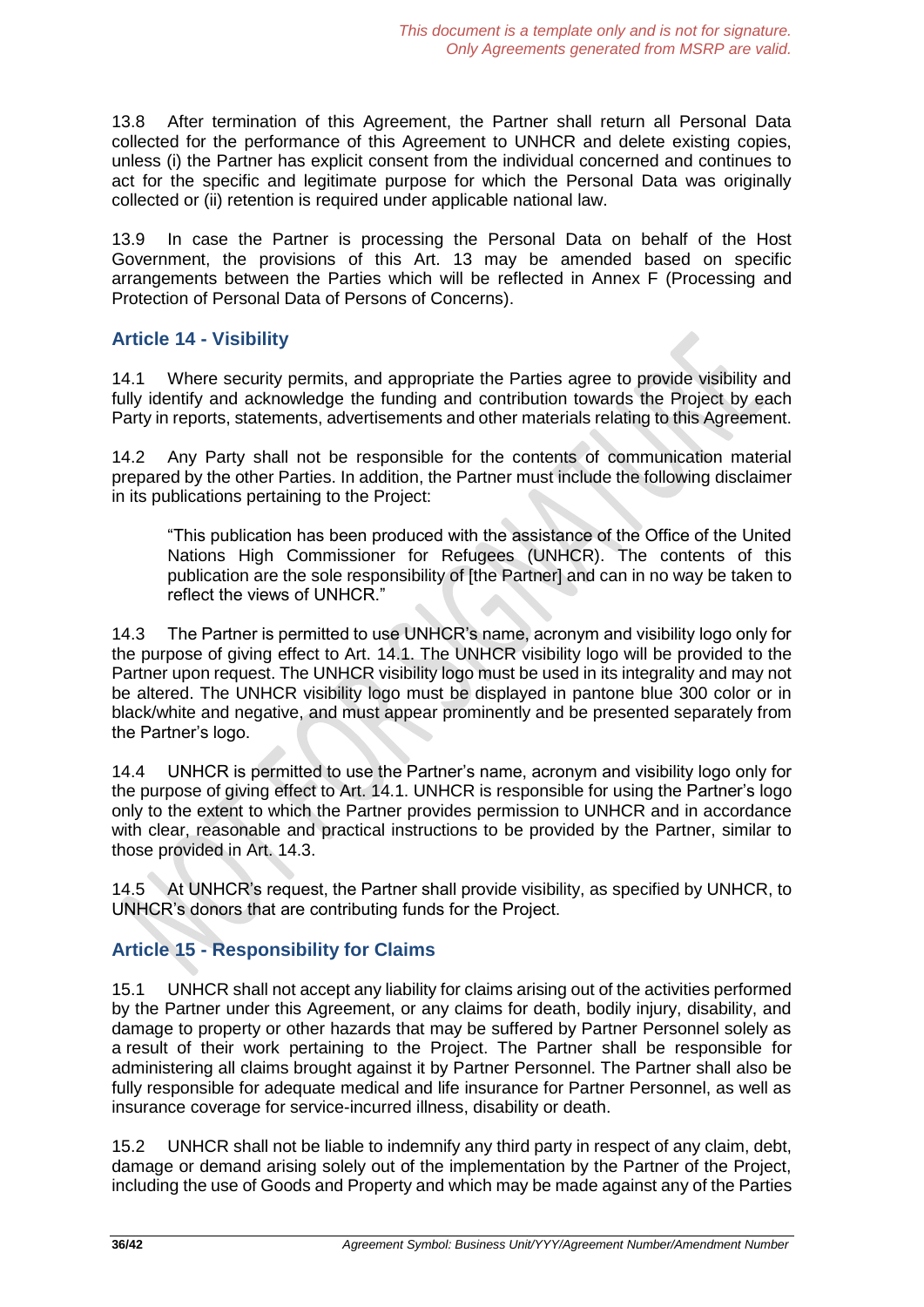to this Agreement. The Partner shall be responsible for administering all claims brought against UNHCR and its officials, arising solely as a result of the acts or omissions of the Partner or Partner Personnel.

15.3 Affirming its support to UNHCR and the Partner to undertake the Project for the protection and assistance of Population of Concern, the Host Government shall, in consultation with and with the agreement of UNHCR, deal with all claims made against UNHCR and its officials, and shall hold them harmless in respect of such claims or liabilities arising from the implementation of this Agreement.

### **Article 16 - Privileges and Immunities**

16.1 Nothing in this Agreement and its appendices and annexes (including Information Disclosure) shall be deemed a waiver, expressed or implied, of any privileges or immunities enjoyed by UNHCR.

# **Article 17 - Force Majeure and Other Changes in Condition**

17.1 If during the period covered by this Agreement, the Partner is prevented from carrying out its obligations under this Agreement, this fact shall be reported to UNHCR, whereupon the Parties shall agree what arrangements, if any, shall be made to further implement, curtail or terminate this Agreement.

17.2 Should the number of the Population of Concern, for whom assistance was foreseen under the Project, significantly change from the number originally envisaged, or if for any reason, changed circumstances reduce or increase the need for assistance as originally foreseen, UNHCR shall be immediately informed so that, after mutual consultation, UNHCR may adapt its participation in the Project to the new situation or discontinue it as the circumstances may warrant.

17.3 In the event of any occurrence constituting force majeure, the Partner shall give notice and full particulars in writing to UNHCR as soon as possible, if the Partner is thereby rendered unable, wholly or in part, to perform its obligations under this Agreement. The Parties shall consult on the appropriate action to be taken, which may include termination of this Agreement, with any Party giving to the others at least seven days written notice of such Termination.

17.4 Force majeure as used in this Agreement means any unforeseeable and irresistible act of nature, any act of war (whether declared or not), invasion, revolution, insurrection, terrorism, or any other acts of a similar nature or force, provided that such acts arise from causes beyond the control and without the fault or negligence of the Partner and that such acts or unrest were not in existence at the time that the Project started or reasonably contemplated at the time that the Project was defined. The Parties acknowledge and agree that the existence of harsh conditions within areas from which the UN are disengaging from humanitarian operations or which are subject to civil unrest is not, in and of itself, force majeure.

### **Article 18 - Amicable Settlement and Arbitration**

18.1 The Parties shall use their best efforts to settle amicably any dispute, controversy or claim arising out of this Agreement or the breach, invalidity or termination thereof. Where the Parties wish to seek such an amicable settlement through conciliation, the conciliation shall take place in accordance with the Conciliation Rules of the United Nations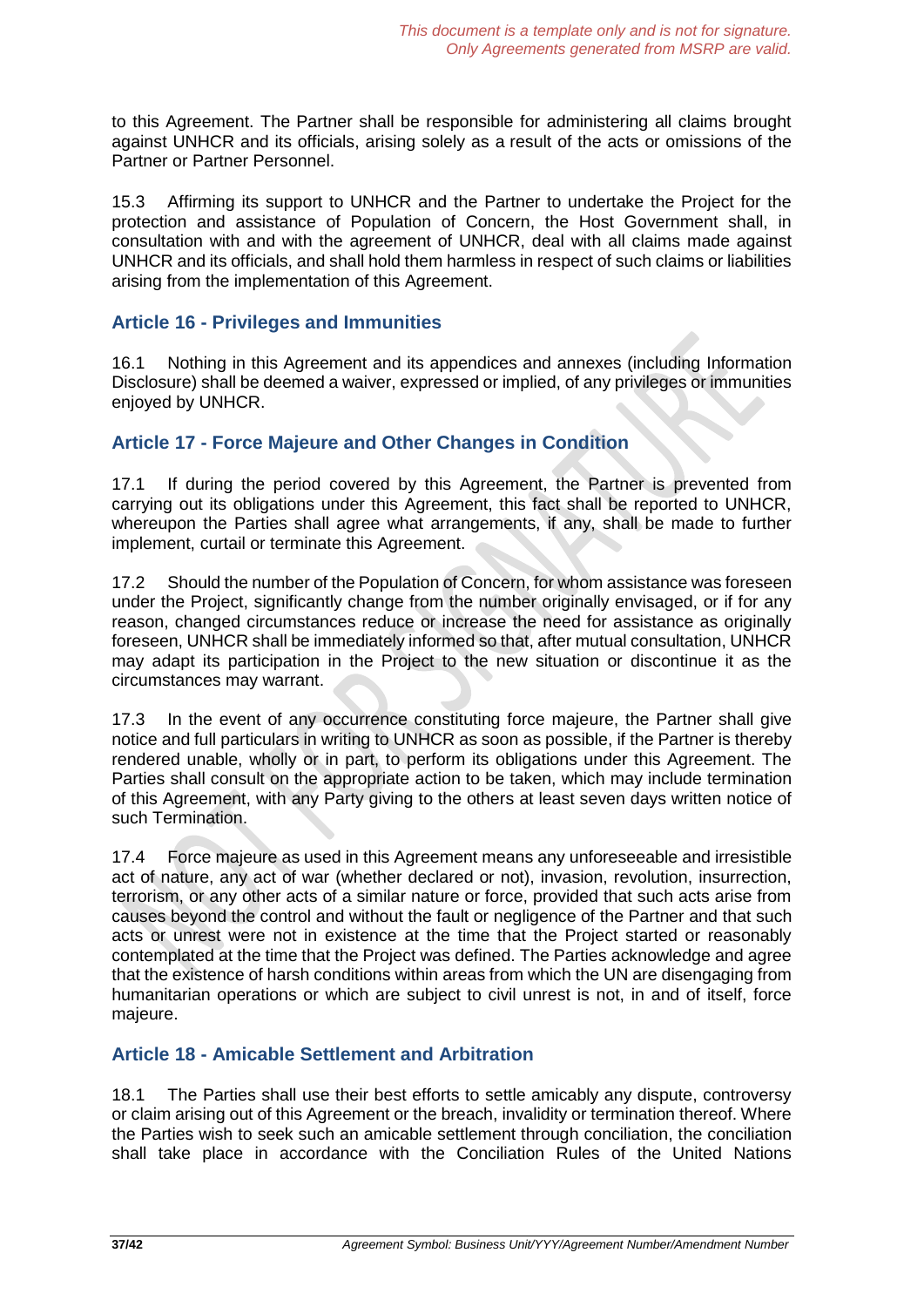Commission on International Trade Law (UNCITRAL) Conciliation Rules then obtaining, or according to such other procedure as may be agreed between the Parties, in writing.

18.2 Any dispute, controversy or claim between the Parties arising out of this Agreement or the breach, invalidity or termination thereof, unless settled amicably in accordance with Art. 18.1 above within sixty (60) days after receipt by any Party of another Party's request for such amicable settlement shall be referred by either Party to arbitration in accordance with the UNCITRAL Arbitration Rules then obtaining. The decisions of the arbitral tribunal shall be based on general principles of international commercial law. The arbitral tribunal shall have no authority to award punitive damages. The Parties shall be bound by any arbitration award rendered as a result of such arbitration as the final adjudication of any such controversy, claim or dispute. The place of arbitration shall be Geneva. The proceedings shall be conducted in English.

18.3 The arbitral tribunal shall be empowered to order the return or destruction of any property, whether tangible or intangible, or of any confidential information provided under the Agreement, order the termination of the Agreement, or order that any other protective measures be taken. In addition, unless otherwise expressly provided in this Agreement, the arbitral tribunal shall have no authority to award interest in excess of the London Inter-Bank Offered Rate ("LIBOR") then prevailing, and any such interest shall be simple interest only.

18.4 Except as otherwise set forth in this Agreement, any arbitral proceedings in accordance with Art.18.1, arising out of this Agreement must be commenced within three years after the cause of the action has occurred.

# **Article 19 - Termination**

19.1 Termination is the cessation of this Agreement prior to the end of the Project Implementation Period. Any Party may terminate this Agreement without cause at any time by giving ninety (90) days advance written notice to the other Parties.

19.2 In the event of termination, the Parties shall strive to ensure that there is no adverse impact on the Population of Concern. The Parties shall develop an action plan for proper winding down of the Agreement.

19.3 In consultation with the Host Government, UNHCR may terminate this Agreement with cause at any time with immediate effect by giving written notice to the Partner. For this purpose, cause is defined as:

- a. If the Partner or its personnel appear on a list maintained by the UN Security Council Sanctions Committee pursuant to Security Council resolutions targeting terrorism or if the Partner is found to be in violation of its obligations under Art. 5.8 to 5.10 of the Agreement.
- b. Violation of laws, use of child labor, sexual exploitation and abuse, fraud, corruption, anti-personnel mine manufacture, and other ethical misconduct.
- c. Failure of the Partner to take appropriate measures to prevent, and protect persons of concern from, SEA or other misconduct of its personnel, or failure to investigate allegations of the same and to take disciplinary and corrective actions when misconduct is found to have occurred.
- d. Refusal or failure to execute any substantial work, or separable part thereof, or serious violation of this Agreement, including a violation that damages the credibility or reputation of UNHCR.
- e. A significant curtailment of UNHCR's mandate, funds or activities that renders the continuation of the partnership no longer possible.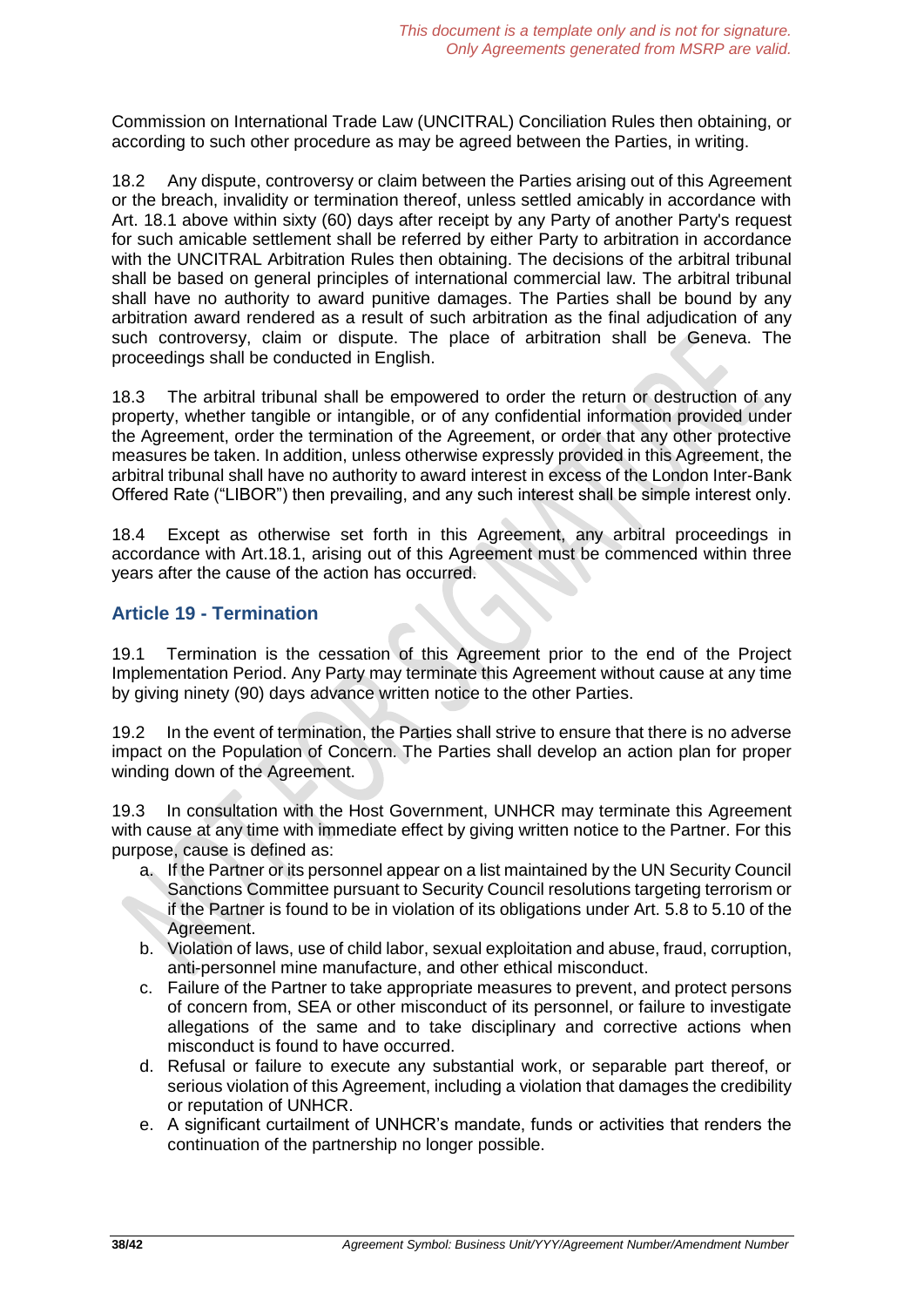19.4 In consultation with the Host Government and without prejudice to any other right or remedy it may have under the terms of these conditions, UNHCR may terminate this Agreement with cause at any time with immediate effect by giving written notice to the Partner if the Partner is adjudged bankrupt, or liquidated or become insolvent, or if the Partner makes an assignment for the benefit of its creditors, or if a Receiver is appointed on account of the insolvency of the Partner. The Partner shall immediately inform UNHCR of the occurrence of any of the above events.

19.5 Upon written notice of termination of this Agreement pursuant to Art. 17.2 to 17.3, and Art. 19.1 to 19.4, the Partner shall, except when otherwise directed by UNHCR, take immediate steps for the orderly conclusion of activities whilst reducing expenses to a minimum, refrain from undertaking any further or additional commitments under this Agreement, withdraw Partner Personnel, transfer to UNHCR all completed or partly completed works, settle or terminate all contractual liabilities, settle all financial obligations, and render a final financial and narrative report to UNHCR within the timeframe specified by UNHCR.

19.6 In the event of termination, no payment shall be due from UNHCR to the Partner except for work and services satisfactorily performed in conformity with this Agreement prior to the date of termination. UNHCR shall not be liable for any expenditure or commitment in excess of remittances actually made, unless these were expressly authorized in writing by UNHCR. Upon UNHCR settlement of the authorized payment, UNHCR shall be relieved from any further obligations under this Agreement or liability for compensation.

19.7 In the event of termination pursuant to Art. 19.1 to 19.4, the Partner shall render to UNHCR reports meeting the requirements of the final reports otherwise due at the normal expiry of the term of this Agreement and shall transfer to UNHCR all unspent funds, revenues and other assets provided under this Agreement and any other amounts due to UNHCR pursuant to the terms hereof.

19.8 In the event of termination pursuant to Art. 19.1 to 19.4, the Partner shall be bound to compensate UNHCR for all damages and costs, including, but not limited to, all costs incurred by UNHCR in any legal or non-legal proceedings even if the Partner is adjudged bankrupt, is granted a moratorium or stay, or is declared insolvent.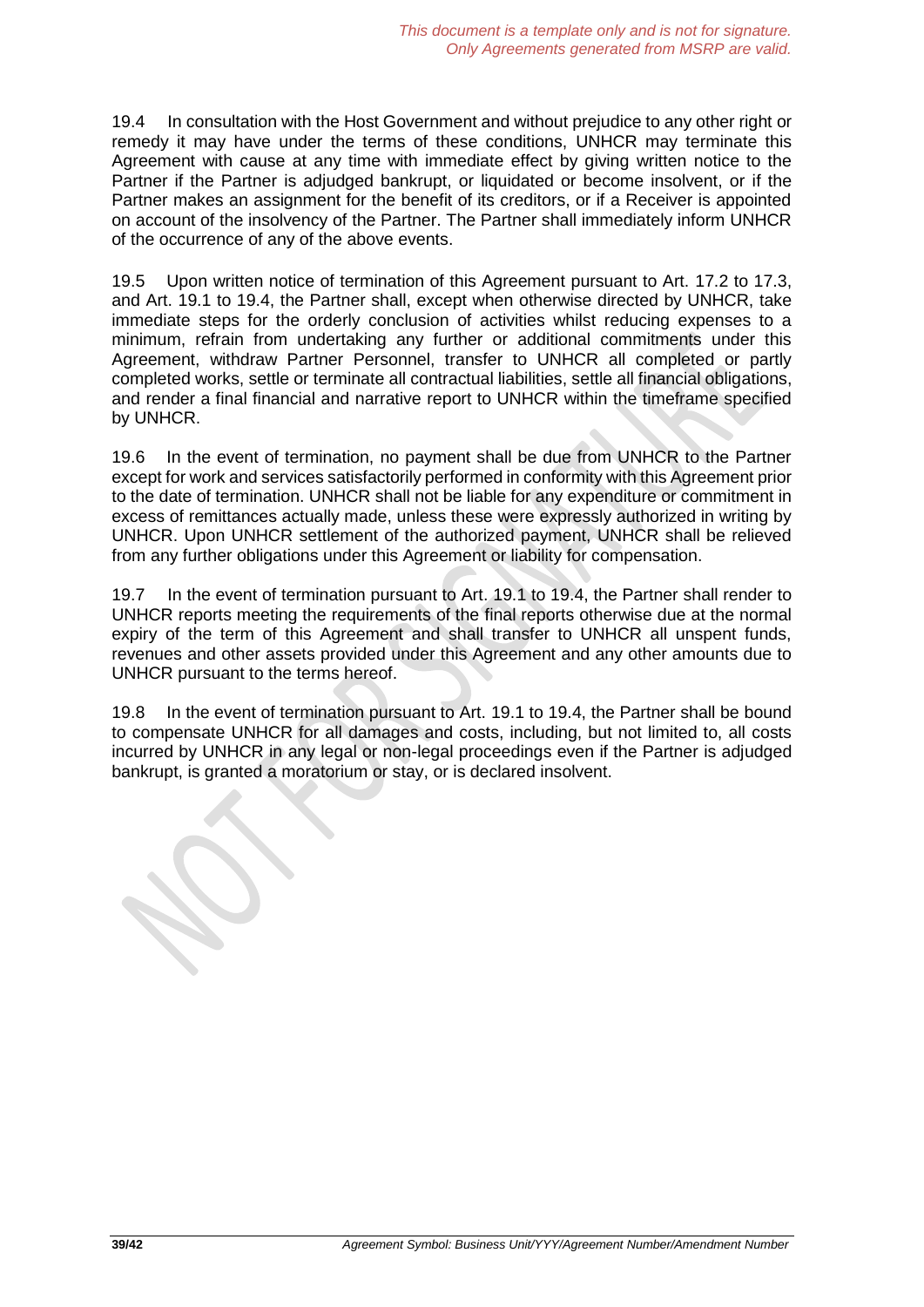# **APPENDIX 3: STANDARDS FOR MANAGING MISCONDUCT**

This Appendix sets out the responsibilities of the Partner and the Host Government with regard to having in place minimum standards for managing misconduct pursuant to Art. 6.1 to 6.13 of Appendix 2. It contains:

- A listing of types of misconduct;
- A set of recommended minimum investigation standards;
- Standards on ensuring protection from sexual exploitation and abuse; and
- Procedures for reporting of misconduct.

The Partner is expected to have reasonable and appropriate measures, policies, procedures and standards in place for preventing, detecting, reporting, investigating and sanctioning misconduct as outlined below, or as a minimum have a plan and timeframe in place for the progressive realization thereof.

# **1. Types of misconduct**

For the purpose of this Agreement misconduct shall be defined as "a failure (i) to protect persons of concern from misconduct, and (ii) to observe the rules of conduct or the standards of behaviour prescribed by the Partner, pursuant to this document". This definition shall include, but not be limited to:

- Sexual harassment
- Work place harassment and abuse of authority
- Assault or threats
- Non-compliance with local laws that are compatible with international norms and standards
- Breach of confidentiality
- Sexual exploitation and abuse
- Fraud (including entitlement fraud)
- Corruption and bribery
- Theft
- Gross negligence
- **Discrimination**
- Conflict of interest
- Misrepresentation or false certification on claims, benefits or UNHCR funded project reports
- Misuse of assets (including funds, in-kind relief items, office equipment, files, vehicles, etc.)
- Risk of life to staff, persons of concern or others
- Substantial violations of principles and terms of this Agreement
- Violations to the applicable procurement rules
- Act or behavior discrediting the UN, or that could impact severely on UNHCR's reputation

### **2. Minimum standards to have in place in relation to managing misconduct and investigations**

The Partner shall refrain from all forms of misconduct, protect persons of concern from exploitation and abuse, and report as well as investigate allegations of abuse, corruption, fraud and other possible misconduct against its personnel. As such, the Partner shall have minimum standards and procedures in place, or a plan to develop and/or improve them, in order to be able to take effective preventive and investigative action. The minimum standards should include the following:

Code of Conduct policy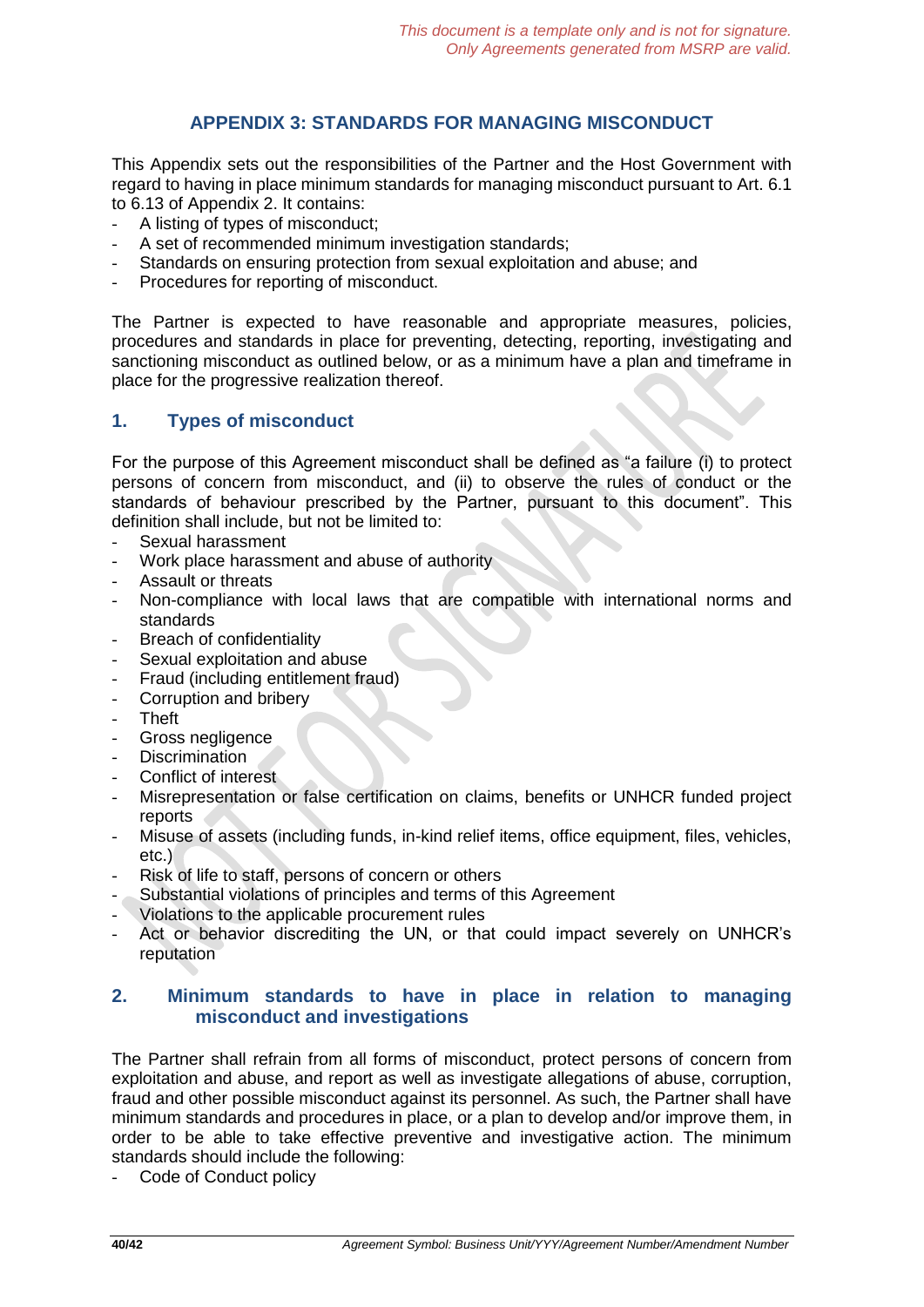- Complaints Mechanism
- **Investigation Guidelines**
- Where multiple agencies are implicated, procedures for conducting a joint investigation when warranted
- Human resources policies on personnel confidentiality, staff induction, training and staff development
- Policies on confidentiality of data and information disclosure
- Policies on child protection, sexual exploitation and abuse,
- Policies on 'whistleblowing' / protection against retaliation,
- Polices against the misuse of resources, fraudulent acts, corruption, and other forms of misconduct subject to investigation,
- Disciplinary system, including disciplinary proceedings and applicable disciplinary and administrative measures, such as recovery of assets,
- Investigative capacity, including protocols and trained investigators (or alternatively, collaboration with another agency or UNHCR to utilize investigators.)

# **3. Ensuring protection from sexual exploitation and abuse**

Sexual exploitation and abuse is a type of serious misconduct. For the purpose of this Agreement, sexual exploitation and abuse are characterized and defined as follows:

Sexual exploitation and sexual abuse may occur in many different forms. Sexual exploitation is defined as any actual or attempted abuse of a position of vulnerability, differential power or trust, for sexual purposes, including, but not limited to, profiting monetarily, socially or politically from the sexual exploitation of another. Sexual abuse is the actual or threatened physical intrusion of a sexual nature, whether by force or under unequal or coercive conditions:

- Sexual exploitation and abuse by personnel of the Partner constitute acts of serious misconduct and are therefore grounds for disciplinary measures, including dismissal.
- Sexual activity with children (persons under the age of 18) is prohibited regardless of the age of majority or age of consent locally<sup>1</sup>. Mistaken belief in the age of a child is not a defence.
- Exchange of money, employment, goods or services for sex, including sexual favours or other forms of humiliating, degrading or exploitative behaviour is prohibited. This includes any exchange of assistance that is due to refugees or other persons of concern of UNHCR.
- Sexual relationships between Partner personnel, and refugees or other persons of concern to UNHCR may undermine the credibility and integrity of the work of the UN, and UNHCR in particular, and are strongly discouraged since they are based on inherently unequal power dynamics.
- Where Partner personnel have concerns or suspicions regarding sexual abuse or exploitation by a fellow humanitarian worker, regardless by whom this fellow humanitarian worker is employed, he or she must report such concerns to UNHCR and the Partner pursuant to the reporting section 4, below.
- The Partner and UNHCR shall create and maintain an environment that prevents sexual exploitation and abuse and promotes the implementation of their codes of conduct. Managers at all levels have particular responsibilities to support and develop systems that maintain this environment.

1

<sup>1</sup> The executive head of the Partner may use his/her discretion in applying this standard where an employee is legally married to someone under the age of eighteen but over the age of majority or consent in their country of citizenship.